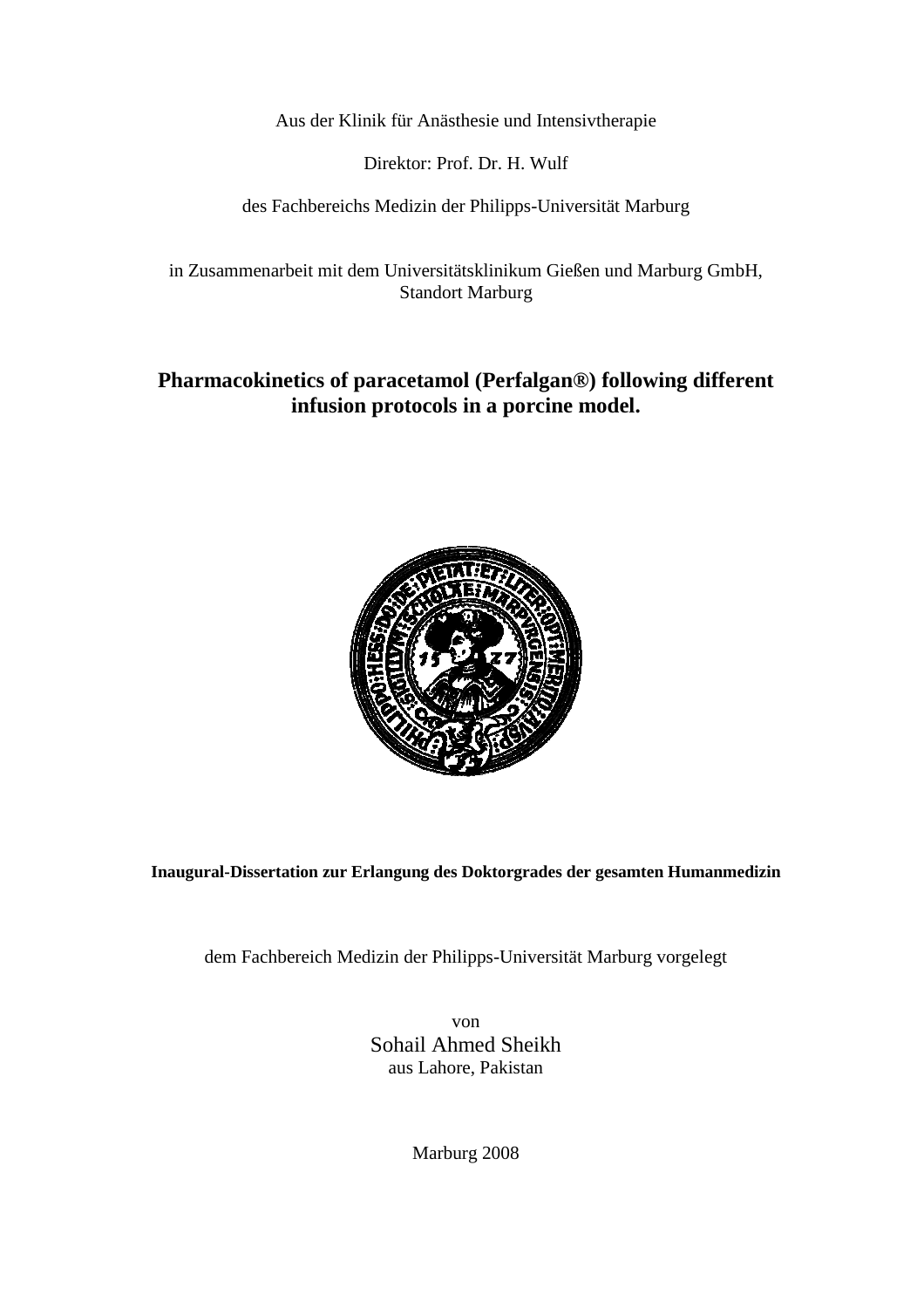Angenommen vom Fachbereich Medizin der Philipps-Universität Marburg am 06.10.2008

Gedruckt mit Genehmigung des Fachbereichs

| Dekan:    | Prof. Dr. med. M. Rothmund                                  |
|-----------|-------------------------------------------------------------|
| Referent: | Prof. Dr. med. H. Wulf                                      |
|           | 1. Korreferent: Prof. Dr. med. T. Gudermann                 |
|           | 2. Korreferent: Prof. Dr. rer. nat. Dr. med. J. Krieglstein |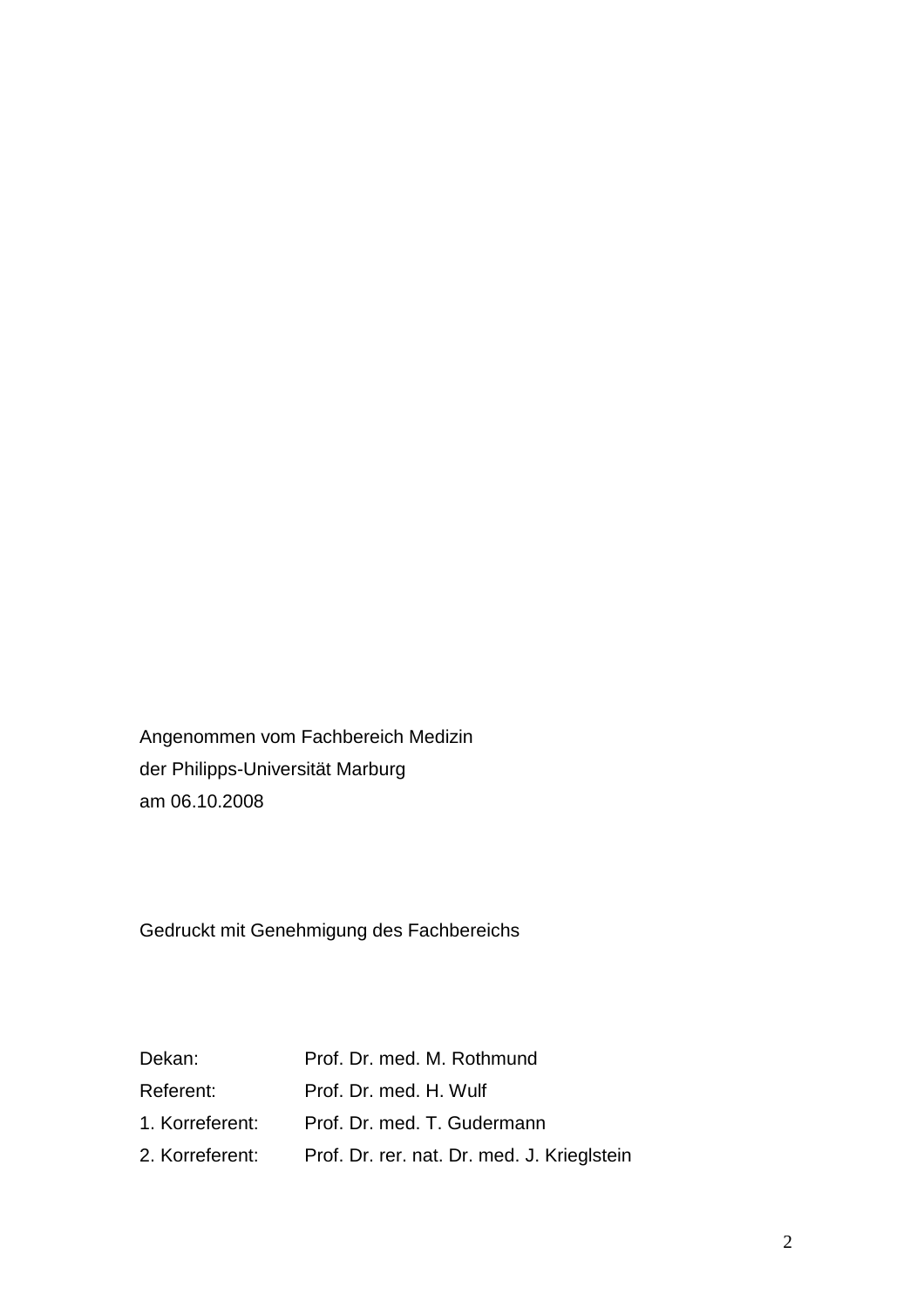**Meinen Eltern in Liebe und Dankbarkeit**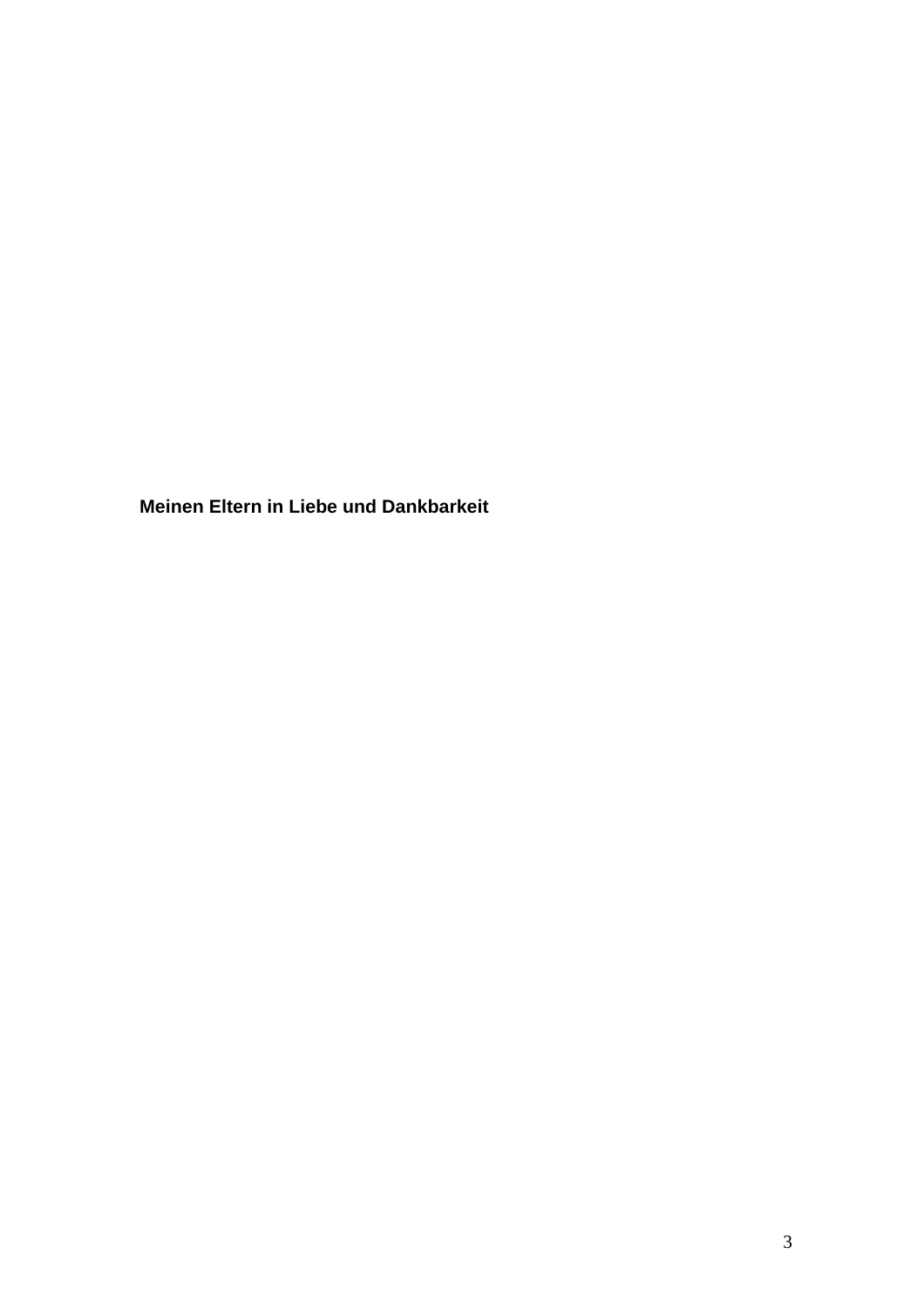# **TABLE OF CONTENTS**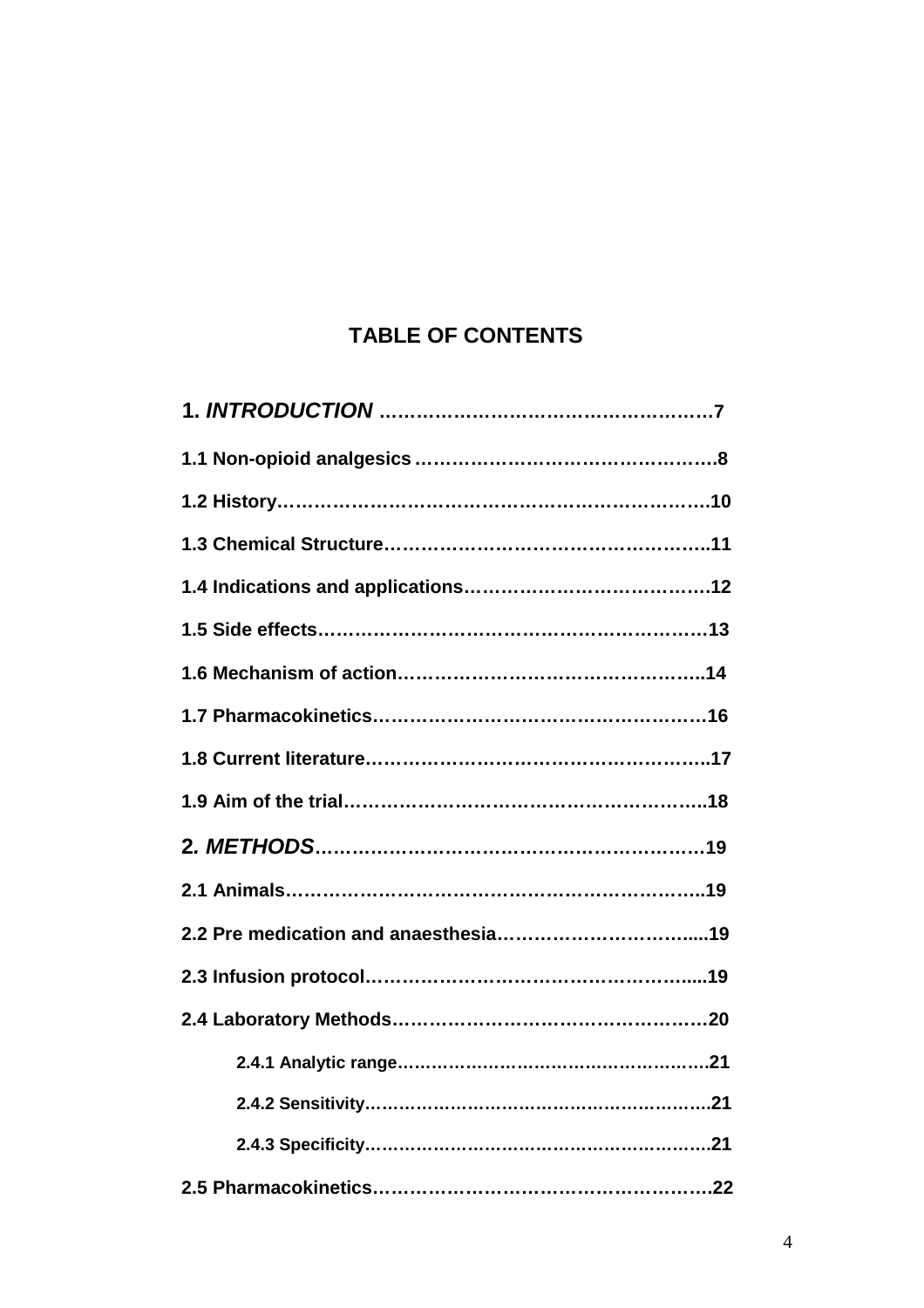| 3.3.1 Individual Plasma Levels in 15-min-group23 |
|--------------------------------------------------|
| 3.3.2 Individual Plasma Levels in 60-min-group24 |
|                                                  |
|                                                  |
| 3.4.1. Individual CSF Levels in 15-min-group26   |
|                                                  |
|                                                  |
|                                                  |
|                                                  |
|                                                  |
|                                                  |
|                                                  |
|                                                  |
|                                                  |
|                                                  |
|                                                  |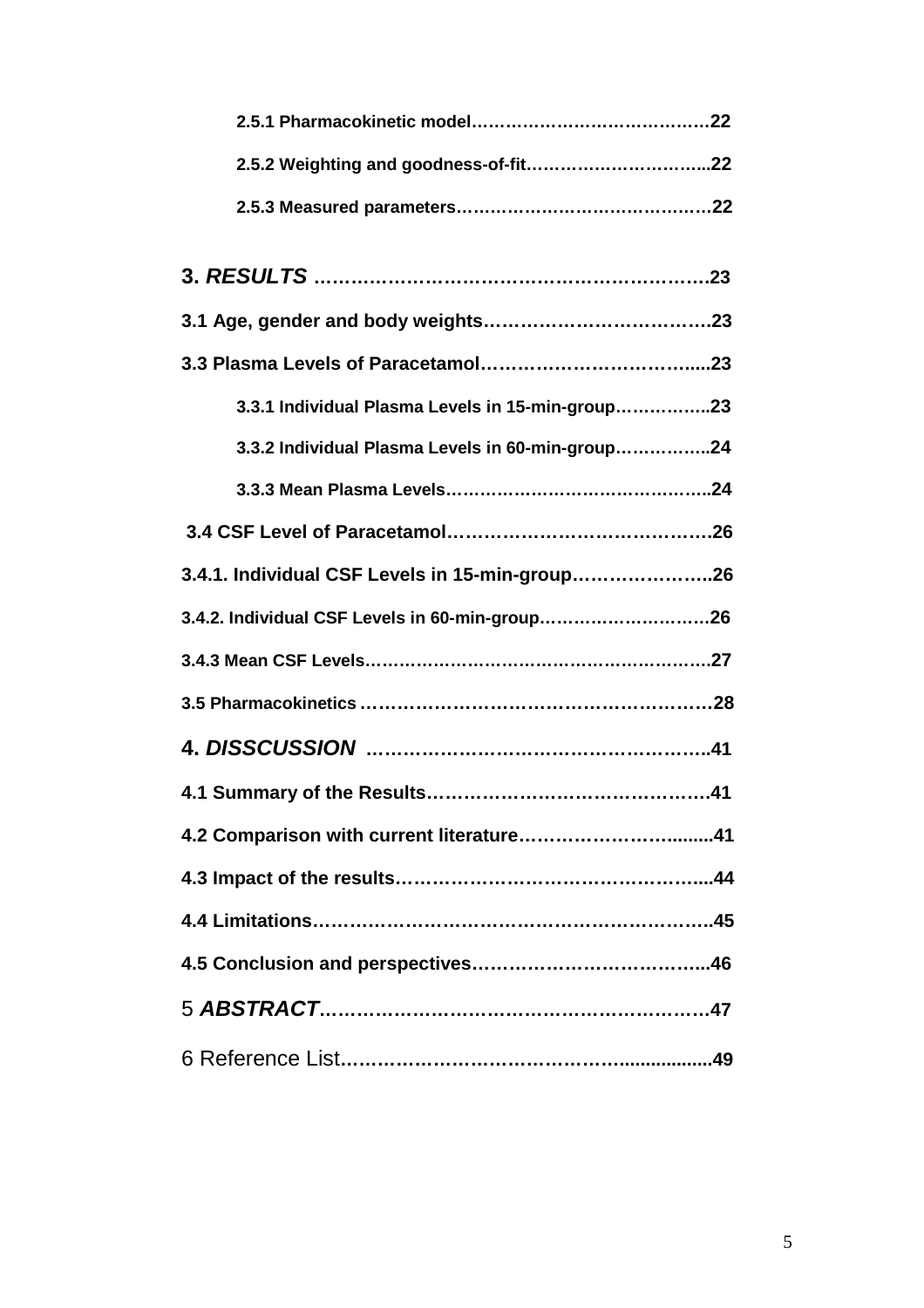# ABBREVIATIONS

| <b>ACTM</b>      | Acetaminophen                                    |
|------------------|--------------------------------------------------|
| <b>AUC</b>       | <b>Area Under the Curve</b>                      |
| C(max)           | maximum plasma concentration                     |
| CB               | Cannabinoid                                      |
| Cl(t)            | total clearance                                  |
| <b>CNS</b>       | <b>Central nervous system</b>                    |
| <b>COX</b>       | Cyclooxygenase                                   |
| COX-2            | Cyclooxygenase-2                                 |
| COX2- inhibitors | Cyclooxgenase-2- inhibitors                      |
| <b>CSF</b>       | <b>Cerebrospinal fluid</b>                       |
| i.v              | Intravenous                                      |
|                  |                                                  |
| <b>MRT-tot</b>   | <b>Mean Resident Time total</b>                  |
| <b>NMDA</b>      | N-methyl D-aspartate                             |
| <b>NO</b>        | Nitric oxide                                     |
| <b>NSAIDs</b>    | Non-steroidal anti-inflammatory drugs            |
| <b>PBD</b>       | Particle-bound drug                              |
| pKa              | dissociation constant                            |
| <b>SD</b>        | <b>Standard Deviation</b>                        |
| $t$ 1/2 alpha    | distribution half-life                           |
| Teq              | equilibration half-time                          |
| <b>TopFit</b>    | Thomae Optimized Pharmacokinetic Fitting Program |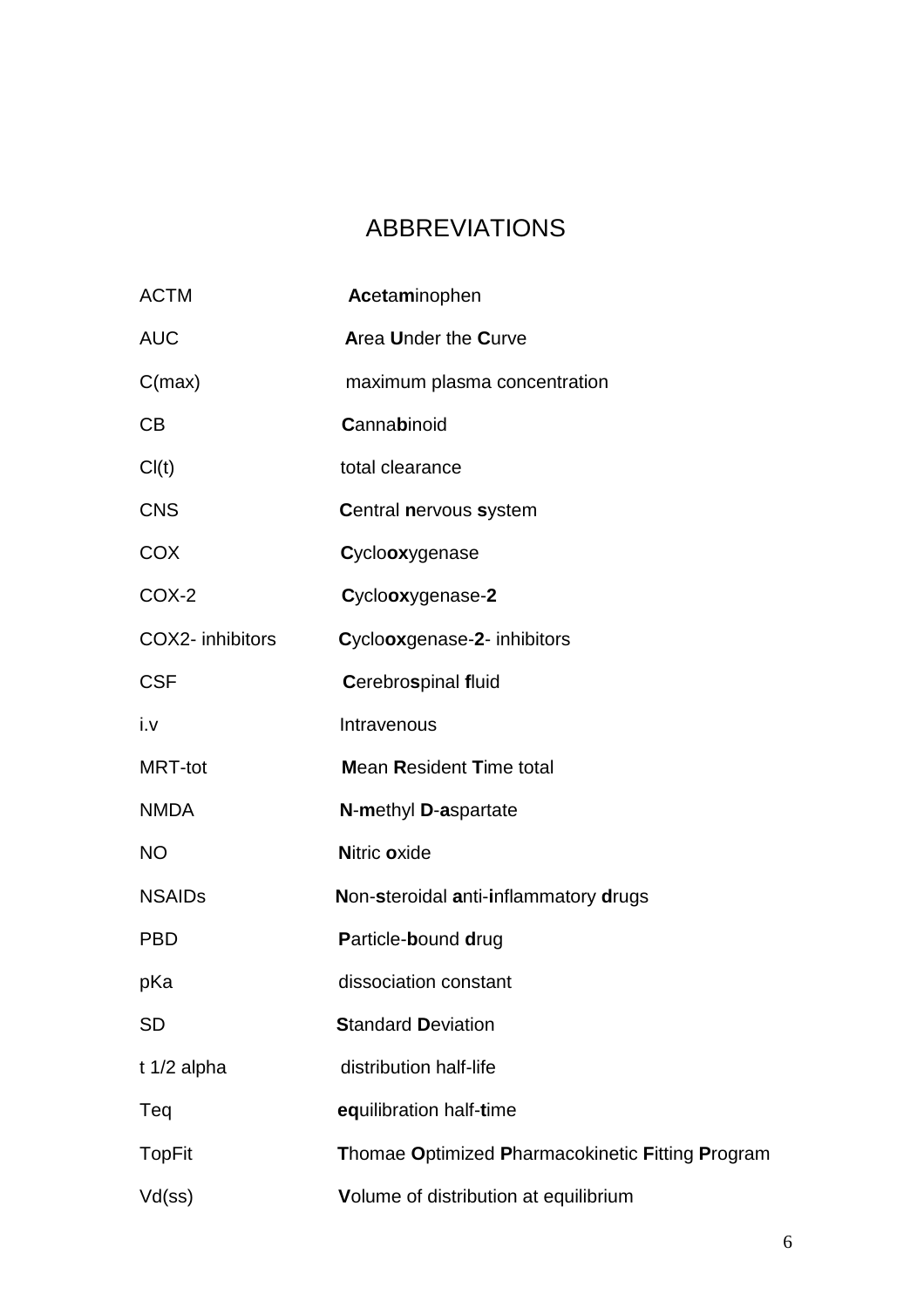## **1. Introduction**

Adequate treatment of pain in the post operative period is essential to avoid unnecessary distress and to minimise the potential complications (Mackintosh, 2007).

There have always been attempts to improve the management of pain treatment but, the management of post operative pain still needs improvement. Clinical, psychological and institutional consequences may arise from inadequate pain management (Hutchison, 2007). The unsatisfactory treatment of post operative pain can be the result of a unimodal therapy (Kehlet & Dahl, 1993). By combining pharmacological management and other measures, strategies should be developed to ensure maximum pain relief for each patient (Mackintosh, 2007). A multimodal or "balanced analgesia" appears to be the key for successful transition between anaesthesia and post-operative analgesia (Joris et al., 2001). The intraoperative use of various adjuvant therapies that reduce the need for opioid and/or post-operative pain severity is an important part of balanced analgesia. The application of opioid- and non-opioid analgesics according to their pharmacokinetic characteristics, facilitate the transition from anaesthesia to analgesia (Joris et al., 2001). The advantages of balanced analgesia are based upon the fact that due to the additive or synergetic effects of different analgesics, an optimal analgesia can be achieved with minimal doses of individual therapeutic agents; it leads to the reduction of side effects (Kehlet & Dahl, 1993). A combination of opioid and non-opioid analgesics e.g. paracetamol is usually used as balanced analgesia.

Paracetamol is an active metabolite of phenacetin and belongs to the group of non opioid analgesics. It exerts its analgesic effects by the peripheral and central inhibition of prostaglandins. The mechanism of action of paracetamol analgesia is not clearly understood but, it involves multiple factors. It is a potent inhibitor of prostaglandin synthesis with in the central nervous system (Piletta et al., 1990). Similarly it interferes with nociception associated with spinal NMDA (Bjorkman, 1995) receptor activation. This effect involves the

7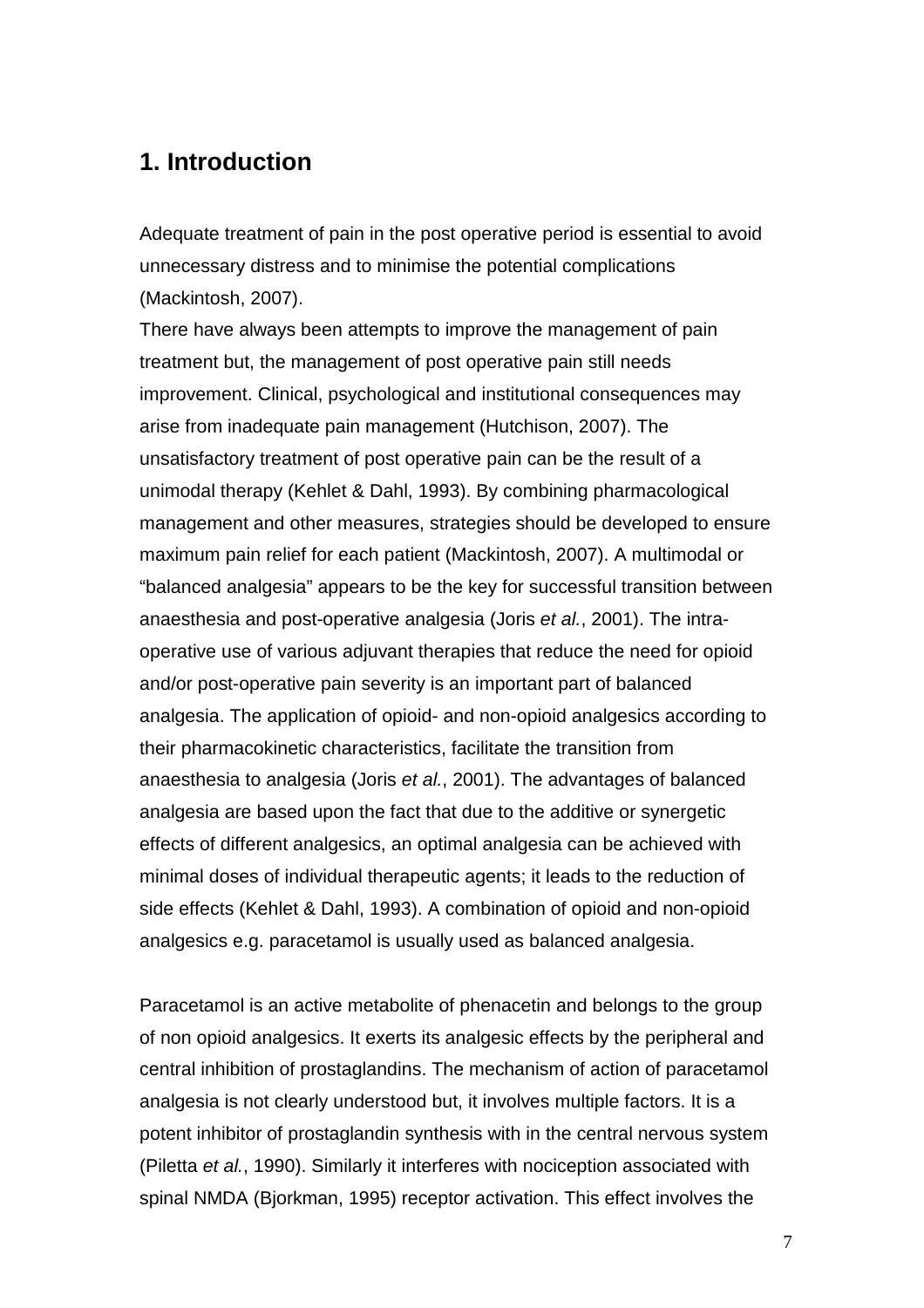inhibitory action on spinal nitric oxide (NO) mechanisms (Bjorkman, 1995). Paracetamol is available as an oral, rectal and newly developed as an intravenous (Hahn et al., 2003) applicable form. The i.v. application of paracetamol avoids variability associated with gastric absorption and firstpass hepatic metabolism (Back & Rogers, 1987), resulting in higher plasma concentration and greater analgesic efficacy than orally administered drug. The oral administration results in an unpredictable variation in plasma concentration compared with i.v. administration (Holmer et al., 2004). Moreover after a number of surgical procedures (intestinal, head and neck surgeries etc.), enteral application of analgesics is not possible. In such cases i.v. paracetamol is a good alternative to non-steroidal antiinflammatory drugs (Graham et al., 1999) and other non-opioid analgesics. Intra-operative administration of paracetamol has been shown to decrease pain with a morphine sparing effect (Binhas et al., 2004).

There are two intravenous inject able forms of Paracetamol. The water soluble, inject able form Propacetamol; that is rapidly hydrolyzed to acetaminophen (paracetamol) in the blood by the enzymatic action of esterases. Hydrolysis of 2 g Propacetamol yields 1 g paracetamol (Bannwarth et al., 1992d; Flouvat et al., 2004).

The second inject able form is a direct intravenous inject able form of paracetamol (e.g. Perfalgan**®**).1g of Paracetamol administered as Perfalgan**®**

10 mg/ml is bioequivalent to 2 g Propacetamol with a better local safety. Perfalgan**®** is a ready-to-use formulation and must not be reconstituted in to a solution as Propacetamol (Flouvat et al., 2004).

These studies indicate an optimal bioavailability of paracetamol by intravenous application and the synergetic effects to Cyclooxgenase-2 inhibitors (COX2- inhibitors) are reported which can be partly replaced by paracetamol and the low incidence of side effects makes i.v. paracetamol a good alternative drug for other analgesics.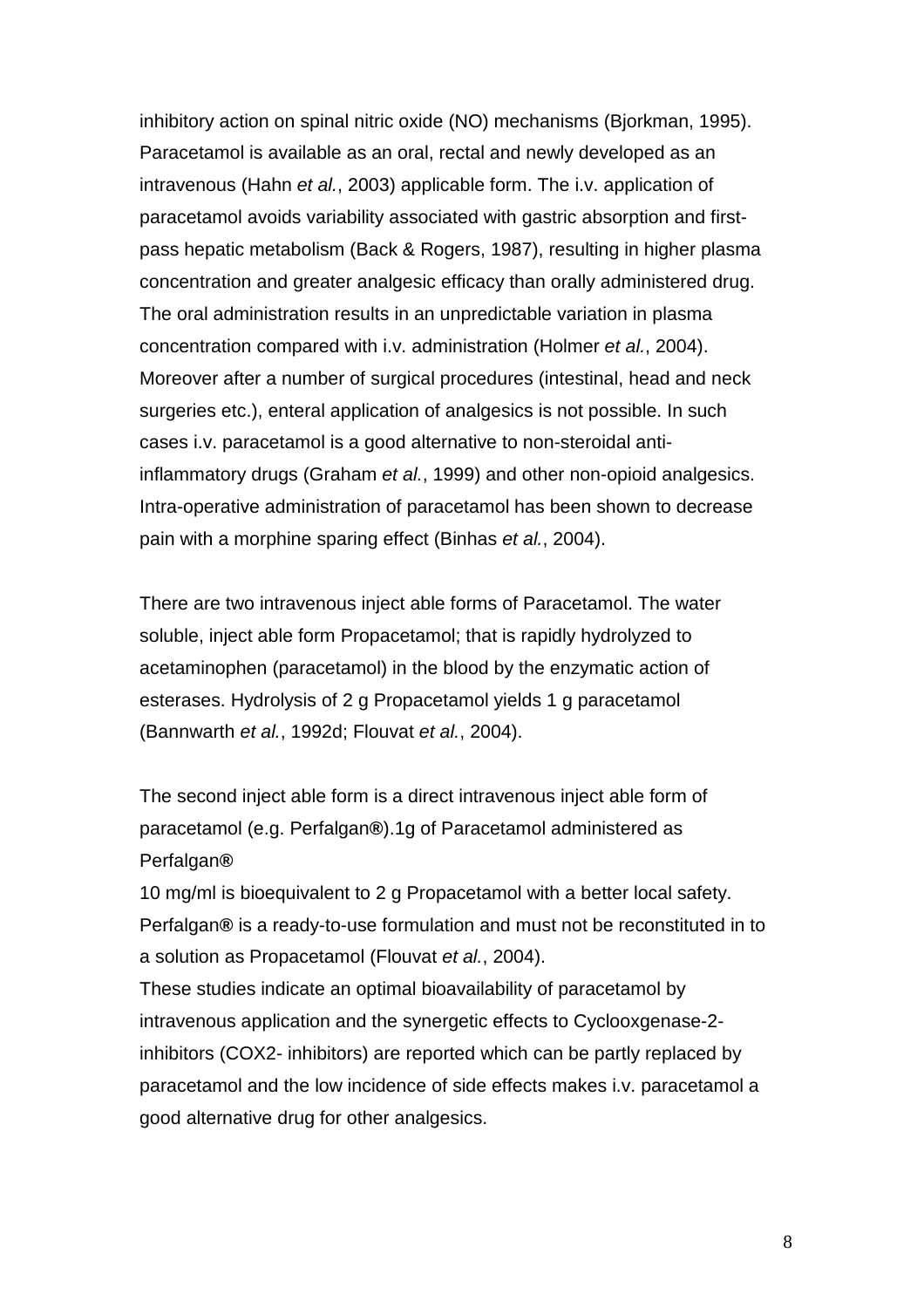The recommended dosage for the intravenous application of Perfalgan**®** is an infusion of 1g over 15 minutes. The aim of our study was to evaluate the pharmacokinetics of i.v. paracetamol after different infusion rates and in view of the results the optimization of dosage and mode of i.v. application of paracetamol.

## **1.1 Non-opioid analgesics**

Antipyretic analgesic were developed about a hundred years ago and divided in to two groups; the acidic (aspirin-like drugs) and non-acidic (acetaminophen-phenazone-like) compounds (Brune & Neubert, 2001). The analgesics having a pKa-value (that is the pH- value at which the 50 % of the substance is found to be in dissociated form) of less than 5 are called acidicantipyretic-analgesics and those with a pka value of more than 5 are the non-acidic analgesic-antipyretics.

Acidic- and non-acidic antipyretic analgesics possess different pharmacokinetic properties. The acidic-antipyretic-analgesics achieve high concentrations in tissues with low pH like inflamed tissue, which is assumed to account for their superior anti-inflammatory potency and also reach comparatively high concentrations in the stomach wall, kidney cortex and blood, resulting in the well-known side effects that occur with acidic compounds but not with paracetamol and phenazone (Brune & Neubert, 2001).

The non-acidic-group is further divided into chemical groups of pyrazolinone and aniline. The example of pyrazolinone includes Metamizol; and paracetamol belongs to the aniline group.

Another group of non-narcotic-antipyretic-analgesics includes the cyclooxygenase- (COX-) 2-inhibitors. The examples include Celecoxib, Etoricoxib and Parecoxib.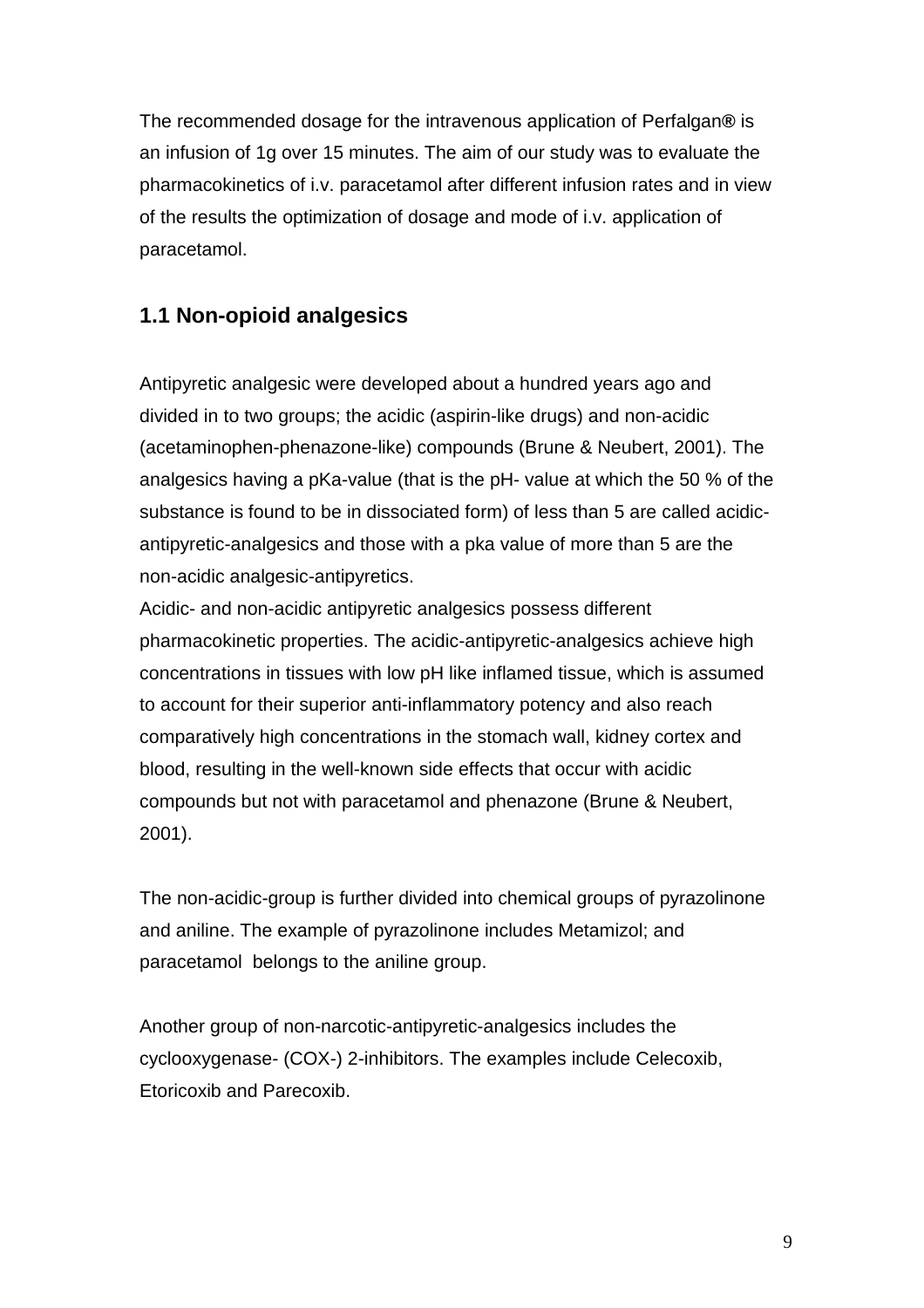## **1.2 History**

In the ancient history from Egypt and Greece, the analgesic and antipyretic effects of willow bark are known for centuries. The modern era of salicylates starts from 1758 with a report by Edward Stone ("an account of the success of the bark of willow in the cure of agues") sent to The Royal Society in London. The active ingredient of willow bark "salicine" was first isolated in 1828 by Joseph Buchner, then by Henri Leroux, and also prepared from the oil of wintergreen (Gualtheria) and meadowsweet (Spirea ulmaria) by J.W.Lowig 1833, called "Spirsaure" which was already pure acetylsalicylic acid. It was also synthetised 1853 by Ch. Gerhardt and finally 1897 in Bayer´s laboratories by Felix Hoffmann, who also demonstrated its antiinflammatory efficacy(Jerie, 2006).

The prototypes of antiphlogistic analgesics include acetylsalicylic acid (aspirin), acetanilide (the forerunner of acetaminophen), and phenazone. Advances in the knowledge of chemical structure of drugs in  $19<sup>th</sup>$ -20<sup>th</sup> century along with the attempts to improve the effects and reduce the side effects of analgesics-antipyretics led to the development of other aspirin-like drugs called non-steroidal anti-inflammatory drugs (Brune & Niederweis, 2007).

 Most of the NSAIDs were initially organic acids, but later non-acidic compounds were discovered. The drug discovery of NSAIDs can be divided in to two periods the time span from the post-World War 2 till the 1970´s was the pre-prostaglandin period and thereafter up to the later part of the last century was the period in which the effects on the production of prostaglandin were considered during the drug-discovery process (Rainsford, 2007).

In 1946, the Institute for the Study of Analgesic and Sedative Drugs awarded a grant to the New York City Department of Health to study the problems associated with analgesic agents. Bernard Brodie and Julius Axelrod were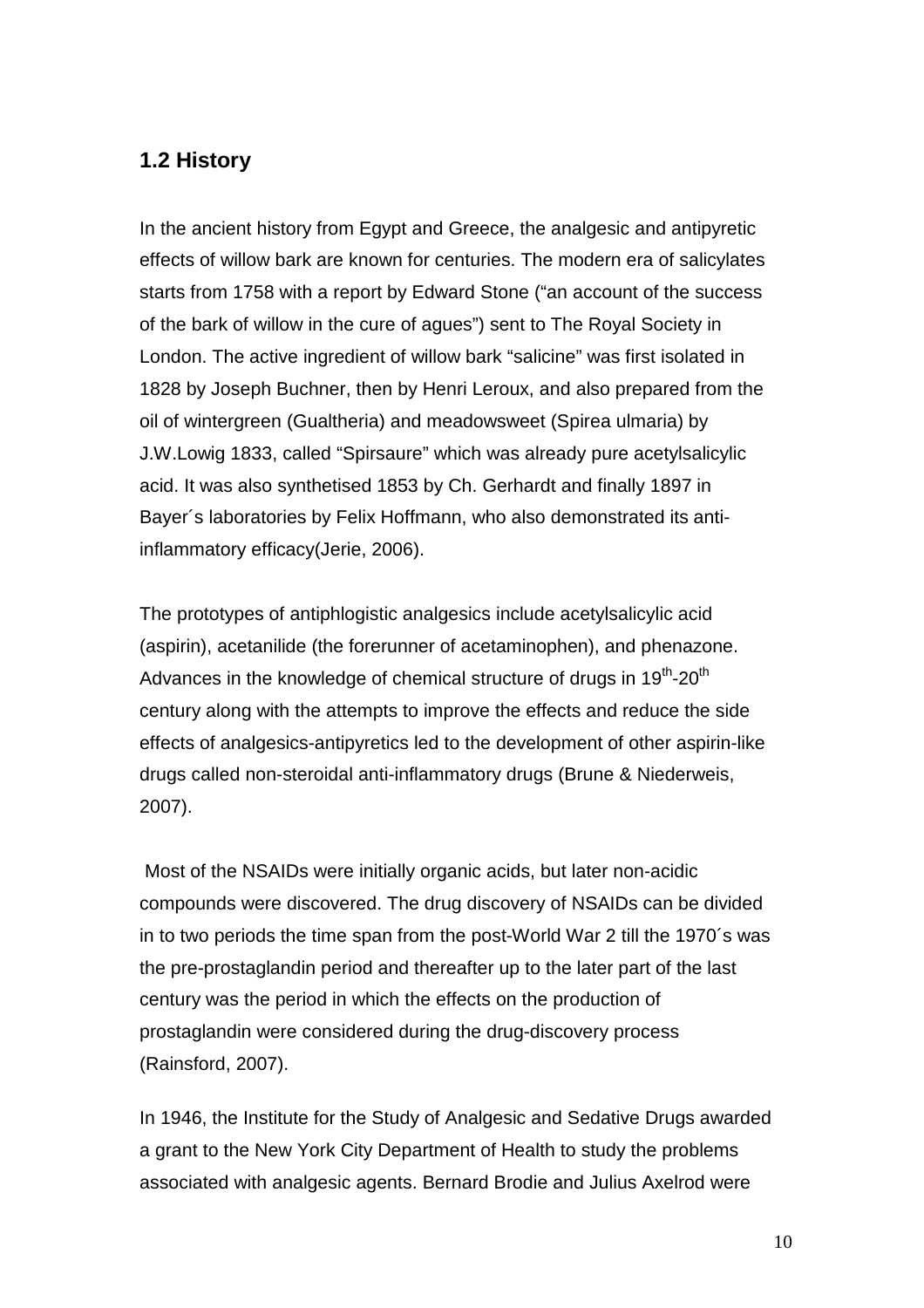assigned to investigate why non-aspirin agents were associated with the development of methemoglobinemia, a condition that decreases the oxygencarrying capacity of blood and is potentially lethal. In 1948, Brodie and Axelrod linked the use of acetanilide with methemoglobinemia and determined that the analgesic effect of acetanilide was due to its active metabolite paracetamol. They advocated the use of paracetamol, since it did not have the toxic effects of acetanilide (Brodie & Axelrod, 1948).

### **1.3 Chemical Structure**

Paracetamol is virtually the sole survivor of the so-called "aniline derivatives" or "aniline analgesics". These aniline derivatives include acetanilide, phenacetin and paracetamol (acetaminophen). Phenacetin and paracetamol are both derivatives of acetanilide (Bertolini et al., 2006) (Fig.1).



**Fig.1** Chemical structures of "aniline" analgesics

Paracetamol consists of a benzene ring core, substituted by one hydroxyl group and the nitrogen atom of an amide group in the para pattern (Mutschler, 1991). The amide group is acetamide (ethanamide). It is an extensively conjugated system, as the lone pair on the hydroxyl oxygen, the benzene pi cloud, the nitrogen lone pair, the p-orbital on the carbonyl carbon and the lone pair on the carbonyl oxygen are all conjugated. The presence of two activating groups also makes the benzene ring highly reactive towards electorphilic aromatic substitution. As the substituents are ortho, para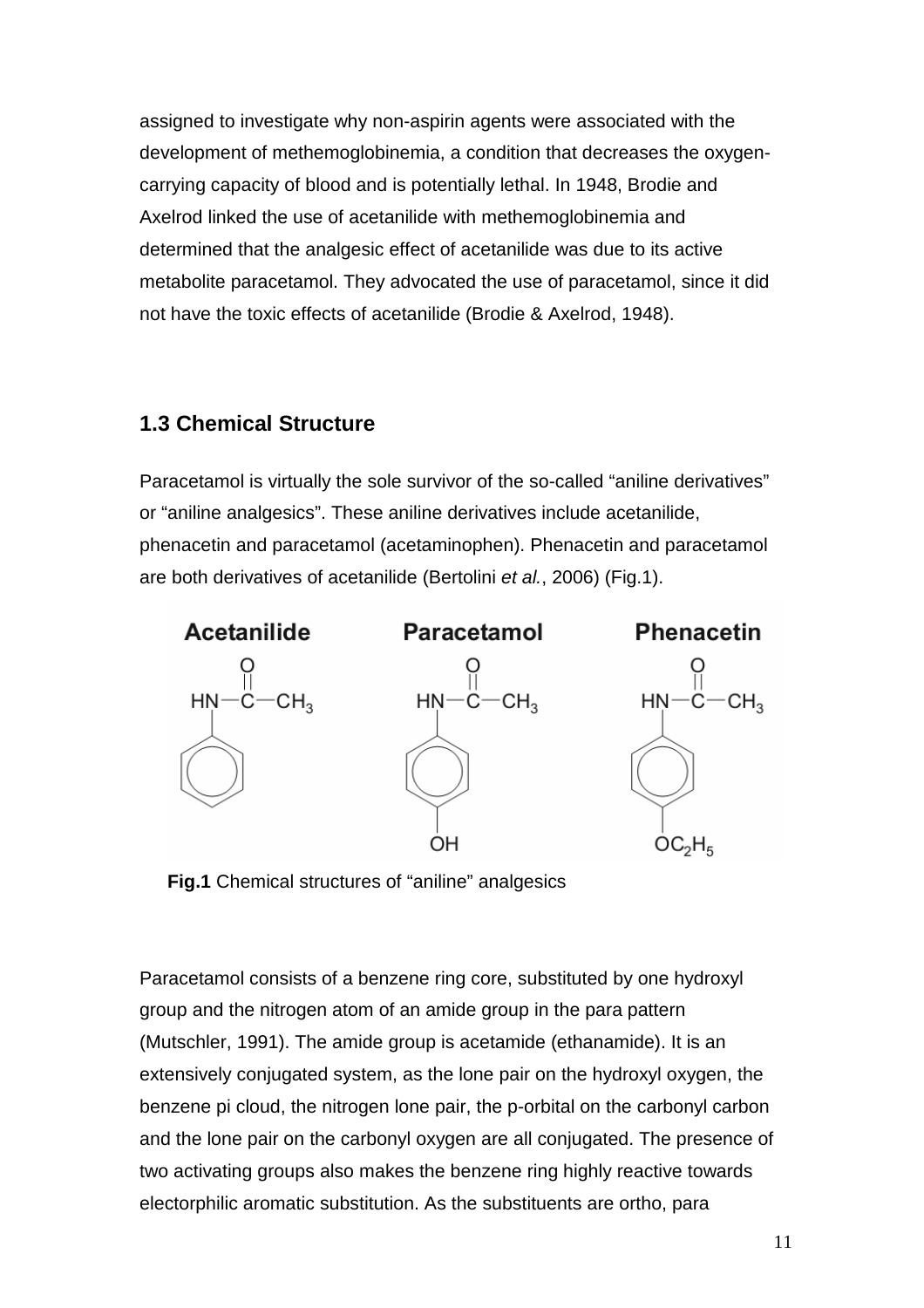directing and para with respect to each other, all positions on the ring are more or less equally activated. The conjugation also greatly reduces the basicity of the oxygen and the nitrogen, while making the hydroxyl acidic through delocalisation of charge developed on the phenoxide anion.

## **1.4 Indications and applications**

In view of its proven efficacy and low toxicity paracetamol is used on a worldwide basis. The analgesic and antipyretic effects of paracetamol are accepted to be of therapeutic significance, while its anti-inflammatory and anti-rheumatic activities are negligible (Clissold, 1986).

The spectrum of indications includes from the discomforts of the common cold over the post operative pain to the pain associated with malignancy. The analgesic efficacy of paracetamol is equivalent to that of aspirin, and its plasma levels required for the analgesic activity are higher than those needed for the antipyretic activity (Beck et al., 2000).

As an analgesic and antipyretic paracetamol replaces aspirin especially in cases where aspirin is contraindicated. It has a broad tolerability and is of particular value in the treatment of patients in whom non-steroidal-antiinflammatory drugs (Graham et al., 1999) are contraindicated such as aspirin-sensitive asthmatics and people at risk of gastrointestinal complications (Prescott, 2000).

Paracetamol is available in oral, rectal and intravenous applicable forms. Oral administration of paracetamol as part of multimodal pain management immediately post-operatively resulted in a huge and unpredictable variation in plasma concentration compared with the intravenous administration (Holmer et al., 2004). Intravenous administration of paracetamol either as intravenous acetaminophen or Propacetamol avoids variability associated with gastric absorption and first-pass hepatic metabolism, resulting in higher plasma concentrations and greater analgesic efficacy than orally administered drug (Jarde O & Boccard E, 1997).

Propacetamol (Pro-Dafalgan® or Pro-Efferalgan®), inject able prodrug of paracetamol, is in many European countries the first inject able paracetamol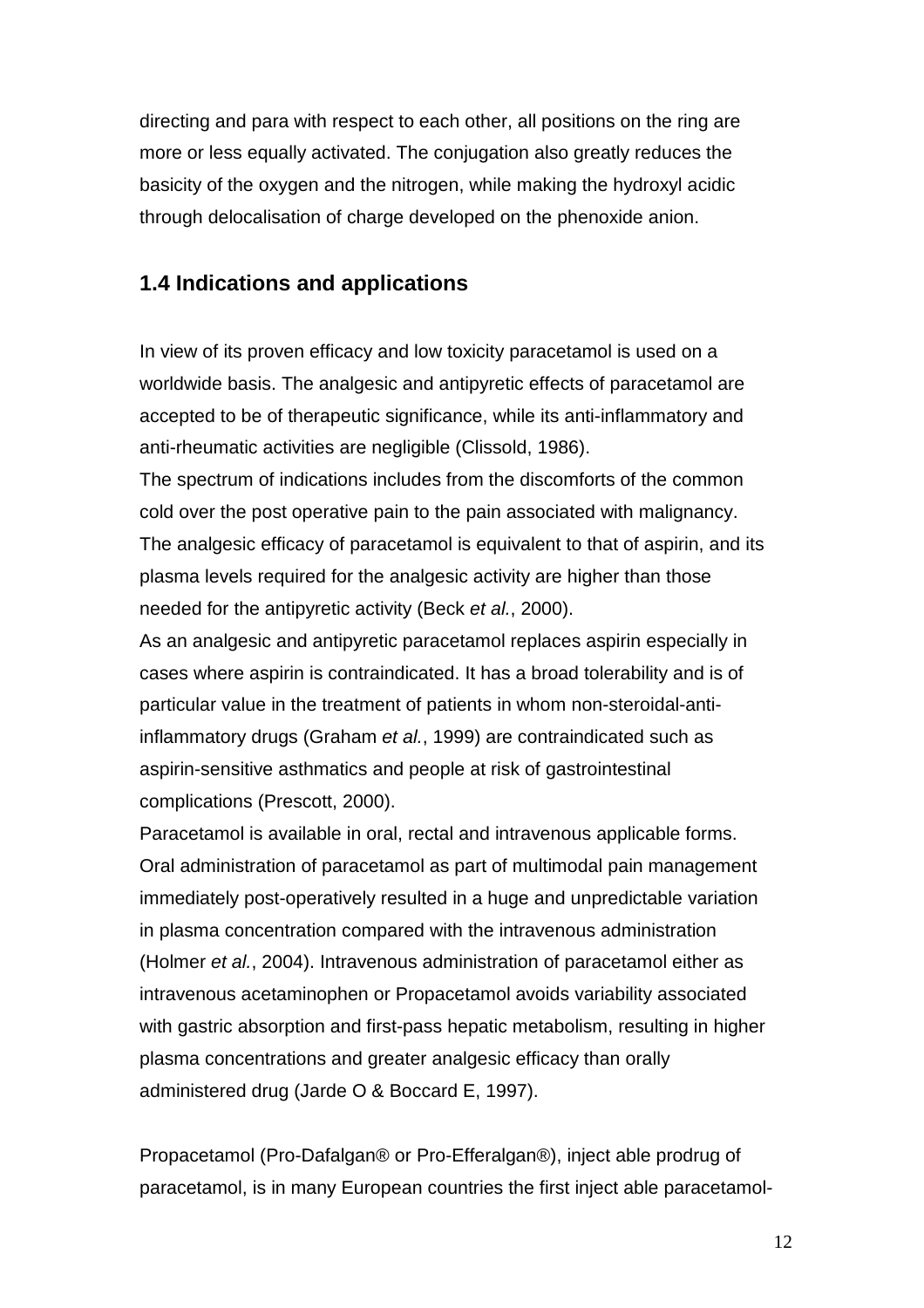formula brought in the market. Perfalgan® is a newly developed intravenous applicable paracetamol of second generation.

In reference to anaesthesiological pain management in peri-operative (Kehlet & Dahl, 1993) as well as in special (adjunctive) pain treatment, paracetamol is indicated as follows:

• Treatment of moderate pain especially as an additive to other measurements.

As an opioid sparing drug to reduce the side effects associated with opioid analgesics (e.g. respiratory depression).

• Treatment of fever for adults and children over 10 kg body weight.

Apart from that the drug is indicated by patients with known pseudo allergy against Metamizol by patients with blood disorders (agranulocytosis by Metamizol), especially by children(Hedenmalm & Spigset, 2002). Lastly the i.v. analgesics like Prerfalgan® cover the gap created by the removal of COX2-inhibitors from the market.

## **1.5 Side effects**

Paracetamol is a safe drug at appropriate dosage with a therapeutic index of approximately 10. The therapeutic dosage of paracetamol is 10-15mg/kg, and a dose of 7.5g in an adult or 150 mg/kg in a child are considered as the lowest acute dose capable of causing toxicity.

The very low level of paracetamol binding to plasma proteins, together with its hepatic metabolism, mainly through glucuronide or sulphate conjugation, account for the low risk of drug interactions with paracetamol, particularly with antivitamin K. When added to a traditional NSAID, paracetamol enhances the analgesic effect or allows the use of lower doses (Bannwarth & Pehourcq, 2003).

The safety of paracetamol was reported in patients with stable chronic liver disease showing no evidence of accumulation or hepatotoxicity after the administration of the drug in therapeutic doses (Benson, 1983).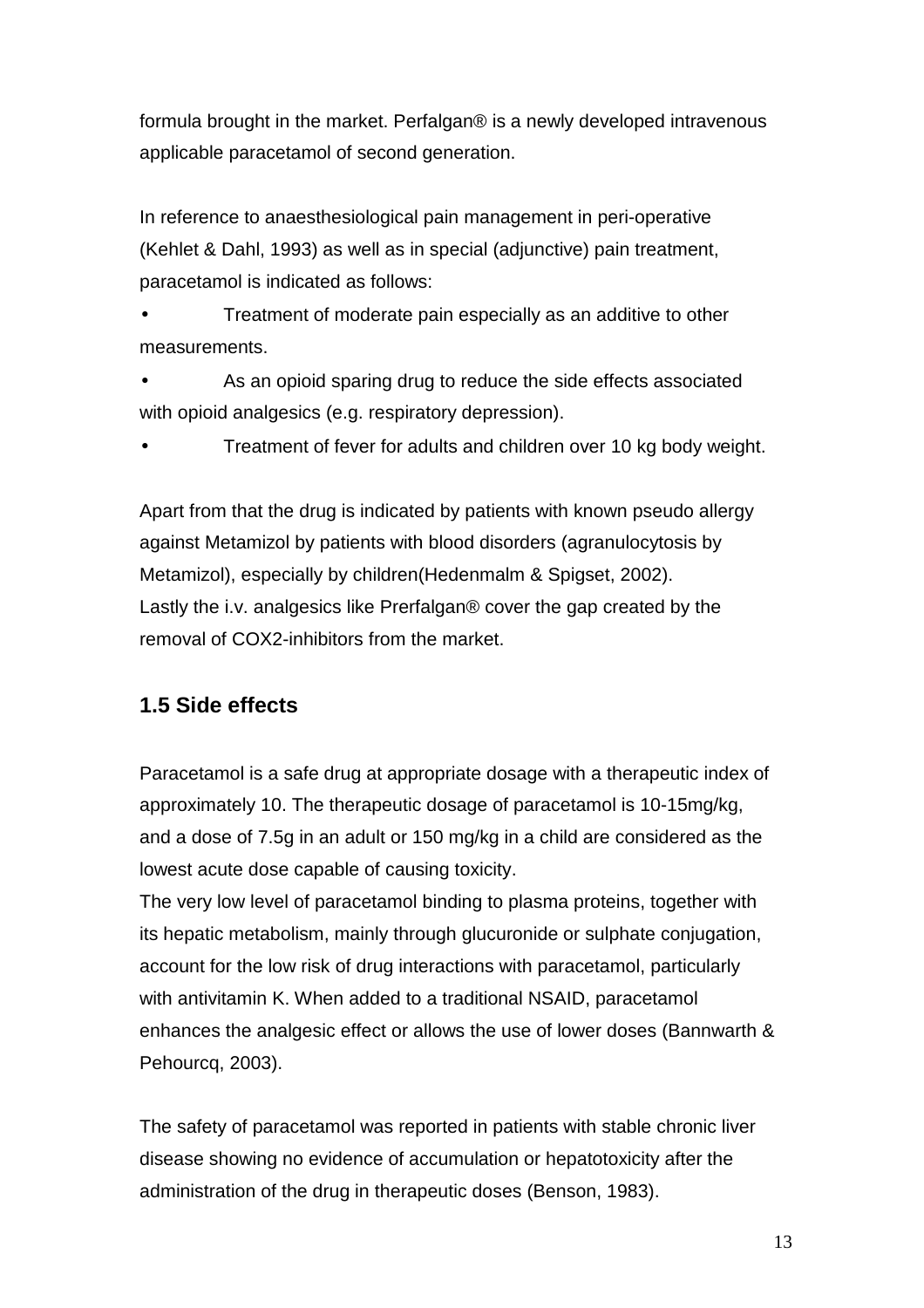A clinical significant damage of liver cells is rare after therapeutic doses of paracetamol however; the incidence of acute liver failure is reported even after therapeutic doses (Pearce & Grant, 2008).

The side effects of paracetamol are usually associated with its overdoses but rare incidence of anaphalctoid reaction after therapeutic doses of paracetamol is also reported (Ayonrinde & Saker, 2000)

Acute renal failure is not uncommon in paracetamol poisoning and appears to be unrelated to the degree of liver injury (Mour et al., 2005). However, there are many conditions which might play a role as influencing factor in causing renal complications after paracetamol overdoses; they include concomitant ingestion of nephrotoxic drugs, dehydration, chronic excessive dosing (von Mach et al., 2005) of acetaminophen, pre-existing renal or liver disease and multiple organ failure (von Mach et al., 2005).

### **1.6 Mechanism of action**

The mechanism of action of paracetamol analgesia is not fully understood but involves multiple factors. It is a potent inhibitor of prostaglandin synthesis within the central nervous system (Piletta et al., 1991).

The prostaglandins are lipid mediators. The formation of prostaglandins is catalysed by the enzyme cyclooxygenase (COX). COX is a bifunctional enzyme having both cyclooxygenase and peroxydase activities. Prostaglandins are involved in physiological functions of the body such as protection of the stomach mucosa, aggregation of platelets and regulation of kidney functions however; they also have pathological functions and involve in the processes of inflammation, pain and fever. In 1971, Sir John Vane demonstrated for the first time that the mechanism of action of aspirin and other non-steroidal anti-inflammatory drugs (Graham et al., 1999) is via inhibition of COX. A second cyclooxygenase (Brune & Neubert, 2001) was identified in 1991 by Simmon and his colleagues. The inflammatory mediators upregulate COX-2, increasing prostaglandin formation that intensify the inflammatory response(Botting, 2006). A third variant of COX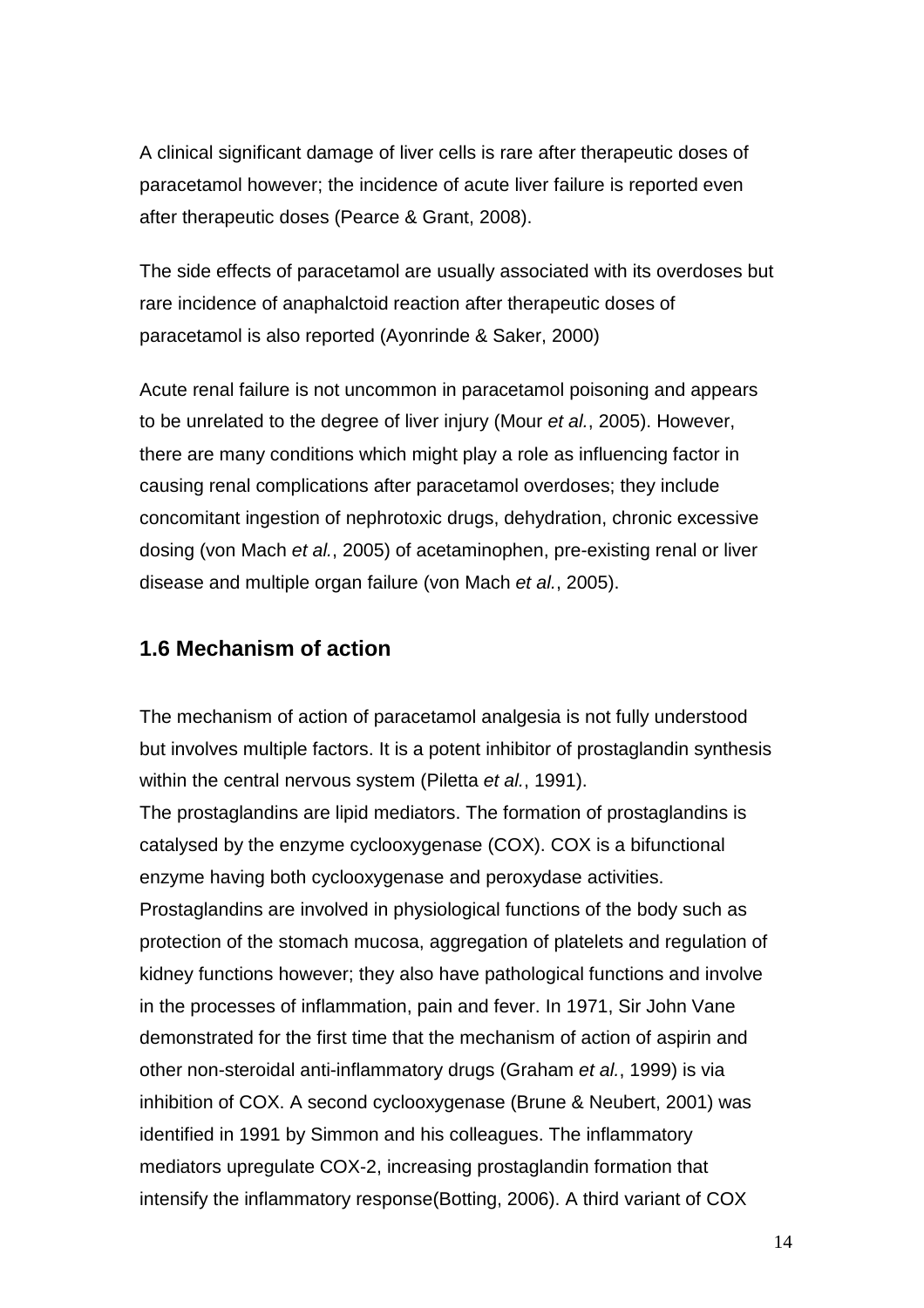designated by some authors as COX-3 has been reported. This enzyme is produced by cyclooxygenase-1 gene, but retains intron 1 after transcription and translates into a cyclooxygenase enzyme with 34 additional amino acids. It is experimented in specific tissues and shows a high concentration in brain and heart. It is selectively inhibited by analgesic/antipyretic agents like paracetamol and NSAIDs, however not through COX-2-selective inhibitors. This enzyme is possibly a central mechanism for the analgesic/antipyretic effects of paracetamol (Chandrasekharan et al., 2002).

The results obtained from paracetamol could not show systemically an effective inhibition of peripheral COX. A few positive results were obtained from in vitro tests (COX-1/COX-2-inhibition) on intact cells or human full blood. However as opposed to this finding, in vivo tests the peripheral COX-2-inhibition through paracetamol should be very limited. This difference of invivo- and in-vitro-effects can be due to the higher concentration of peroxides in inflamed tissue (Ouellet & Percival, 2001).

Some reports suggest the modulation of the serotoninergic system as a possible mechanism of paracetamol antinociceptive activity and indicate that the drug may stimulate the activity of descending 5-HT pathways that inhibit the nociceptive signal transmission in the spinal cord (Bonnefont et al., 2003). Other studies suggest a supraspinal target for acetaminophen's antinociceptive action and a central serotonergic mechanism of action for acetaminophen that is not stimulus-dependent (Pickering et al., 2007). The central mechanism of action of paracetamol is supported by the observations that paracetamol crosses the blood-brain barrier rapidly leading to a high concentration of the drug in cerebrospinal fluid (CSF) and a parallel time-course of paracetamol concentration in CSF and its analgesic effect (Bannwarth et al., 1992)

Paracetamol also acts peripherally by blocking impulse generation within the bradykinin-sensitive chemo receptors responsible for the generation of nociceptive impulses.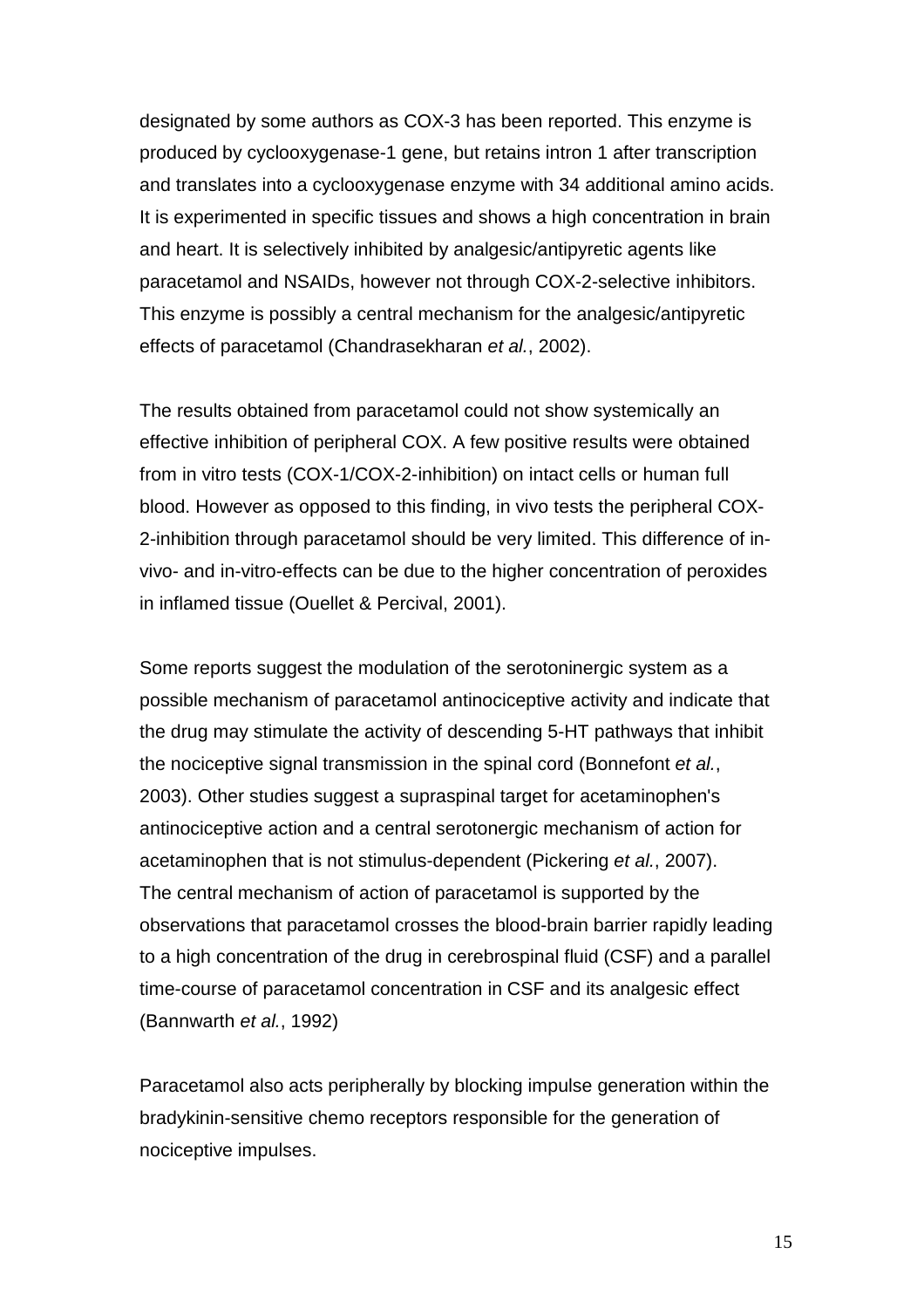Paracetamol is thought to have an analgesic effect by antagonising NMDA and substance P in the spinal cord. Analgesic effect also involves an inhibitory action on spinal nitric oxide mechanisms (Clissold, 1986; Piletta et al., 1991; Bjorkman, 1995).

It is also reported that the analgesic effects of paracetamol involve the indirect activation of cannabinoid (CB) receptors; and in the central nervous system (CNS) paracetamol after its deacetylation to its primary amine (paminophenol), conjugate with arachidonic acid to form Narachidonoylphenolamine. N-arachidonoylphenolamine is known to act as an endogenous CB. Thus paracetamol act as a pro-drug and the active form being the CB (Hogestatt et al., 2005; Bertolini et al., 2006).

## **1.7 Pharmacokinetics**

Paracetamol is rapidly absorbed after oral administration; peak plasma concentrations are reached in 30-60 minutes. The plasma half life of paracetamol with therapeutic doses is 2-4 hours but with toxic doses it may be extended to 4-8 hours. Paracetamol is rather evenly distributed in most of the body fluids. It is weakly bounded to the plasma proteins, and even in toxic doses only 20% - 50% of the substance is in a bounded form. By therapeutic doses, 90% -100% of the substance is found in the urine on first day of administration. Paracetamol is inactivated in liver, being conjugated to glucuronic acid (60%), sulphuric acid (35%) and cystines (3%). Minute quantities of hydroxylated and desacylated metabolites can also be detected. A small part of paracetamol is by cytochrom-450-dependant N-hydroxylation metabolised, that leads to the formation of N-acytylbenzochinonimin, a very reactive intermediate metabolite. This metabolite reacts normally with sulphydryl groups of glutathione, however after high doses of paracetamol, the glutathione stores of liver are used up. Under these conditions Nacytlybenzochinonimin reacts with the sulphydryl groups of liver proteins in such an extent that liver necrosis can develop (Paul A.Insel, 1940).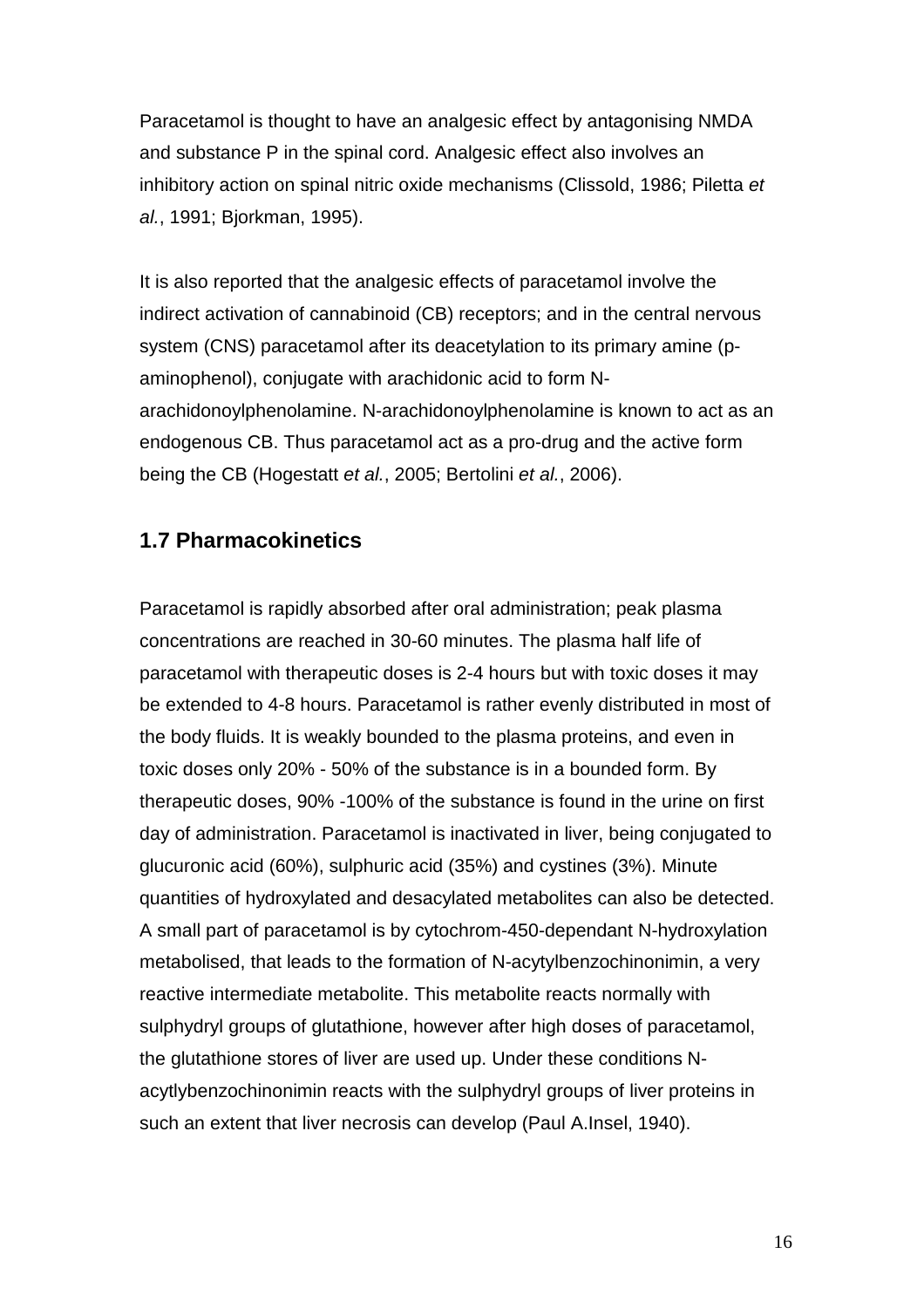Studies have shown oral paracetamol to be very effective and good tolerable for post operative pain management (Weil et al., 2007). However the use of paracetamol is limited to the treatment of mild to moderate pain or as a second-line-therapy many days after the operation. At an oral dose of 1000mg paracetamol reaches its ceiling effect in adults. No increase in analgesic activity occurs by further increasing the doses (Woodbury DM., 1965), but it does increase the toxicity.

After oral doses the absorption of paracetamol is not uniform but after an i.v. administration the plasma concentration is predictable.

After an infusion of paracetamol the maximum plasma concentration is much higher than that after oral doses, so that more of the substance can cross the blood-brain barrier. It can also explain the lack of Ceiling-Effect(Skoglund & Pettersen, 1991) after intravenous application of up to 2g of paracetamol. Intravenous acetaminophen exerted a dose-dependent central antinociceptive effect (Piguet et al., 1998).

### **1.8 Current literature**

The pharmacologic effects of paracetamol are not directly related to the concentration of the drug in plasma but they are related rather to an effect compartment. The concentrations of the effect compartment equate approximately to cerebrospinal fluid (CSF) (Anderson & Gibb, 2007a). The time and CSF concentration of paracetamol show a correlation with its antipyretic effect (Kozer et al., 2007).

Paracetamol permeates readily into the CSF of children. This enables the rapid central analgesic and antipyretic action of intravenous paracetamol (Kumpulainen et al., 2007).

Intravenous paracetamol crosses the blood-brain barrier rapidly and the elimination half-life of paracetamol was shorter in plasma than in CSF. Antipyretic and probably analgesic effects of Paracetamol are at least in part centrally mediated. The time-course of paracetamol in CSF may parallel that of analgesic effect (Bannwarth et al., 1992).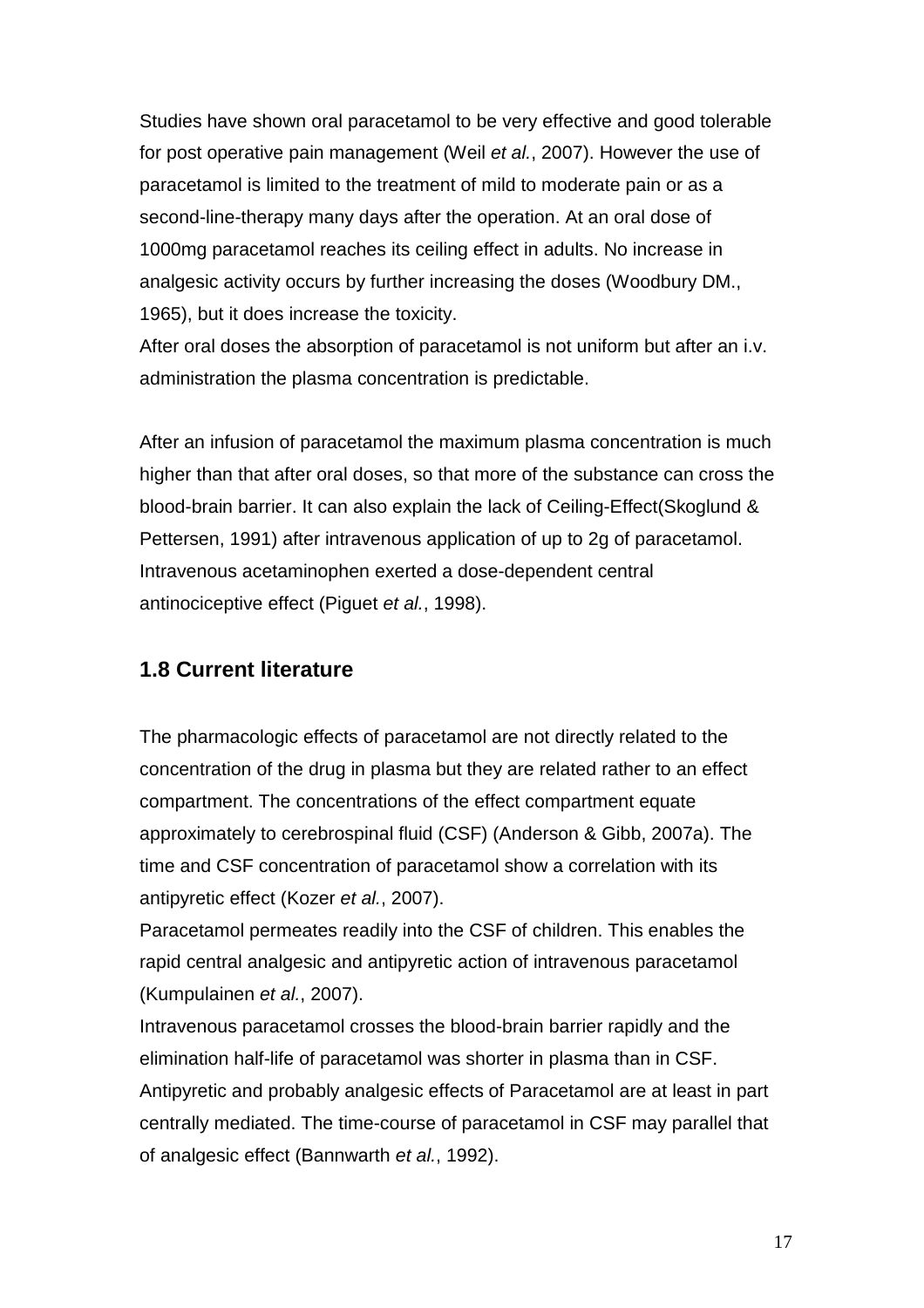Gregoire (Gregoire et al., 2007) showed that after repeated doses of paracetamol with a maximum dose of 4g/day, the plasma concentrations remained under the toxic range, indicating the absence of accumulation. In a study performed on children from neonates to adolescents to determine the age related changes in plasma and CSF equilibration half-time (Teq) of paracetamol showed that size rather than blood-brain-barrier maturation determines Teq changes with age in children (van der Marel et al., 2003).

## **1.9 Aim of the trial**

The aim of the trial was to evaluate, whether similar or comparable efficacious CSF levels of Perfalgan® could be obtained after an infusion of 1g over 60 minutes as compared to an infusion of 1g over 15 minutes in a porcine model.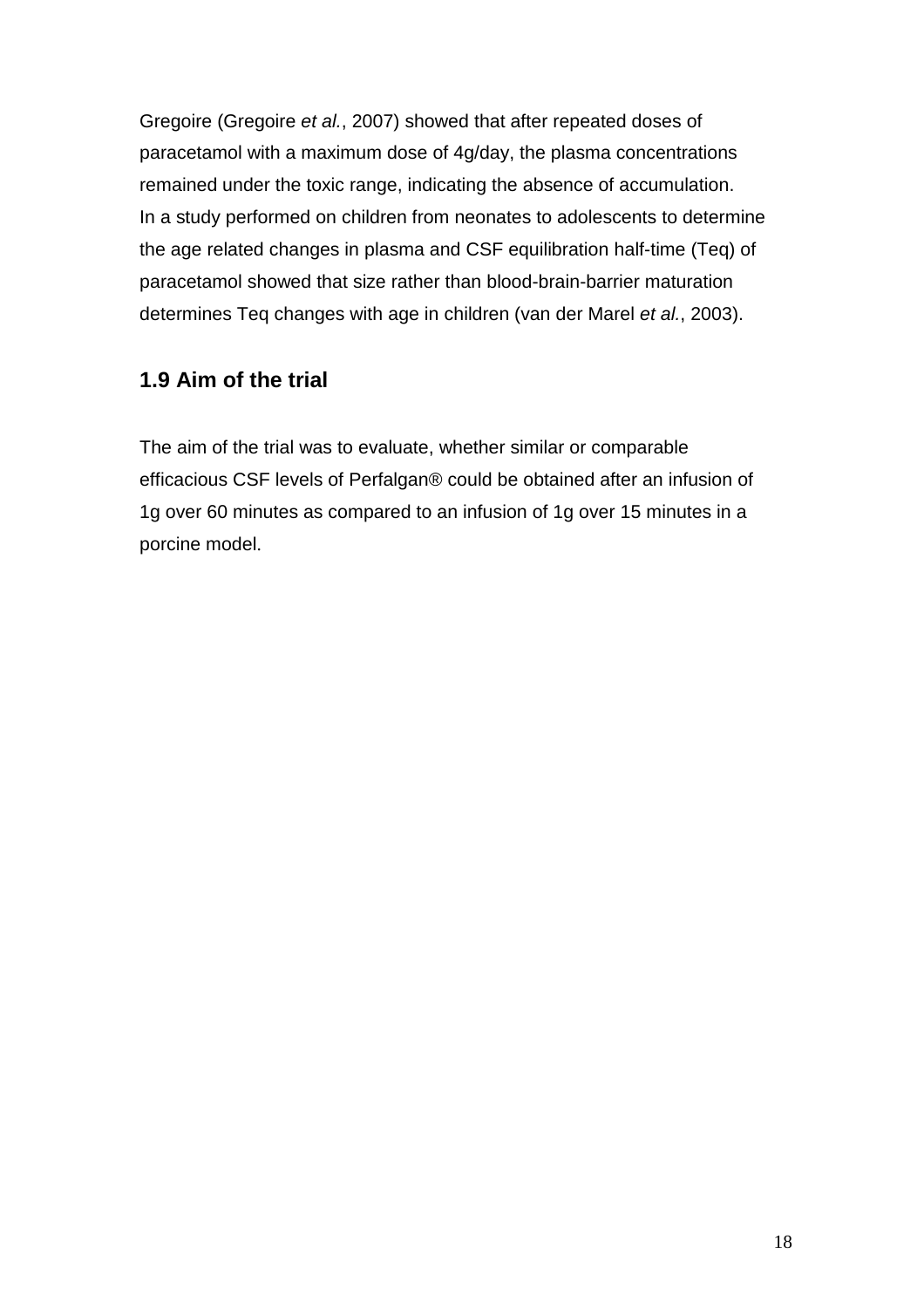# **2. Methods**

## **2.1 Animals**

This experimental procedure was performed on 10 female German domestic pigs. The approval of the experimental procedure was obtained from the local Animal Investigation Committee (Regierungspräsidium, Gießen) before starting the trial. The pigs were kept for one week under a phase of observation and familiarization, before the start of the experiment, in the animal experimental lab of the Philipps-University-Marburg. The pigs were randomized by a computerized random-number generator either in the group which received the Perfalgan® infusion in 15 minutes or in the group receiving the Perfalgan® infusion in 60 minutes.

## **2.2 Pre medication and anaesthesia**

The pre medication was done with an intramuscular application of diazepam 1mg/kg, ketamin 20mg/kg and atropine 0.2mg/kg bodyweight. An intravenous line was taken in one of the dorsal ear veins with a 20 gauge canula. The induction of anaesthesia was performed with an intravenous injection of disoprivan 2mg/kg and fentanil 0.5µg/kg bodyweight as repetitive bolus, followed by tracheal intubation. The animals were ventilated with a Dräger anaesthesia machine (Sulla 808 V) and an intermittent positive pressure ventilation mode with a mixture of oxygen in air at an inspiratory concentration (FiO2) of 50% was used. The anaesthesia was maintained with a continuous infusion of Disoprivan (Propofol®) 1% at a rate of 10mg/kg/h and sufentanil 1µg/kg/h. No muscle relaxant was used.

## **2.3 Infusion protocol**

The pigs were randomized in two groups. Group one (n=5) received an infusion of 1g Perfalgan over 15 minutes. In this group (15-min-group), plasma and CSF samples were taken at 15, 30, 60, 90, 120, 150, 180, and 210 minutes after starting the infusion.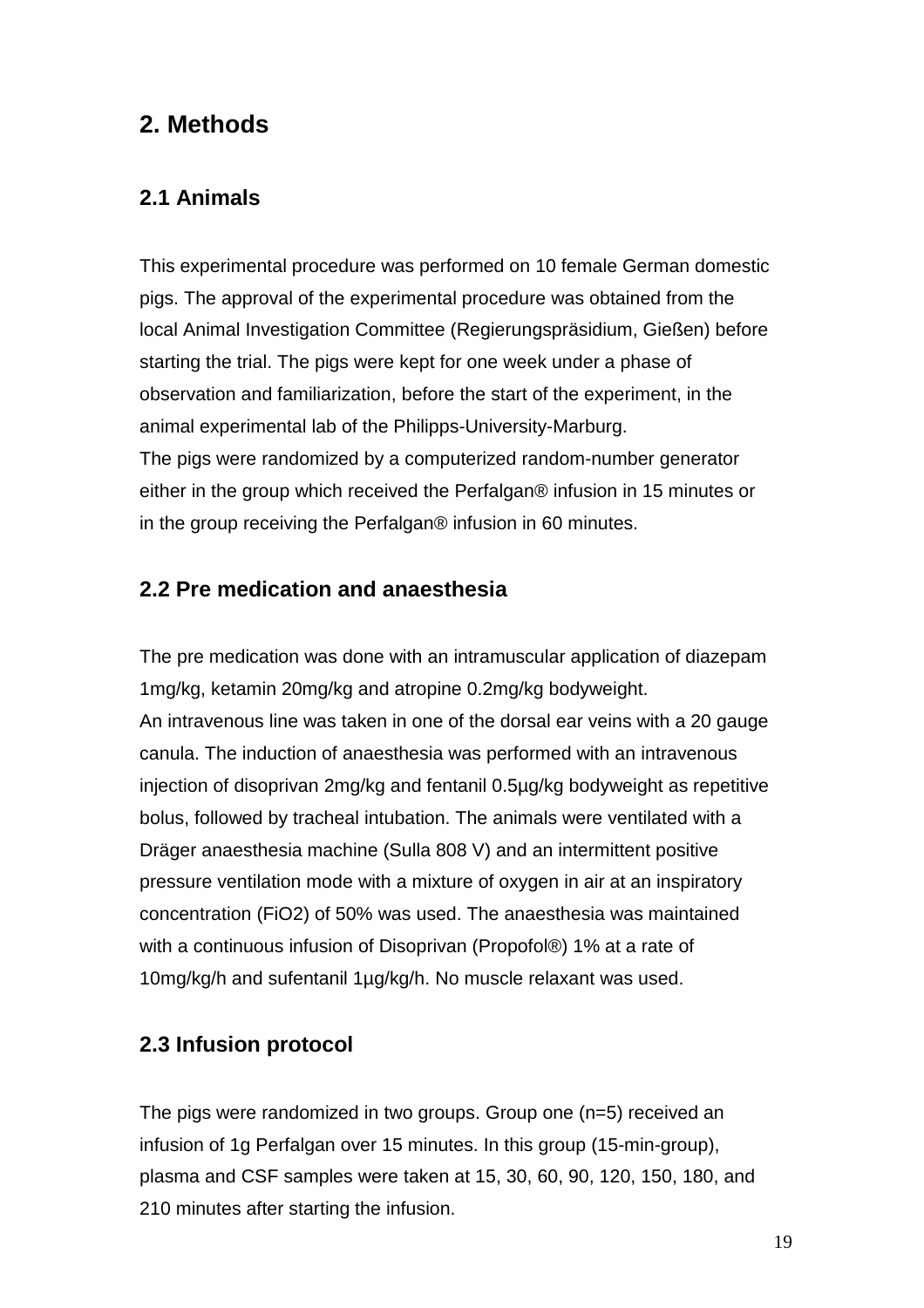Group two (n=5) received an infusion of one gram of Perfalgan over 60 minutes. In this group (60-min-group), the first plasma sample was taken 60 minutes after starting the infusion and repeated after every 30 minutes up to 210 minutes. The CSF samples in this group (60-min-group) were obtained at 90, 120, 150, 180, and 210 minutes after starting the infusion.

Plasma samples were taken through a central venous catheter. In order to obtain the CSF, we performed a lumber puncture at the levels of second, third or fourth lumber vertebra with a 25 gauge spinal needle (Quincke needle 25G) and kept the needle in place.

The samples were collected into tubes with no additives and transported to the central laboratory of the University Hospital Marburg immediately after the procedure.

## **2.4 Laboratory Methods**

The laboratory measurement of paracetamol was performed with Synchron® **-** System(s) (Beckman Coulter, Inc.) with the help of acetaminophen (ACTM) reagent. ACTM reagent is used to measure ACTM concentration by a particle enhanced turbidimetric inhibition immunoassay method (Newman et al., 1992). A Particle-bound drug (PBD) binds to the analyte specific antibody (Ab) resulting in the formation of insoluble aggregates causing light scatter. Non particle-bound analyte in the patient sample competes with the PBD for the antibody binding sites, inhibiting the formation of insoluble aggregates. The System monitors the aggregate formation by measuring the change in the absorbance at 340 nanometers. This change in absorbance is inversely proportional to the concentration of ACTM based on a multi-point calibration curve. The same methods were applied for the measurements of paracetamol concentrations in plasma and CSF.

The chemical reaction can be shown by the following equation.

Acetaminophen (sample)+PBD+Ab → PBD–Ab(aggregates)+Acetaminophen(sample)- Ab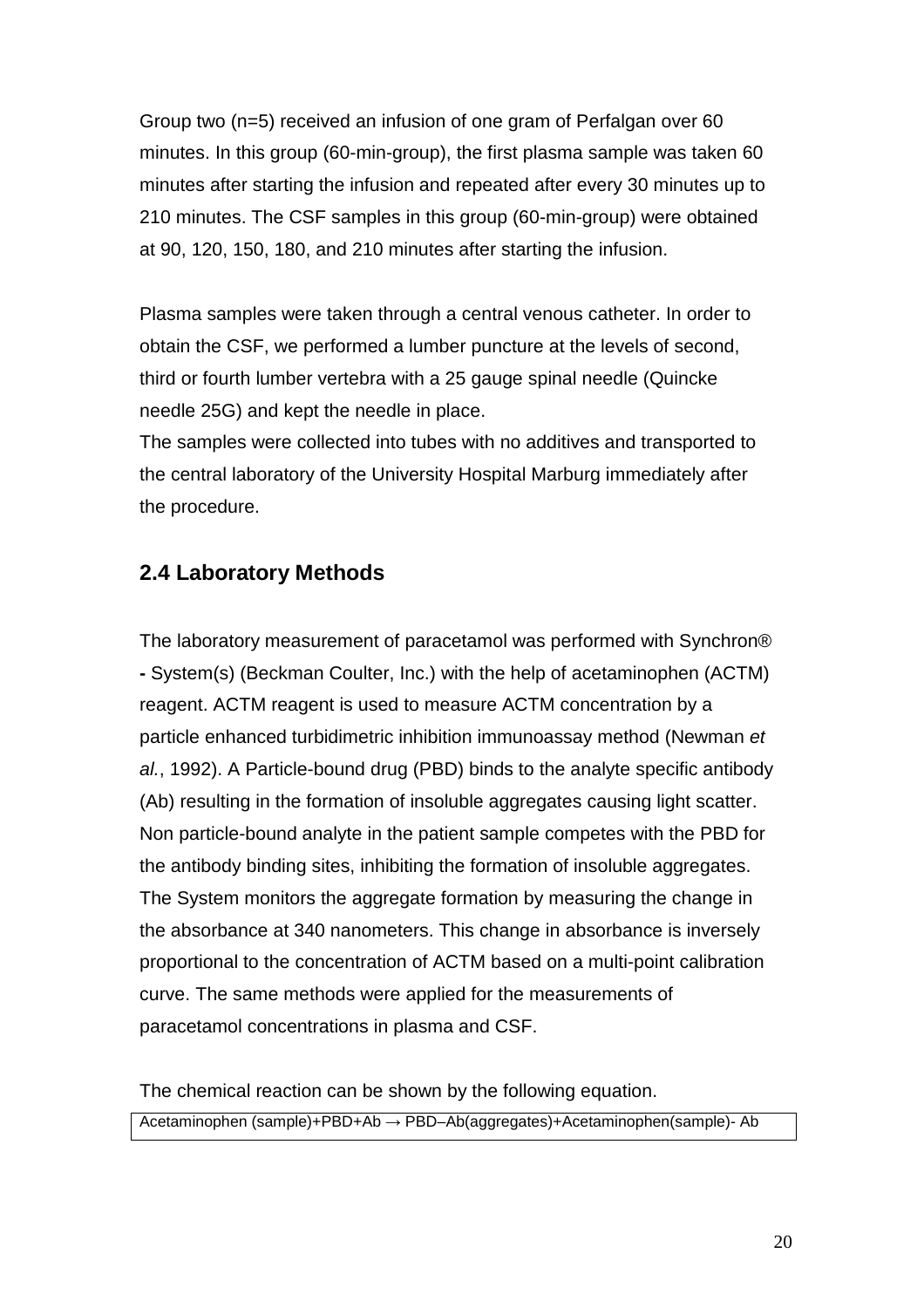## **2.4.1 Analytic range**

The method for the determination of this analyte provides the following analytic range.

#### **Table1.**

| Sample Type     | <b>Conventional Units</b> | S.I. Units         |
|-----------------|---------------------------|--------------------|
| Serum or Plasma | $10 - 300 \mu g/mL$       | $66 - 1986$ µmol/L |

Legends: S.I.: Standard International; mL: milliliters; µg: microgram; µmol/L: micromole per liter

#### **2.4.2 Sensitivity**

Sensitivity is defined as the lowest measurable concentration which can be distinguished from zero with 95% confidence.

Sensitivity for ACTM determination is 2.5 µg/mL (16 µmol/L).

#### **2.4.3 Specificity**

Most of the substances added at the concentrations from 50 µg/mL to 1000 µg/mL to separate aliquots of a serum pool containing 40 µg/mL acetaminophen produced no significant interference (within  $\pm 8\%$ ).

## **2.5 Pharmacokinetics**

A compartmental analysis of the pharmacokinetic estimates was performed using the software packet TopFit (Thomae Optimized Pharmacokinetic Fitting Program), Version 2.0 (Heinzel G. et al., 1993).

#### **2.5.1 Pharmacokinetic model**

A two compartment model with first-order elimination and i.v. bolus dosing was used where plasma is the central compartment and brain is the peripheral compartment. The two compartment model fits better and is in accordance with the literature; moreover a three compartment model did not fit to the data.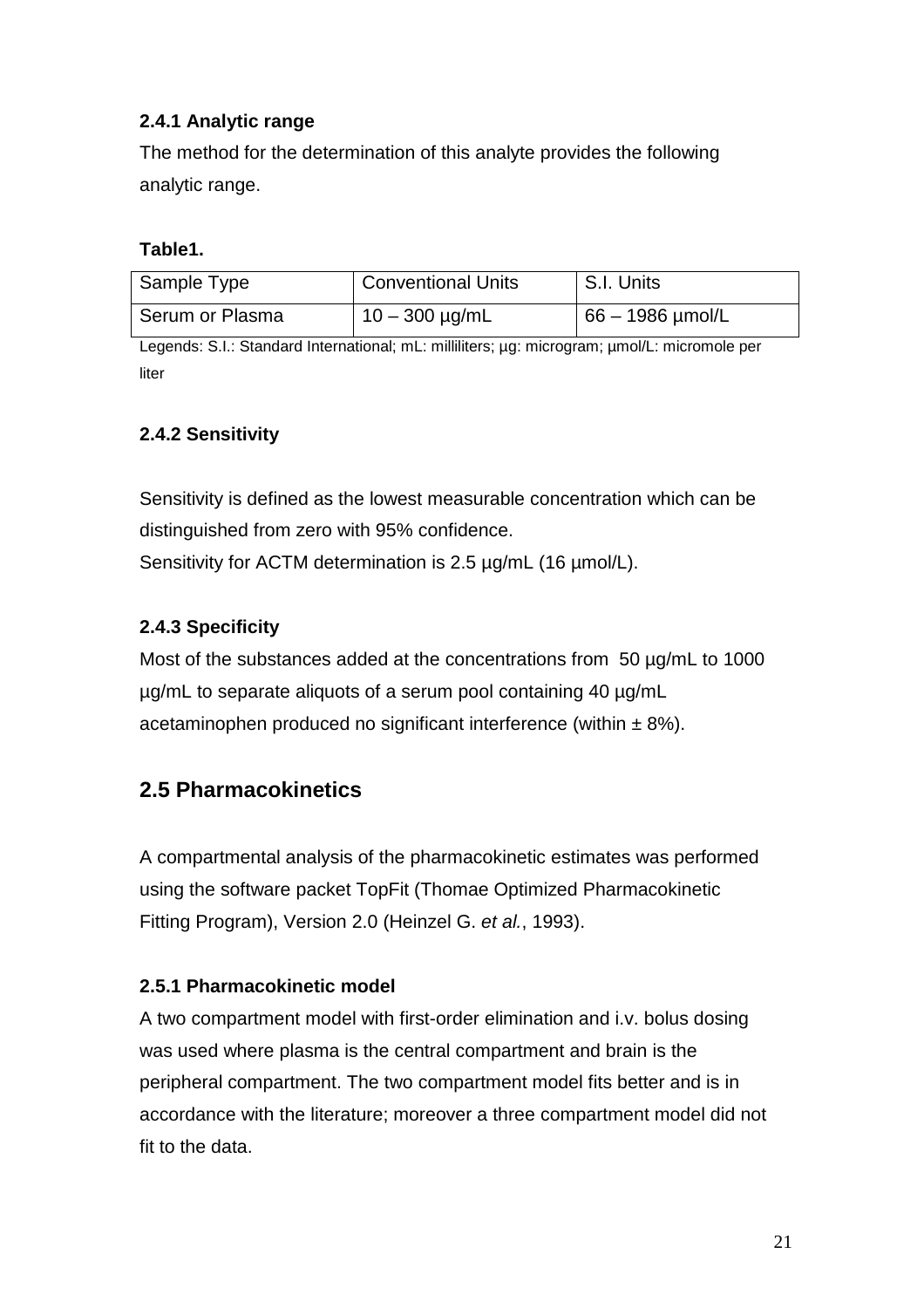## **2.5.2 Weighting and goodness-of-fit**

The goodness-of-fit was evaluated by visual inspection of predicted vs. observed data and from plots of residuals. The individual weighting was performed for each measured value by the use of the mathematical algorithm from TopFit.

### **2.5.3 Measured parameters**

Elimination half-life (t 1/2 beta), total clearance (Cl(t)), mean resident time (MRT), area under the curve (AUC) and volume of distribution at equilibrium (Vd(ss)) were calculated.

The significance of the values was calculated by using the Mann-Whitney U test.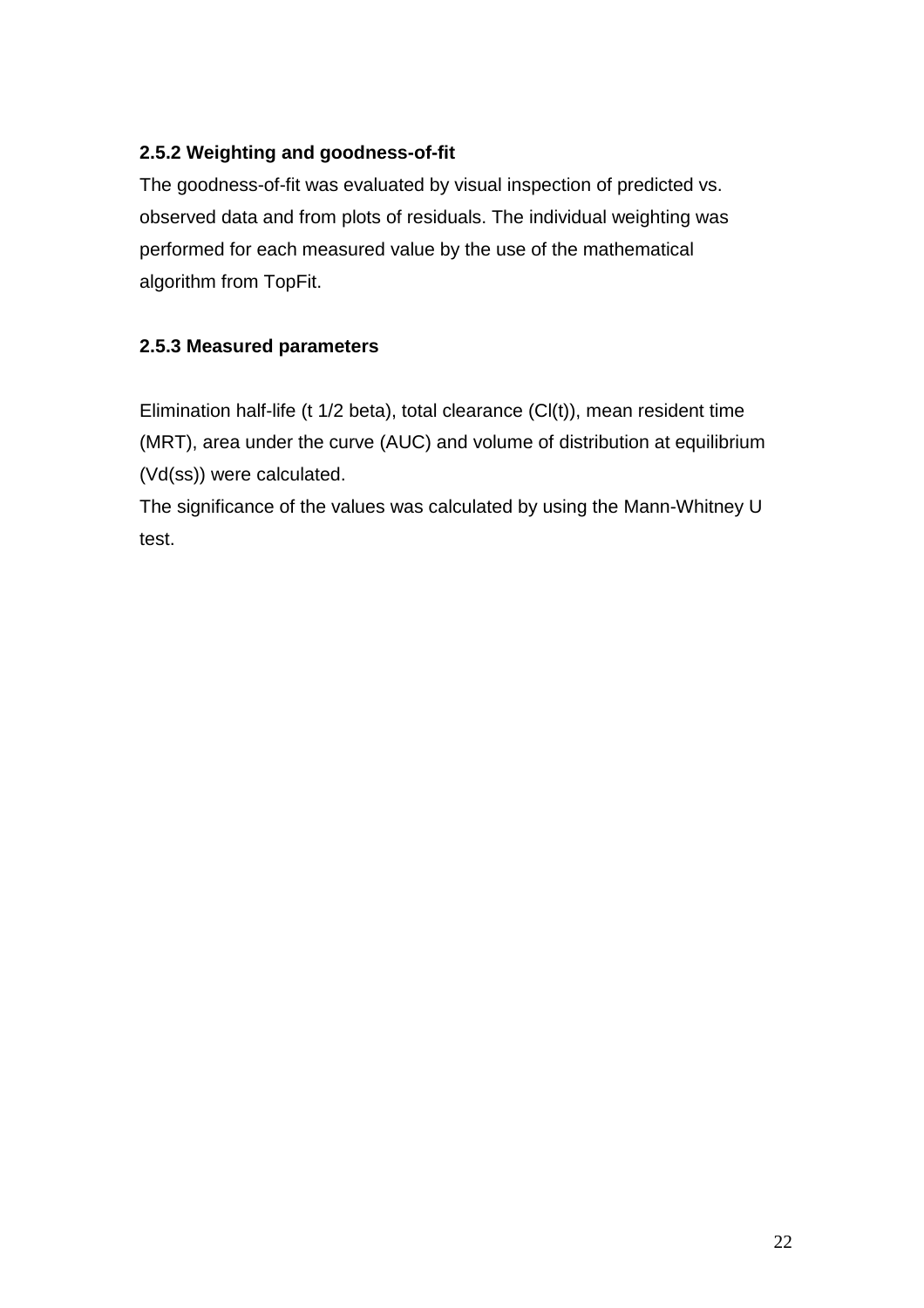# **3. Results**

## **3.1 Age, gender and body weights**

This experiment was performed on female pigs. The age of the animals in both groups were on an average about twelve weeks, with no relevant difference between the groups. The bodyweights of the animals in both of the groups were also comparable. The age and bodyweights of the subjects are shown in the following table below.

#### **Table 2.** Age and weight of animals.

| Group | Age of the animals     | <b>Weight of the animals</b> |
|-------|------------------------|------------------------------|
|       | 15-min   11 – 13 weeks | $38.8$ kg $-41.7$ kg         |
|       | 60-min   11 – 14 weeks | $38.5$ kg $-41.9$ kg         |

Legends: kg: kilogram; min: minutes.

## **3.3 Plasma Levels of paracetamol**

The plasma levels of paracetamol were measured in individual animals at regular intervals.

#### **3.3.1 Individual Plasma Levels in 15-min-group**

The values of plasma concentration of Paracetamol obtained from individual animals in 15-min-group are shown in table 3.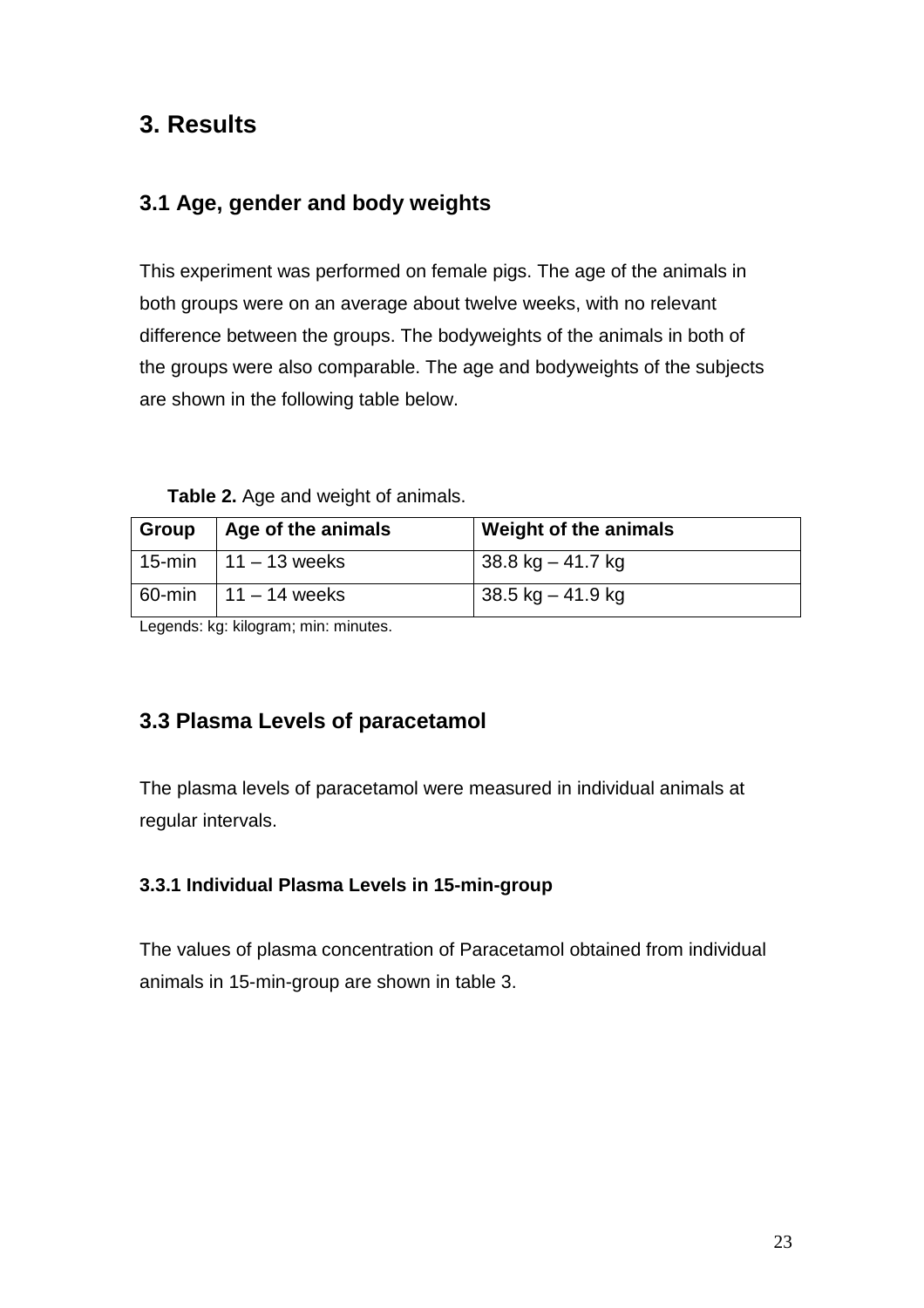| <b>Animal</b> | Plasma Levels [mg/l] 15-min-group |                   |                   |                   |        |        |        |        |
|---------------|-----------------------------------|-------------------|-------------------|-------------------|--------|--------|--------|--------|
| No.           |                                   |                   |                   |                   |        |        |        |        |
|               | 15 <sub>min</sub>                 | 30 <sub>min</sub> | 60 <sub>min</sub> | 90 <sub>min</sub> | 120min | 150min | 180min | 210min |
| 1.            | 32.5                              | 16.0              | 10.4              | 10.0              |        |        |        |        |
| 2.            | 28.7                              | 24.7              | 22.6              | 18.7              | 14.0   | 14.5   | 11.8   |        |
| 3.            | 33.1                              | 27.8              | 23.2              | 18.1              | 16.5   | 13.0   | 117    |        |
| 4.            | 77.3                              | 32.4              | 24.5              | 20.2              | 17.2   | 14.6   |        |        |
| 5.            | 40.0                              | 34.6              | 33.5              | 27.2              | 25.3   | 21.4   | 19.8   |        |

**Table3.** Individual levels of Paracetamol observed in 15-min-group.

Legends: min: minutes; mg/l: milligram per liter; No.: Number.

#### **3.3.2 Individual Plasma Levels in 60-min-group.**

The plasma levels of paracetamol in individual subjects in the 60-min-group are listed in table 4.

| <b>Animal</b> | Plasma Levels [mg/l] 60-min-group |                   |                   |                   |                    |                    |        |           |
|---------------|-----------------------------------|-------------------|-------------------|-------------------|--------------------|--------------------|--------|-----------|
| No.           |                                   |                   |                   |                   |                    |                    |        |           |
|               | 15 <sub>min</sub>                 | 30 <sub>min</sub> | 60 <sub>min</sub> | 90 <sub>min</sub> | 120 <sub>min</sub> | 150 <sub>min</sub> | 180min | $210$ min |
| 6.            | 24.2                              | 29.4              | 28.5              | 21.0              | 17.9               | 18.1               | 14.4   |           |
| 7.            |                                   | 20.1              | 37.3              | 22.8              | 30.6               | 28.6               | 25.3   | 23.3      |
| 8.            |                                   |                   | 33.4              | 37.1              | 27.0               | 23.2               | 20.2   | 19.2      |
| 9.            |                                   | 18.7              | 24.2              | 17.2              | 24.2               | 20.8               | 19.2   | 17.8      |
| 10.           | 12.8                              | 33.0              | 48.7              | 39.4              | 32.9               | 27.1               | 23.5   |           |

**Table 4.** Individual plasma levels of paracetamol in 60-min-group.

Legends: min: minutes; mg/l: milligram per liter; No.: Number.

#### **3.3.3 Mean Plasma Levels**

The mean plasma levels were higher in 60-min-group as compared to those in the 15-min-group. The obtained data is listed in the table 5.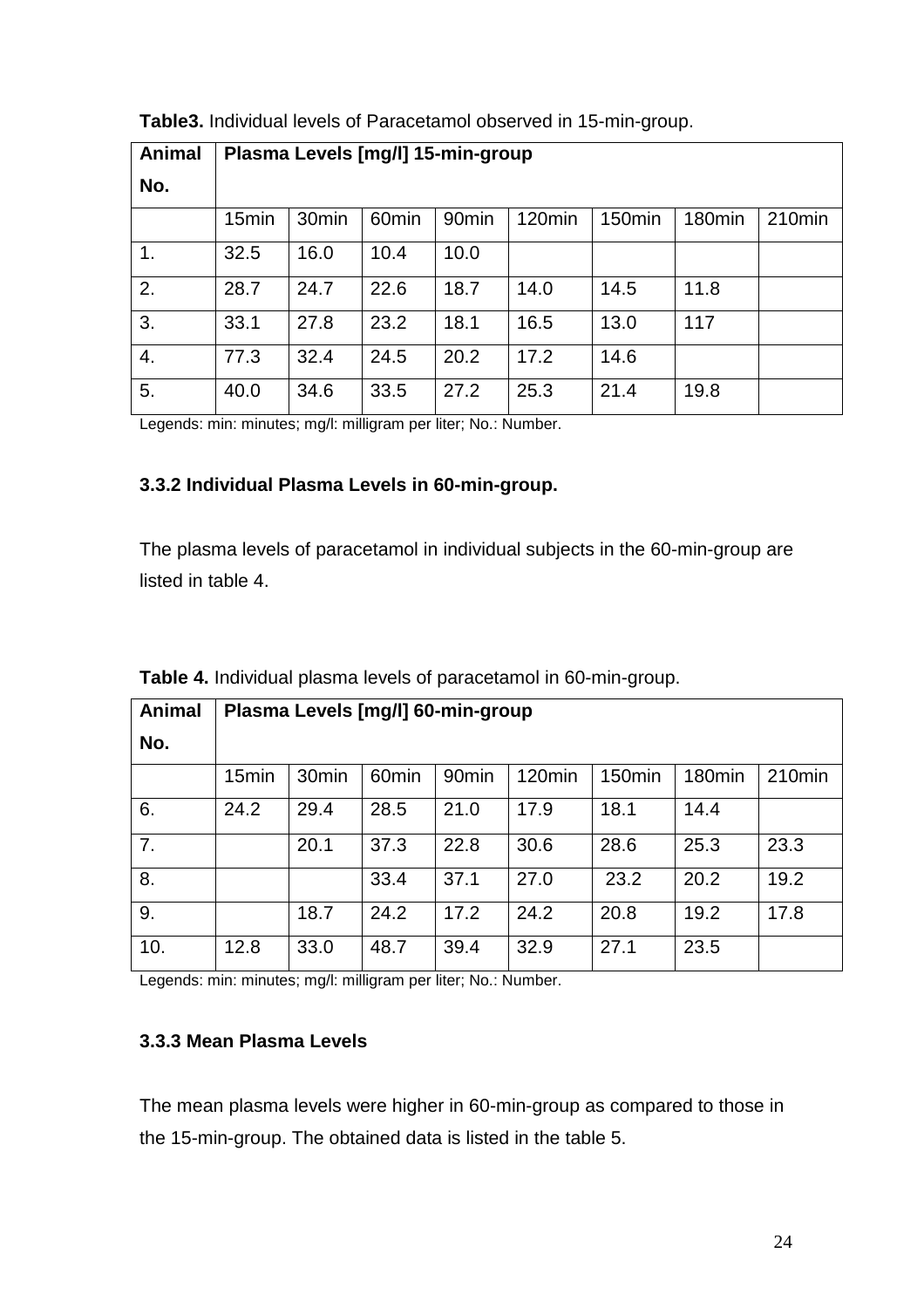| Group             | Mean plasma levels [mg/l] (Standard Deviation) |                                                                                                                                                     |       |       |       |       |       |       |  |  |  |
|-------------------|------------------------------------------------|-----------------------------------------------------------------------------------------------------------------------------------------------------|-------|-------|-------|-------|-------|-------|--|--|--|
|                   | 15 <sub>min</sub>                              | 120 <sub>min</sub><br>30 <sub>min</sub><br>90 <sub>min</sub><br>60 <sub>min</sub><br>150 <sub>min</sub><br>210 <sub>min</sub><br>180 <sub>min</sub> |       |       |       |       |       |       |  |  |  |
| 15 <sub>min</sub> | 40.6                                           | 29.7                                                                                                                                                | 26.4  | 21    | 18.2  | 16.3  | 14.4  |       |  |  |  |
|                   | (21.2)                                         | (3.8)                                                                                                                                               | (4.5) | (3.6) | (4.2) | (3.4) | (3.8) |       |  |  |  |
| 60 <sub>min</sub> |                                                |                                                                                                                                                     | 34.4  | 27.5  | 26.5  | 23.5  | 20.5  | 20.1  |  |  |  |
|                   |                                                |                                                                                                                                                     | (8.3) | (9.0) | (5.2) | (3.8) | (3.7) | (2.3) |  |  |  |

**Table 5.** Mean plasma levels in both groups.

Legends: min: minutes; mg/l: milligram per liter; No.: Number.

The comparison between the plasma levels of paracetamol in plasma is shown in Fig. 2.



Legends: min: minutes; mg/l: milligram per Liter.

**Figure 2.** Mean plasma levels in the groups.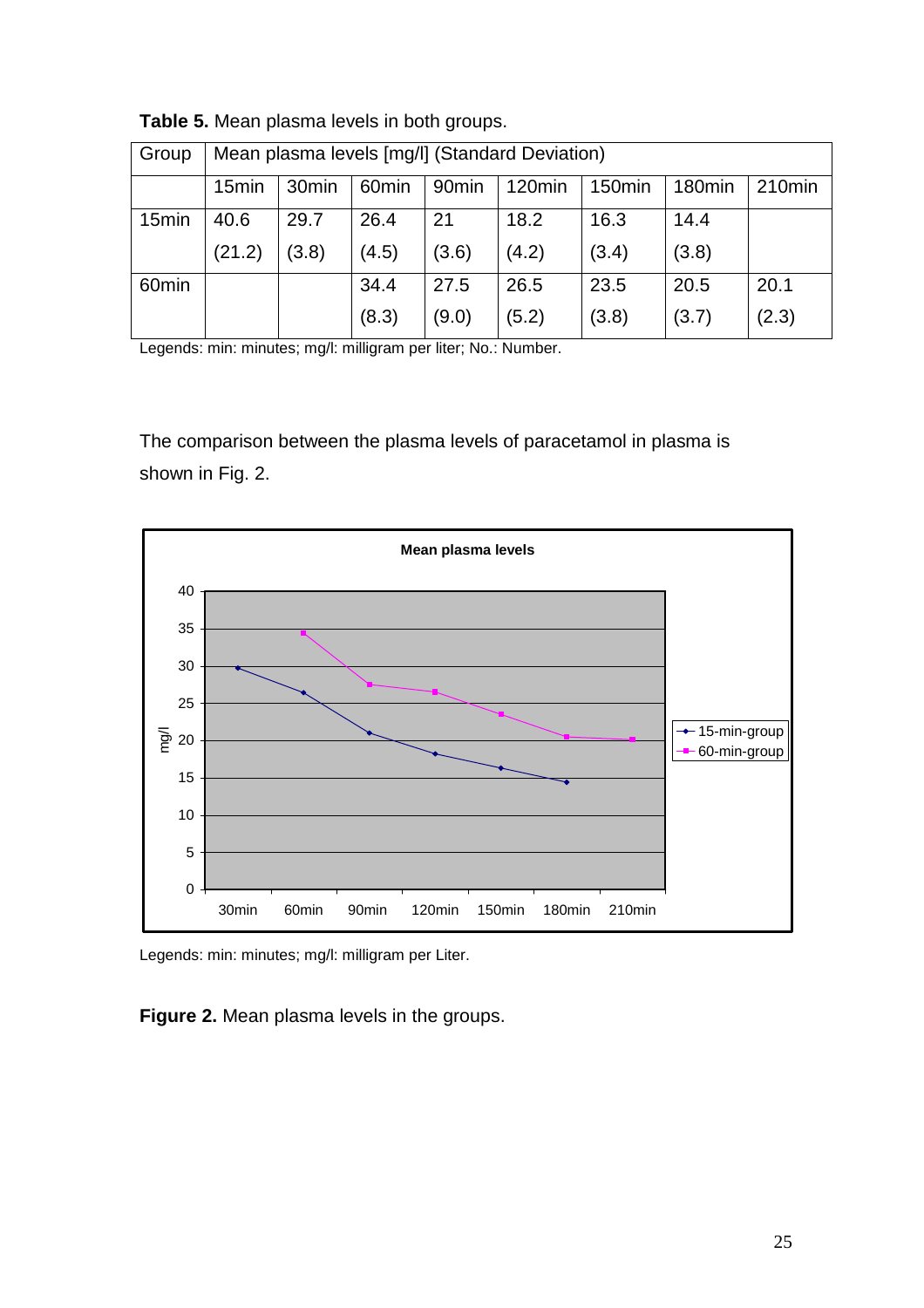## **3.4 CSF Level of paracetamol**

The concentrations of paracetamol measured at regular interval in both groups of animals are given in the following tables.

## **3.4.1. Individual CSF Levels in 15-min-group**

The individual levels of paracetamol concentration measured in CSF of 15 min-group are given in table 6.

| <b>Animal</b> | <b>CSF Levels [mg/l] 15-min-group</b> |                   |                   |                   |        |        |                    |        |  |
|---------------|---------------------------------------|-------------------|-------------------|-------------------|--------|--------|--------------------|--------|--|
| No.           |                                       |                   |                   |                   |        |        |                    |        |  |
|               | 15 <sub>min</sub>                     | 30 <sub>min</sub> | 60 <sub>min</sub> | 90 <sub>min</sub> | 120min | 150min | 180 <sub>min</sub> | 210min |  |
| 1.            |                                       |                   |                   |                   |        |        |                    |        |  |
| 2.            |                                       | 13.3              | 16.0              | 14.0              | 12.7   | 15.4   | 14.7               | 13.6   |  |
| 3.            | 10.7                                  | 11.8              | 12.8              | 14.7              | 13.8   | 12.5   | 12.6               |        |  |
| 4.            |                                       |                   |                   | 10.1              | 12.0   | 12.3   |                    |        |  |
| 5.            |                                       |                   | 11.0              | 13.7              | 16.3   | 17.0   | 16.1               |        |  |

|  |  |  |  | Table 6. CSF levels of Paracetamol in 15-min-group. |
|--|--|--|--|-----------------------------------------------------|
|--|--|--|--|-----------------------------------------------------|

Legends: CSF: Cerebrospinal fluid; min: minutes; mg/l: milligram per Liter; No.: Number.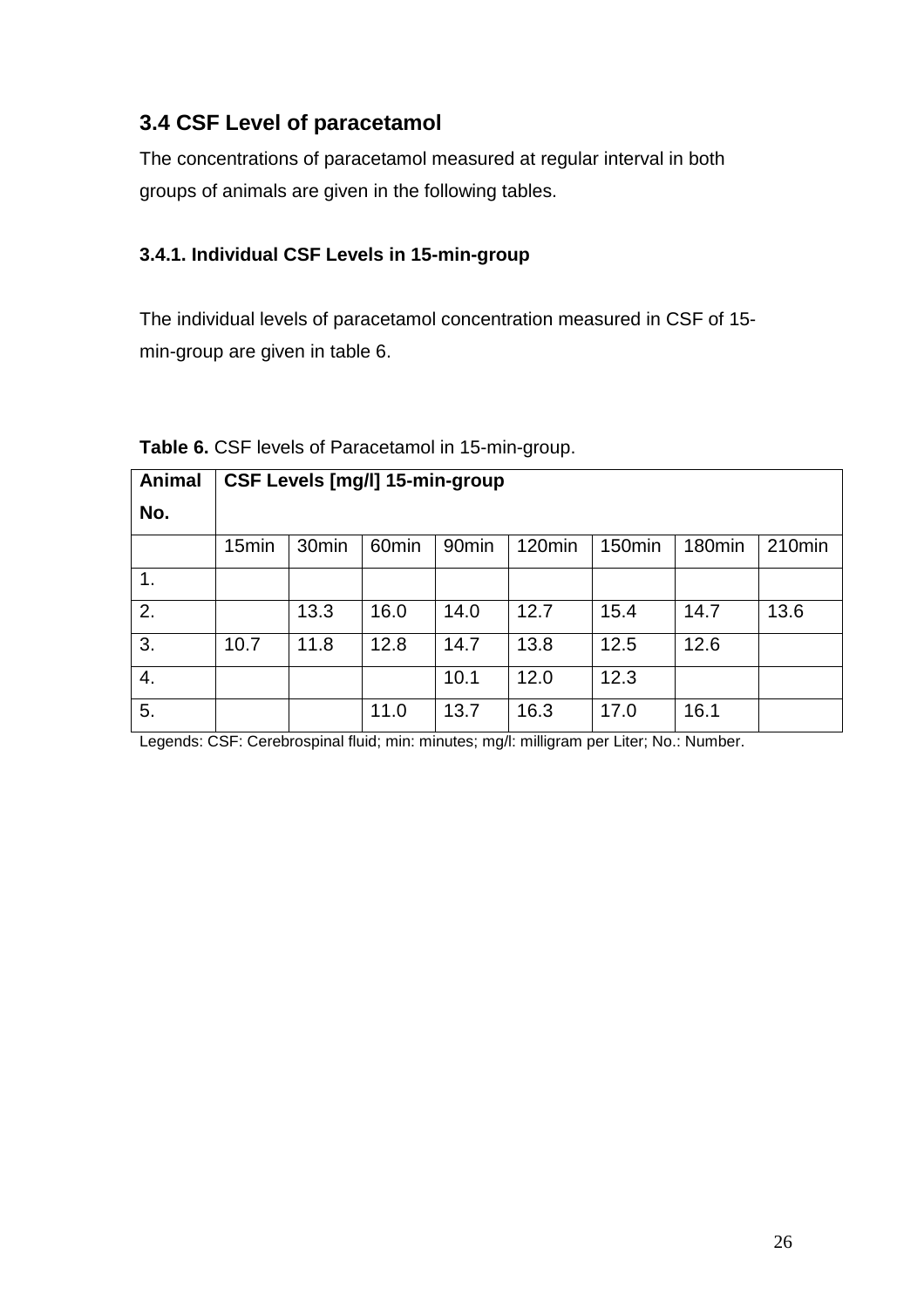## **3.4.2. Individual CSF Levels in 60-min-group.**

The data obtained from individual levels of CSF concentrations of paracetamol in 60-min-group is listed in table 7.

| Animal | <b>CSF Levels [mg/l] 60-min-group</b> |                   |                   |                   |        |        |        |        |  |  |
|--------|---------------------------------------|-------------------|-------------------|-------------------|--------|--------|--------|--------|--|--|
| No.    |                                       |                   |                   |                   |        |        |        |        |  |  |
|        | 15 <sub>min</sub>                     | 30 <sub>min</sub> | 60 <sub>min</sub> | 90 <sub>min</sub> | 120min | 150min | 180min | 210min |  |  |
| 6.     |                                       |                   | 13.3              | 16.1              | 14.8   | 16.9   | 20.0   |        |  |  |
| 7.     |                                       |                   |                   |                   | 12.5   | 18.5   | 20.2   | 20.5   |  |  |
| 8.     |                                       |                   |                   | 12.6              | 12.2   | 19.8   | 21.0   | 18.1   |  |  |
| 9.     |                                       |                   |                   |                   | 10.0   | 11.6   | 13.5   | 13.0   |  |  |
| 10.    |                                       |                   |                   | 10.8              | 17.7   | 18.3   | 19.3   |        |  |  |

**Table 7.** CSF levels of Paracetamol in 60-min-group.

Legends: CSF: Cerebrospinal fluid; min: minutes; mg/l: milligram per Liter; No.: Number.

### **3.4.3 Mean CSF Levels**

In the time interval between 150 and 210 minutes CSF levels were higher in both groups. The results of plasma and CSF levels are shown in tables 8 and figures 3.

| Group     | <b>Mean CFS [mg/l] (Standard Deviation)</b> |        |        |        |       |       |       |       |
|-----------|---------------------------------------------|--------|--------|--------|-------|-------|-------|-------|
|           | 15 min                                      | 30 min | 60 min | 90 min | 120   | 150   | 180   | 210   |
|           |                                             |        |        |        | min   | min   | min   | min   |
| $15$ -min | 10.7                                        | 12.5   | 13.3   | 13.7   | 13.9  | 14.8  | 15.8  | 13.6  |
|           | (1.2)                                       | (1.1)  | (2.1)  | (2.2)  | (1.7) | (2.3) | (3.1) | (3.1) |
| 60-min    |                                             |        |        | 13.1   | 13.4  | 17.0  | 18.8  | 17.2  |
|           |                                             |        |        | (2.2)  | (2.5) | (2.8) | (2.7) | (3.1) |

**Table 8.** Mean CSF levels in both groups.

Legends: CSF: Cerebrospinal fluid; min: minutes; mg/l: milligram per Liter.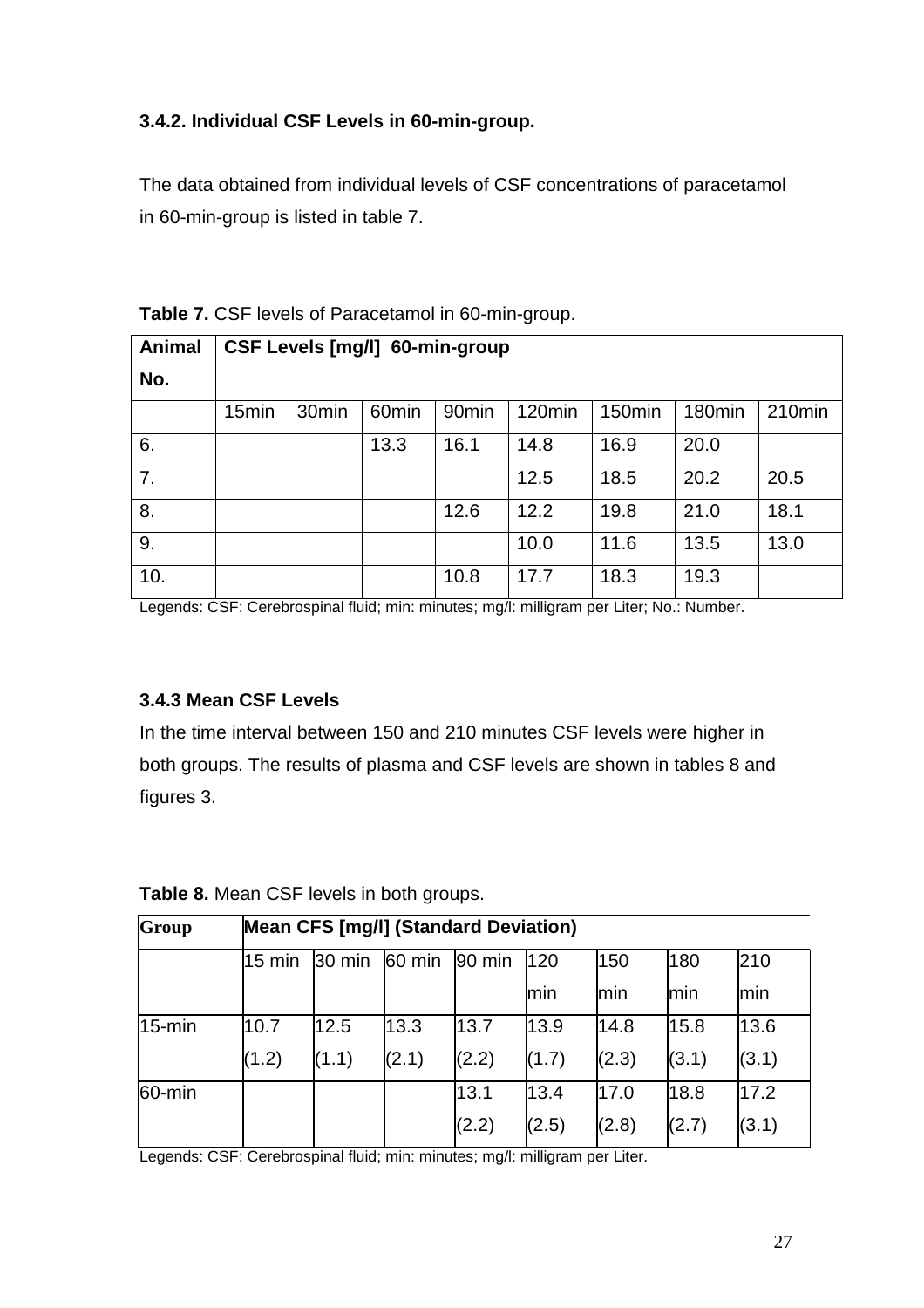

Legends: CSF: Cerebrospinal Fluid; mg/l: milligram per Liter.

**Figure 3.** Mean CSF level measured in both groups.

## **3.5 Pharmacokinetics**

The pigs in both groups showed the comparable maximum plasma concentration C(Max). The C(Max) values for both the groups were as follows: 15-min-group (median+/-SD) 35.1±17.48 and 60-min-group (median±SD) 37 $\pm$ 7.42 mg/l. The elimination half-lives (t  $\frac{1}{2}$  beta) were (median $\pm$ SD) 120 $\pm$ 28.72 min. in the 15-min-group and 176± 127.62min in the 60-min-group. For t  $\frac{1}{2}$  beta the difference between the two groups was statistically significant (Mann-Whitney-U, P=0.03). The clearance (Cl) was higher in the 15-min-group (median±SD) 181±67 ml/l as compared to that in the 60-min-group (median±SD) 94.9±45.73 ml/l ( P=0.01).

The median volumes of distribution at steady state (Vss) were comparable in both the groups; Vss was (median+/-SD) 31.5±8.46 l in 15-min-group and 25.2±8.18 l in the 60-min-group. The pigs in the 60-min-group showed a distinct prolongation of the elimination half-life of paracetamol compared to the pigs in the 15-min-group. Therefore the duration of i.v. infusion of paracetamol for the treatment of postoperative analgesia should be increased to achieve a prolonged pain free period in the postoperative phase.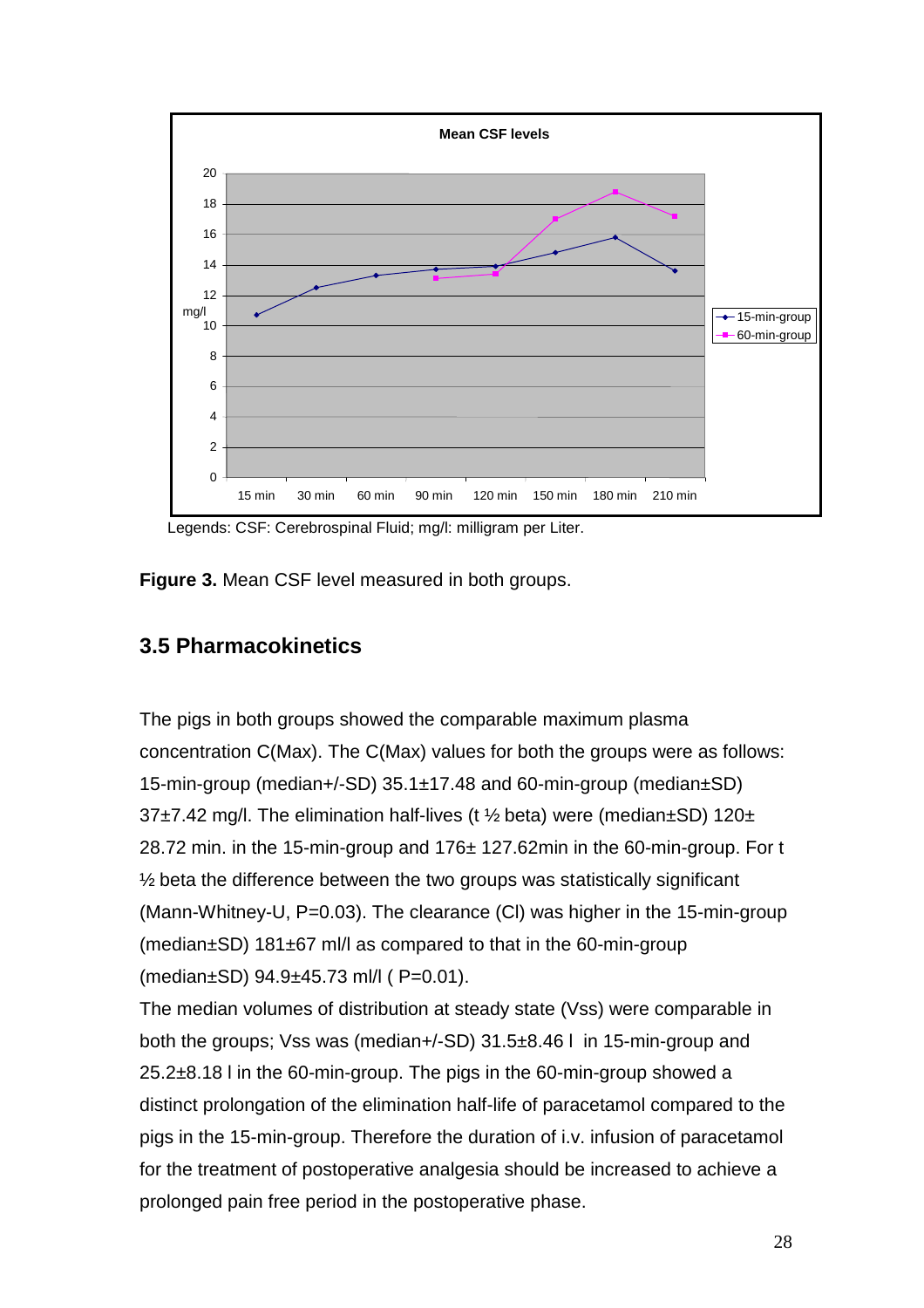The individual plasma concentrations of paracetamol measured in 15-mingroup plotted against time are shown in the figures 4 to 8.



Legends: mg/l: milligram per Liter; min: minutes.

**Figure 4.** Plasma levels in animal No.1 (15-min-group).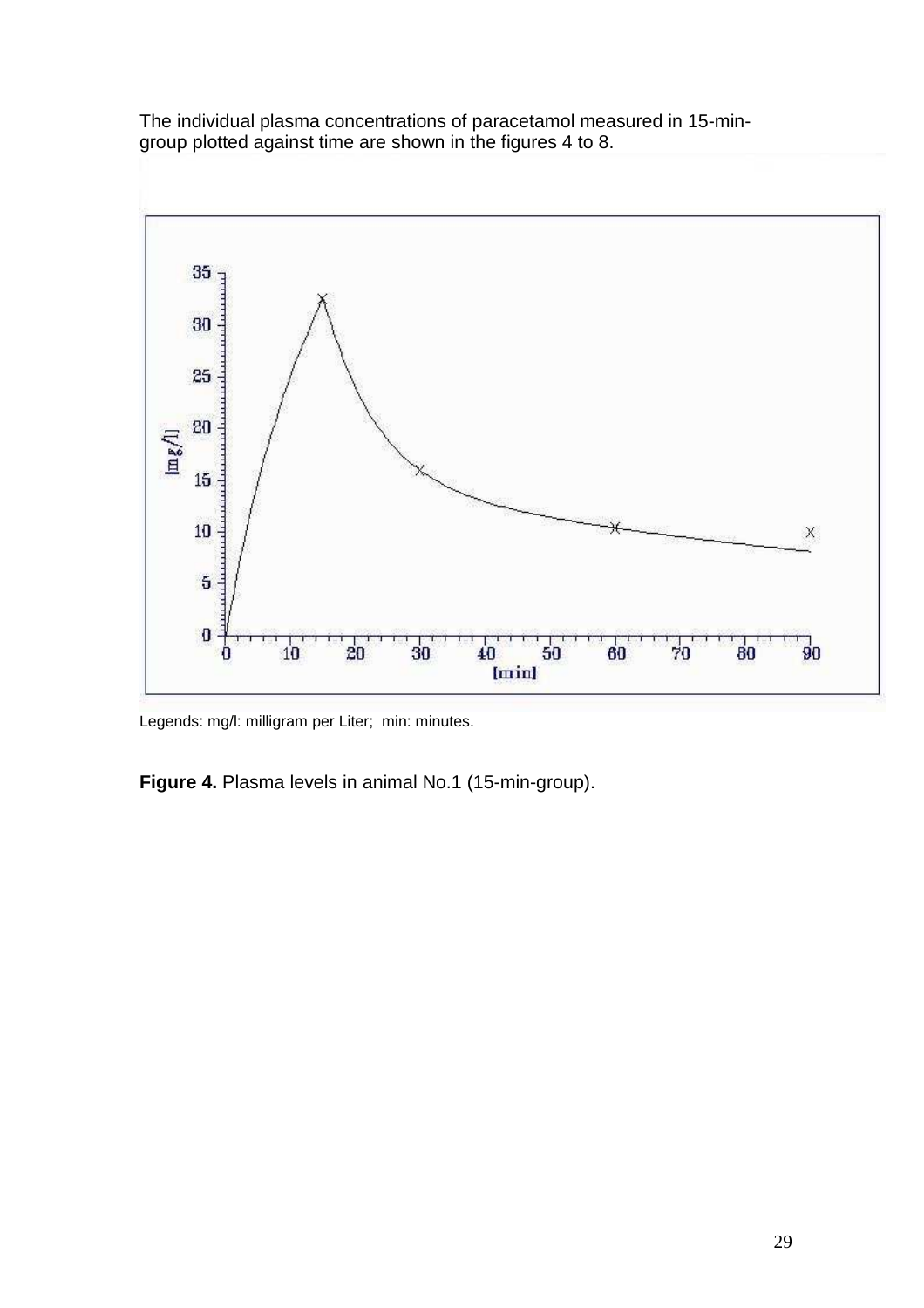

Legends: mg/l: milligram per Liter; min: minutes.

**Figure 5.** Plasma levels in animal No.2 (15-min-group).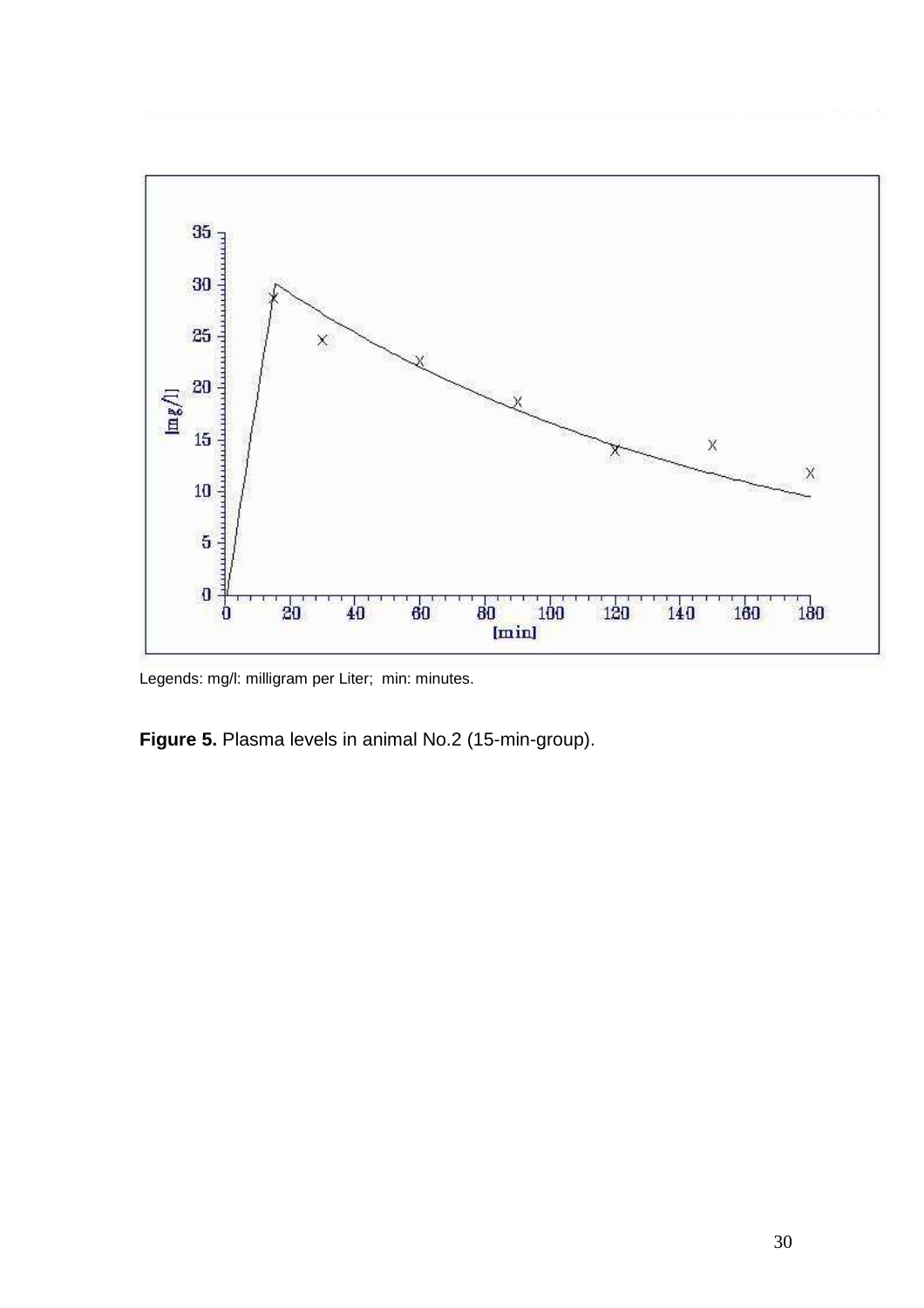

Legends: mg/l: milligram per Liter; min: minutes.

**Figure 6.** Plasma levels in animal No.3 (15-min-group).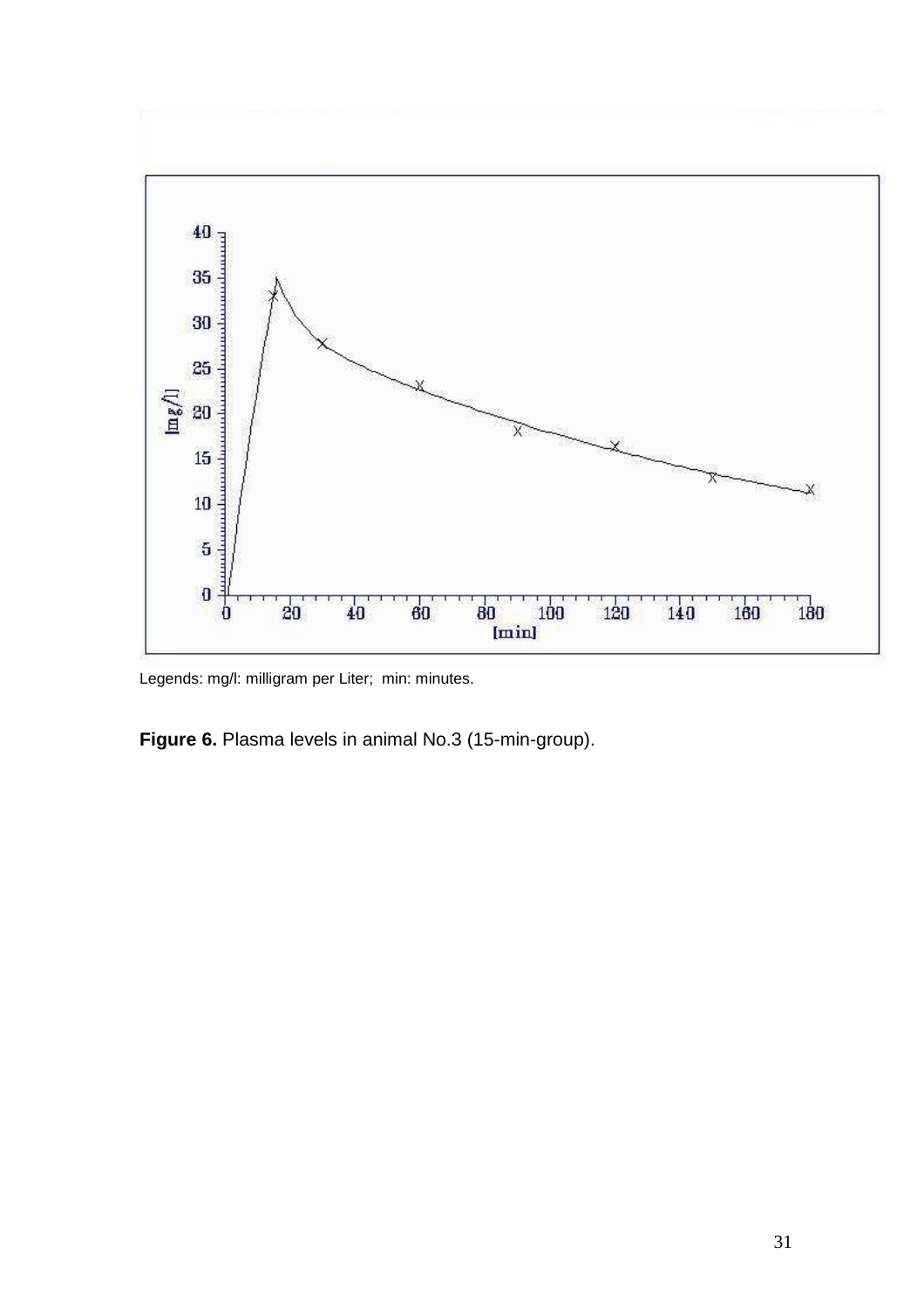

Legends: mg/l: milligram per Liter; min: minutes.

**Figure 7.** Plasma levels in animal No.4 (15-min-group).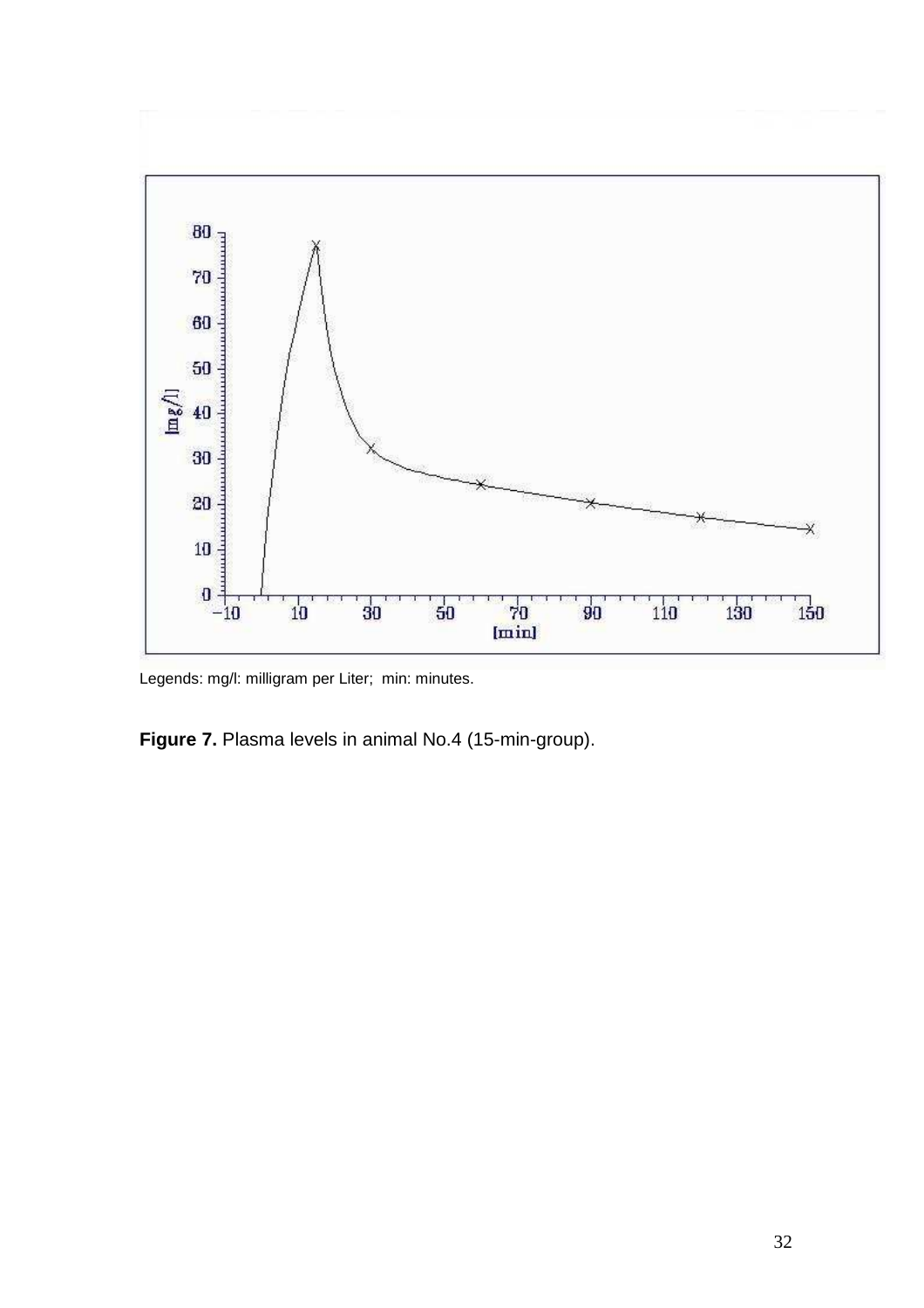

Legends: mg/l: milligram per Liter; min: minutes.

**Figure 8.** Plasma levels in animal No.5 (15-min-group).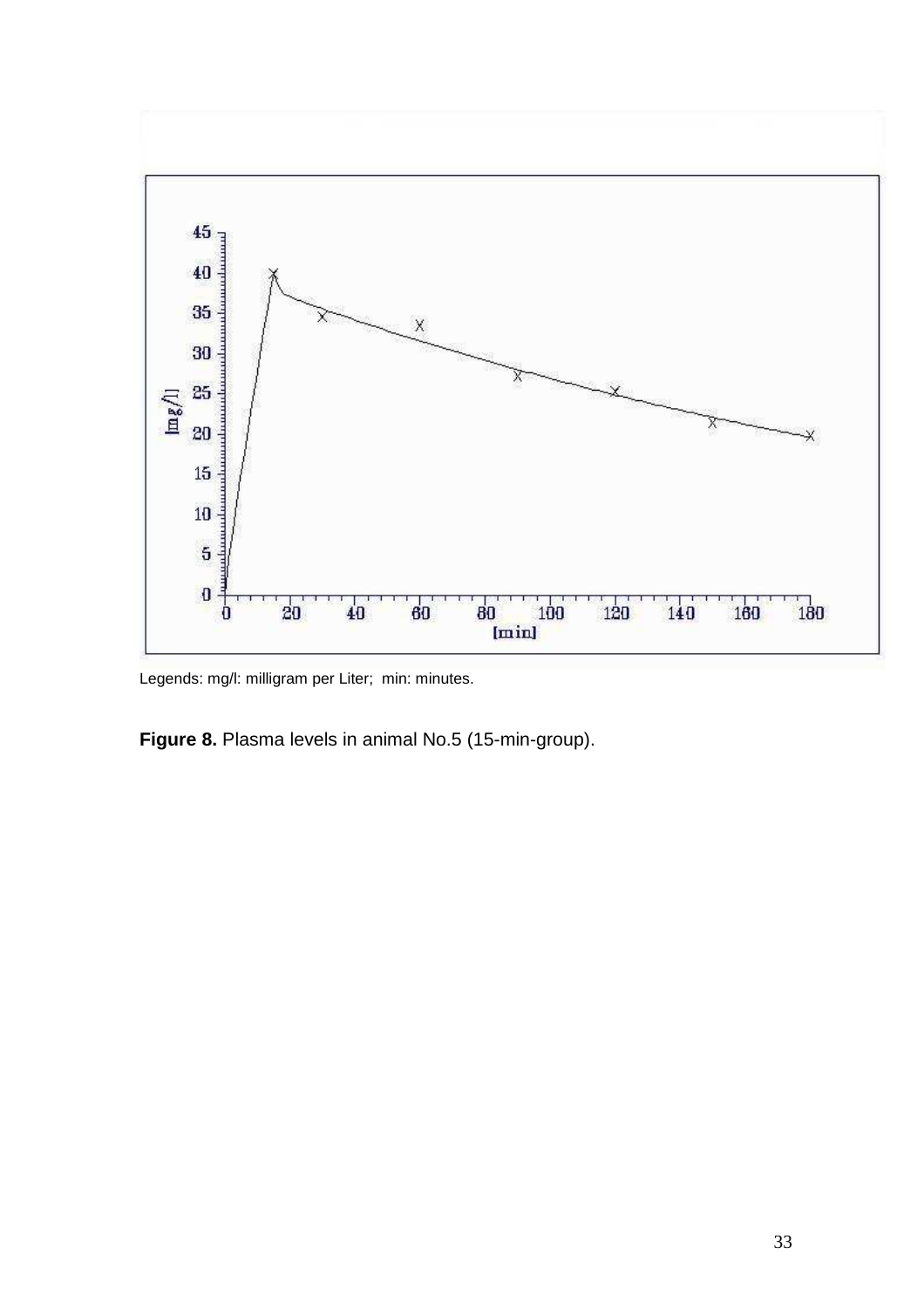The figures 9 to 13 show the individual plasma concentrations of paracetamol plotted against time measured in 60-min-group.



Legends: mg/l: milligram per Liter; min: minutes.

**Figure 9.** Plasma levels in animal No.6 (60-min-group).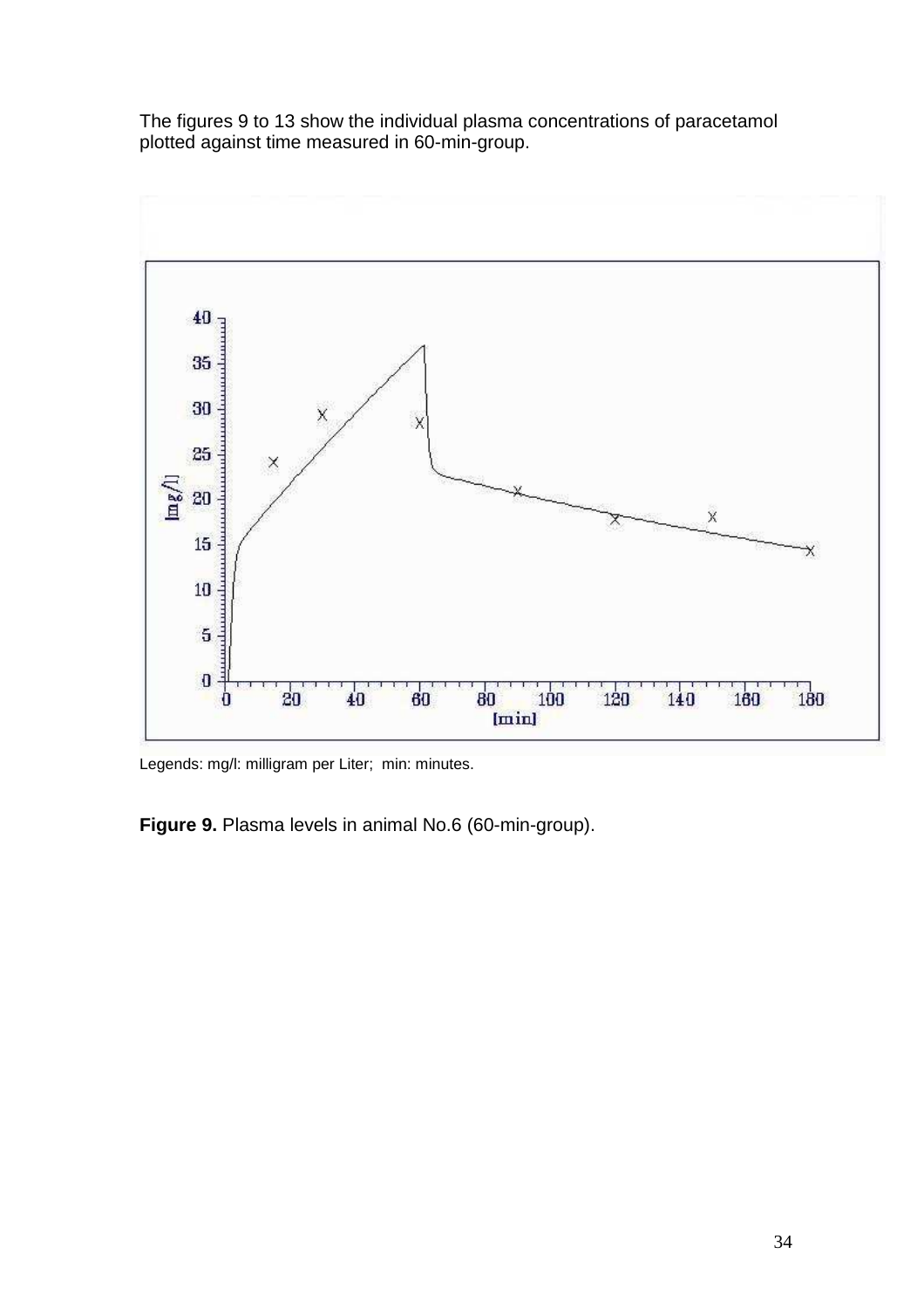

Legends: mg/l: milligram per Liter; min: minutes.

**Figure 10.** Plasma levels in animal No.7 (60-min-group).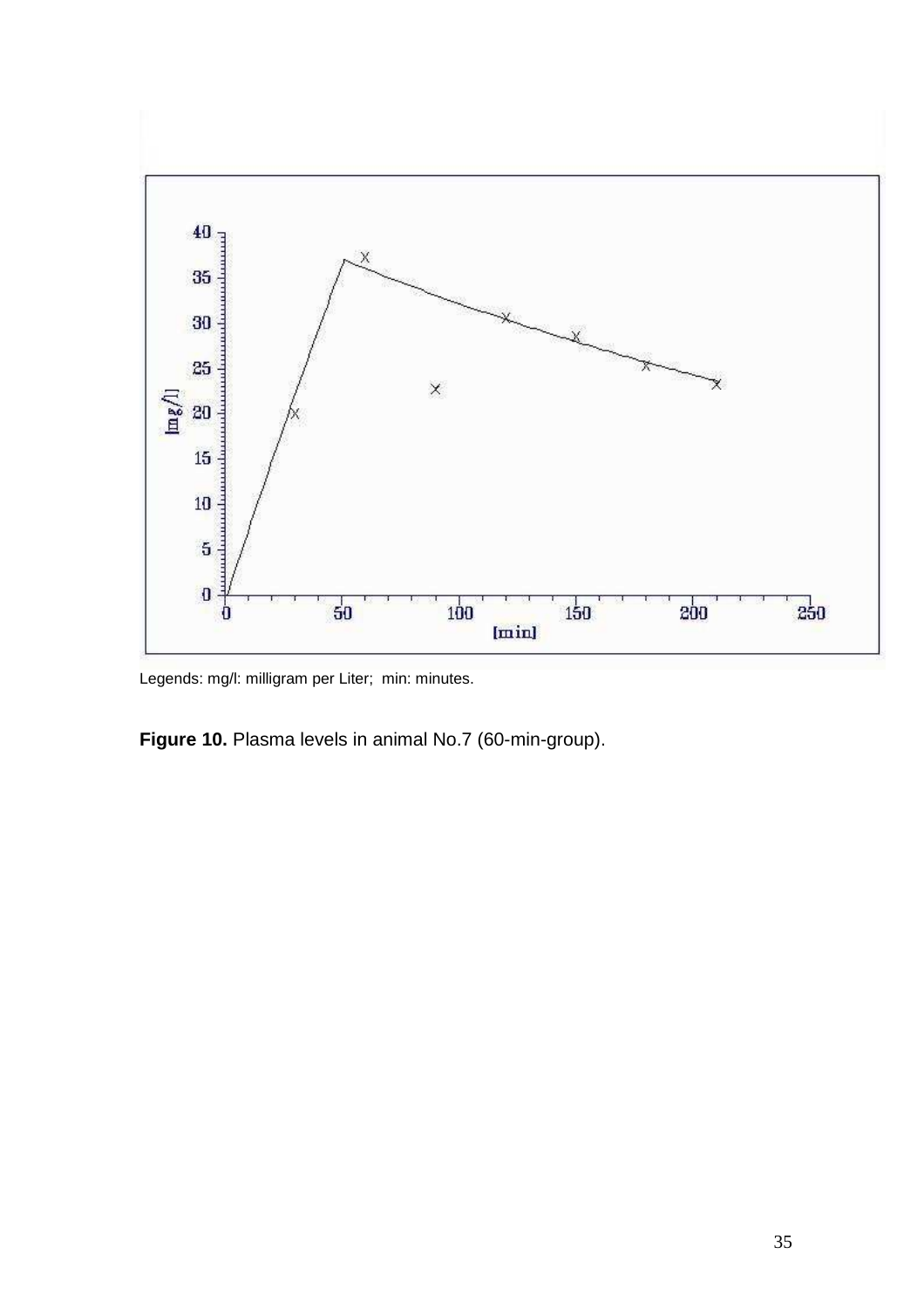

Legends: mg/l: milligram per Liter; min: minutes.

**Figure 11.** Plasma levels in animal No.8 (60-min-group).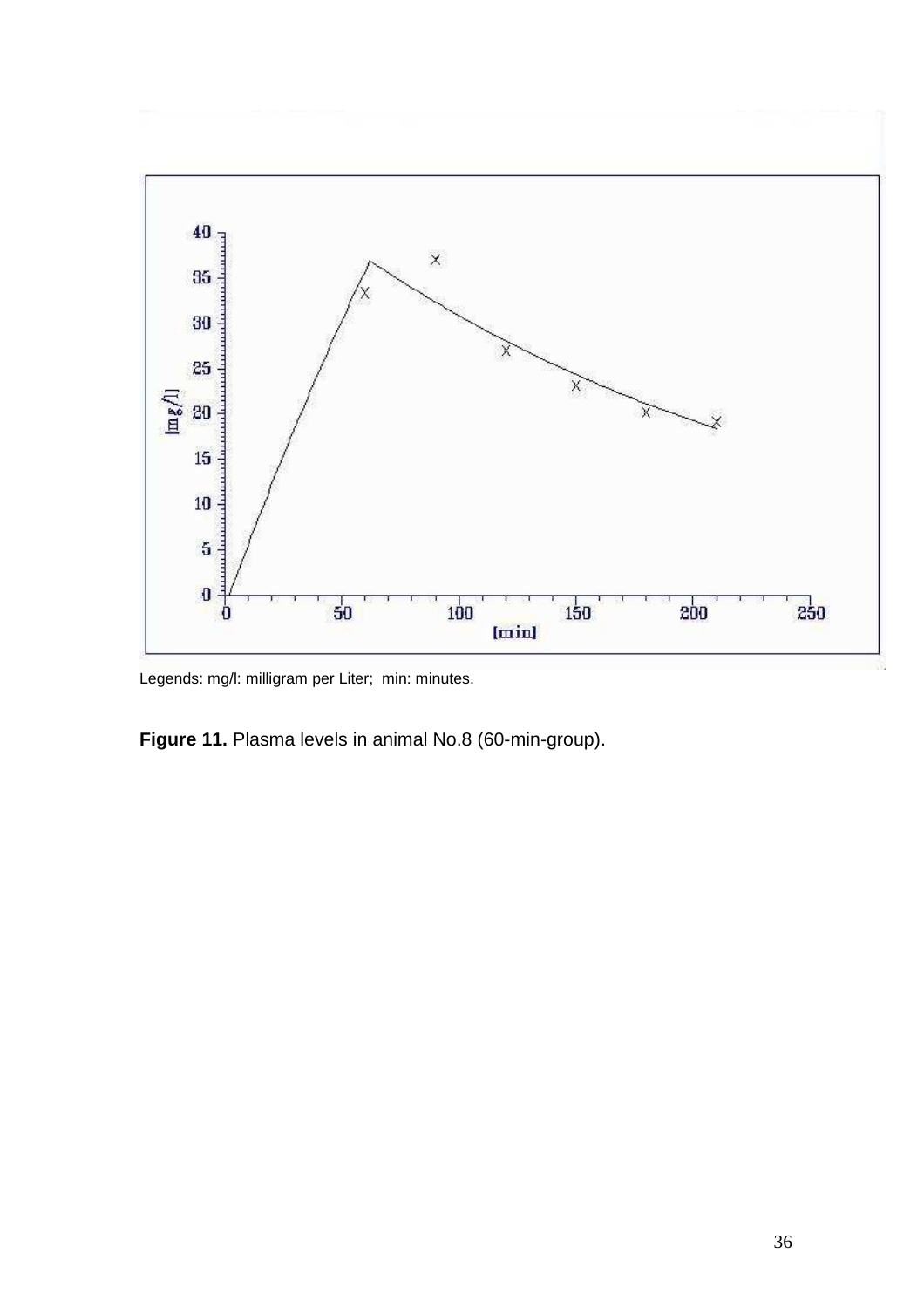

Legends: mg/l: milligram per Liter; min: minutes.

**Figure 12.** Plasma levels in animal No.9 (60-min-group).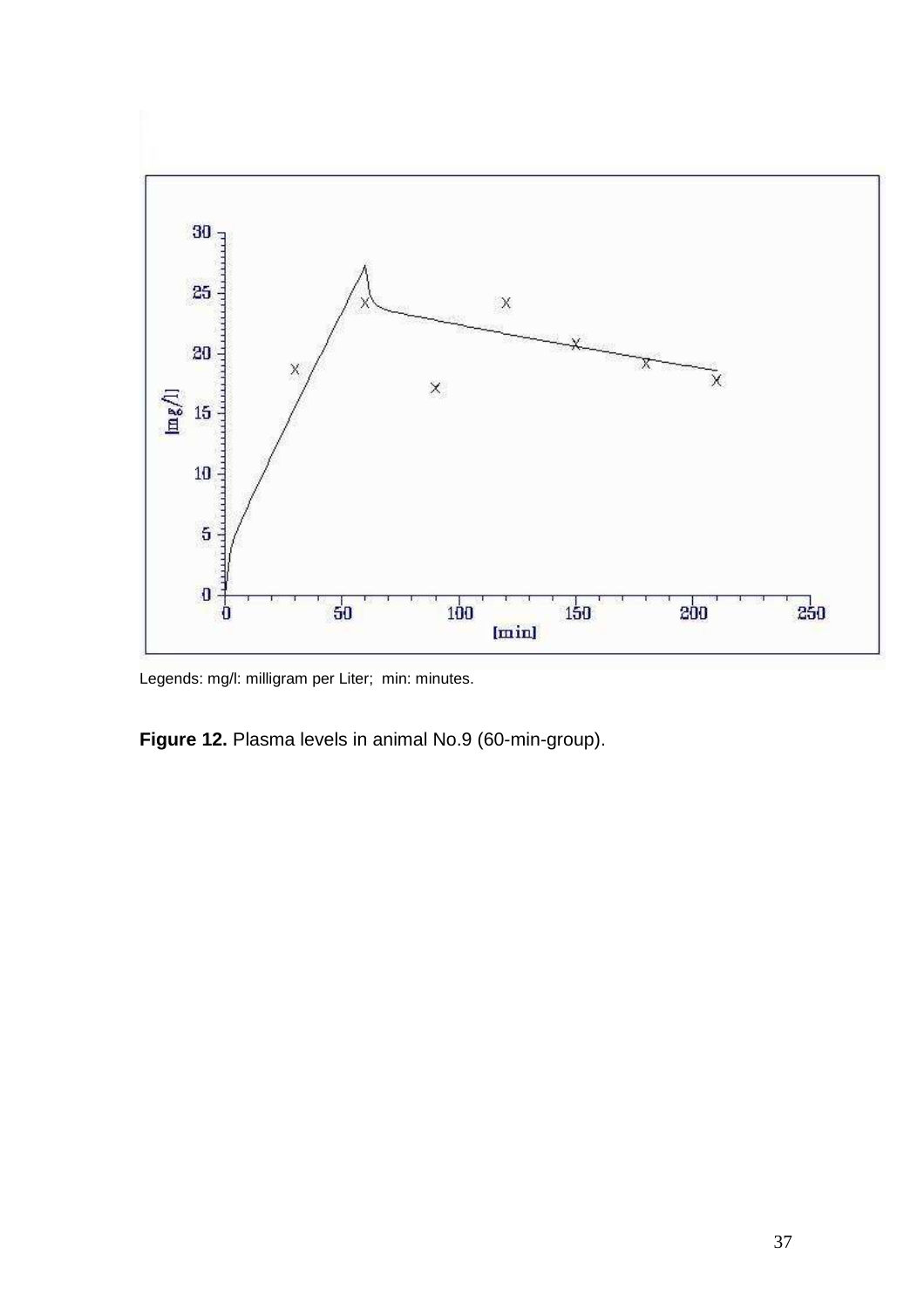

Legends: mg/l: milligram per Liter; min: minutes.

**Figure 13.** Plasma levels in animal No.10 (60-min-group).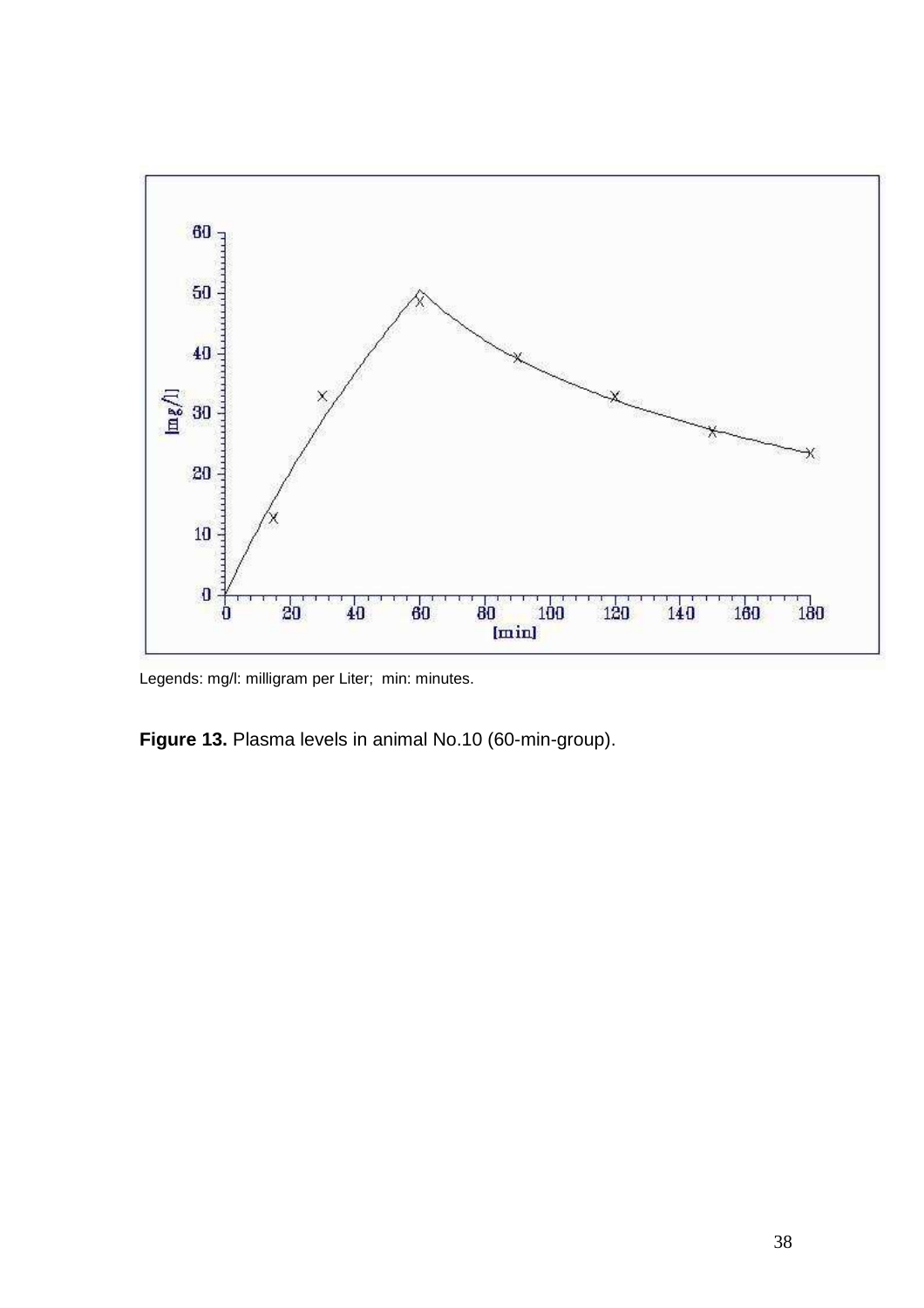The following tables show the values calculated from plasma concentrations of Paracetamol with the help of TopFit 2.0.

The Table 9 shows the individual pharmacokinetic values obtained from 15 min-group.

**Table 9.** Elimination half-life, Mean resident time total, Volume of distribution at steady state, Clearance, Area under the curve and Maximum plasma concentrations in 15-min-group.

| Measured pharmacokinetic values in 15-min-group |      |      |      |      |      |  |  |  |
|-------------------------------------------------|------|------|------|------|------|--|--|--|
| Animal No.                                      |      | Ω    | 3    | 4    | 5    |  |  |  |
| b2 t50% (min)                                   | 86.4 | 135  | 119  | 120  | 175  |  |  |  |
| MRT-tot (min)                                   |      |      |      |      |      |  |  |  |
|                                                 | 116  | 202  | 177  | 161  | 258  |  |  |  |
| $Vss$ (I)                                       | 47.6 | 35   | 31.5 | 23.9 | 25.5 |  |  |  |
| Cl (ml/min)                                     | 439  | 181  | 187  | 155  | 102  |  |  |  |
| AUC-model                                       |      |      |      |      |      |  |  |  |
| $(mg/l*min)$                                    | 2280 | 5530 | 5360 | 6450 | 9830 |  |  |  |
| $Cmax$ (mg/l)                                   | 32.7 | 29.8 | 35.1 | 77.3 | 40   |  |  |  |

Legends: AUC: Area under the curve; b2 t50%: Elimination half-life; Cl: Clearance; Cmax: Maximum plasma concentration; min: minutes; MRT-tot: Mean resident time total; No.: Number; Vss: Volume of distribution at steady state.

The individual pharmacokinetic values obtained from 60-min-group are given in table 10 below.

**Table 10.** Elimination half-, Mean resident time total (MRT-tot), Volume of distribution at steady state, Clearance, Area under the curve and Maximum plasma concentration in 60-min-group.

| Measured pharmacokinetic values in 60-min-group |      |       |      |       |       |  |  |  |
|-------------------------------------------------|------|-------|------|-------|-------|--|--|--|
| Animal No.                                      | 6    |       |      | 9     | 10    |  |  |  |
| b2 t50% (min)                                   | 176  | 247   | 130  | 411   | 143   |  |  |  |
| MRT-tot (min)                                   | 256  | 383   | 244  | 615   | 226   |  |  |  |
| $Vss$ (I)                                       | 30.3 | 25.2  | 23.6 | 38.7  | 18.6  |  |  |  |
| Cl (ml/min)                                     | 134  | 70.7  | 111  | 66.1  | 94.9  |  |  |  |
| AUC-model                                       |      |       |      |       |       |  |  |  |
| $(mg/l*min)$                                    | 7440 | 14100 | 8980 | 15100 | 10500 |  |  |  |
| $Cmax$ (mg/l)                                   | 37.1 | 37    | 37   | 27.3  | 50.6  |  |  |  |

Legends: AUC: Area under the curve; b2 t50%: Elimination half-life; Cl: Clearance; Cmax:

Maximum plasma concentration; min: minutes; MRT-tot: Mean resident time total; No.:

Number; Vss: Volume of distribution at steady state.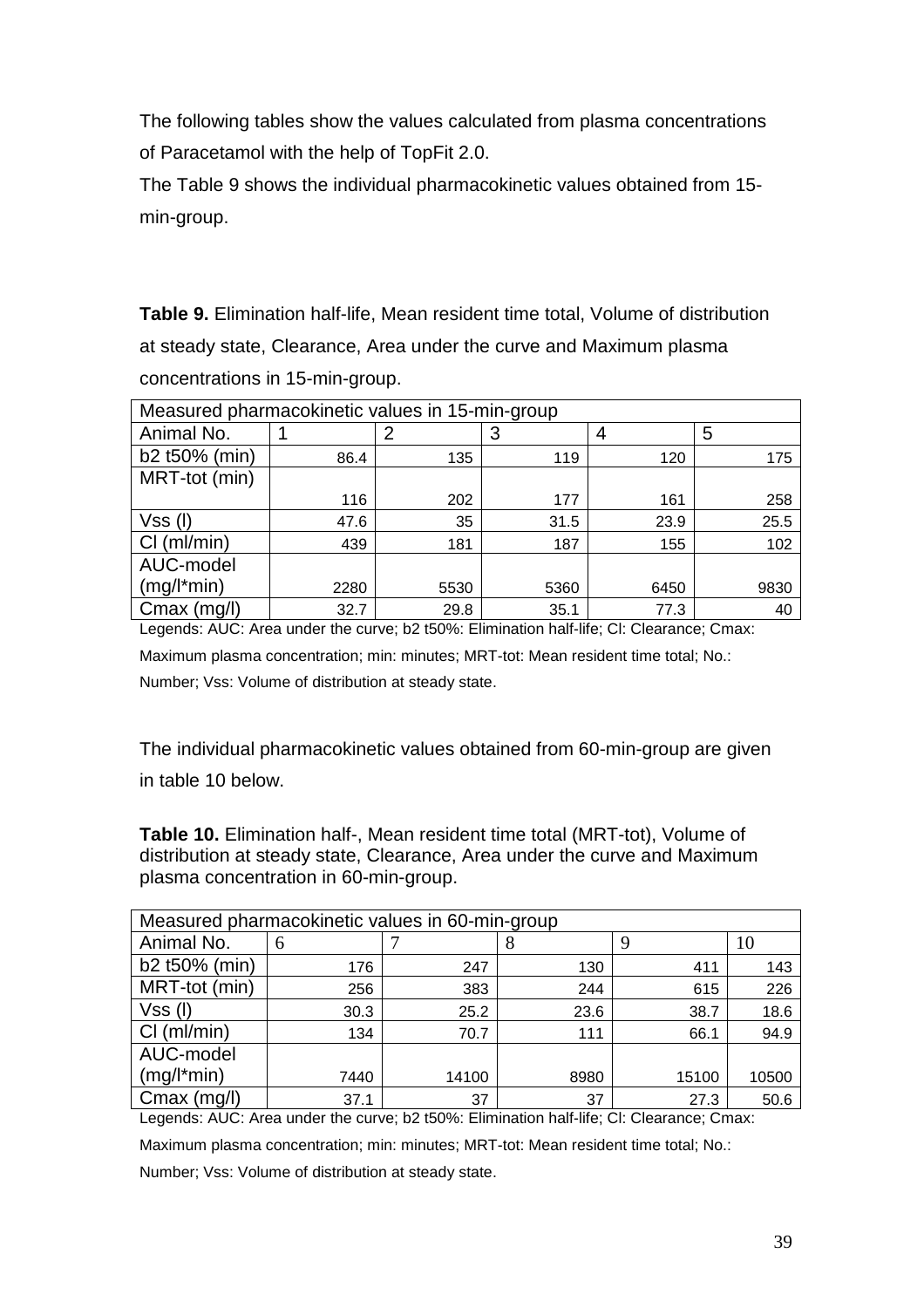**Table 11.**The comparison between different pharmacological values along with the significance measured using the Mann-Whitney test is listed in table below.

| Comparison of calculated pharmacological values in both groups |               |        |               |        |           |       |             |       |              |       |        |      |
|----------------------------------------------------------------|---------------|--------|---------------|--------|-----------|-------|-------------|-------|--------------|-------|--------|------|
|                                                                | b2 t50% (min) |        | MRT-tot (min) |        | $Vss$ (I) |       | Cl (ml/min) |       | <b>AUC</b>   |       | C(max) |      |
|                                                                |               |        |               |        |           |       |             |       | $(mg/l*min)$ |       | (mg/l) |      |
| Groups                                                         | Α             | B      | A             | B      | A         | B     | A           | B     | A            | в     | A      | B    |
| Mean                                                           | 127.08        | 221.4  | 182.80        | 287.37 | 32.7      | 22.76 | 212.8       | 57.25 | 5890         | 11224 | 42.98  | 37.8 |
| Median                                                         | 120           | 176    | 177           | 256    | 31.5      | 8.18  | 181         | 94.9  | 5530         | 10500 | 35.1   | 37   |
| <b>SD</b>                                                      | 28.72         | 127.62 | 46.89         |        | 8.46      | 25.2  | 67.02       | 45.73 | 2420         | 2938  | 17.48  | 7.42 |
| Sig.                                                           | 0.03          |        | 0.03          |        | 0.1       |       | 0.01        |       | 0.01         |       | 0.5    |      |

Legends: AUC: Area under the curve; b2 t50%: Elimination half-life; Cl: Clearance; Cmax:

Maximum plasma concentration; min: minutes; MRT-tot: Mean resident time total; No.:

Number; SD: Standard deviation; Sig.: Significance; Vss: Volume of distribution at steady state.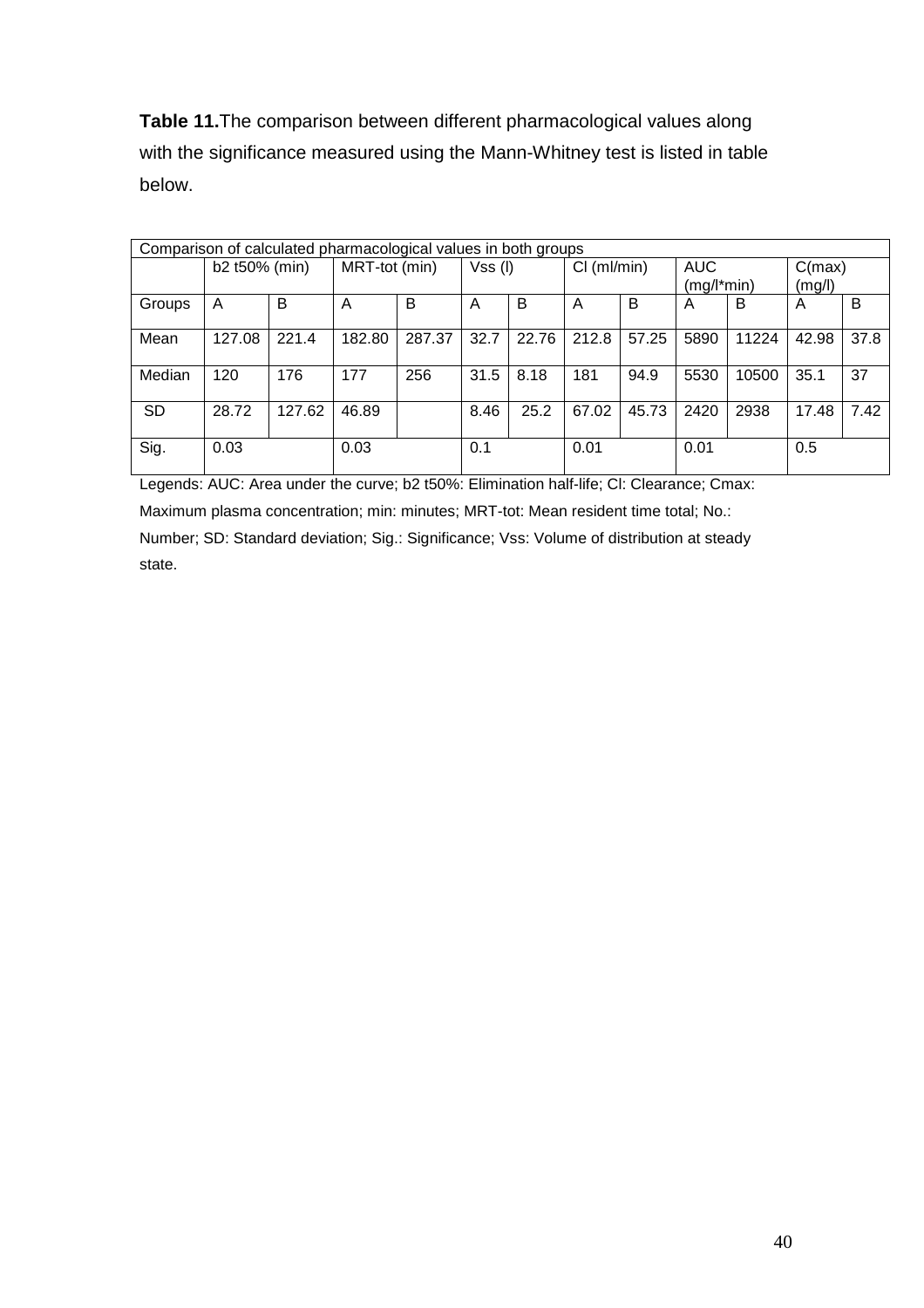## **4. Discussion**

## **4.1 Summary of the Results**

We studied the pharmacokinetics of intravenous paracetamol using different infusion rates. One of the two groups (n=5) received 1g of paracetamol over 15 minutes and the other group (n=5) over 60 minutes.

The results show that in the time interval between 60 and 180 minutes after starting the infusion, the plasma levels of paracetamol were found to be higher in the 60-min-group as compared to those in the 15-min-group. Similarly the levels of paracetamol in CSF in the time interval between 150 to 210 minutes were higher in the 60-min-group as compared to those in the 15-min-group. The elimination half-life of the drug was found to be longer (median+/-SD) 176± 127.62min in 60-minutes-group as compared to 120± 28.72 min in 15 min-group (p<0.03). The maximum plasma concentration (C max) was (median+/-SD)  $35.1 \pm 17.48$ mg/lin the 15-min-group and  $37 \pm 7.42$  mg/l in the 60-min-group (p<0.5). The clearance (Cl) was higher in the 15-min-group [(median±SD) 181+/-67.02 ml/l] as compared to that in the 60-min-group [94.9±45.73 ml/l]. The difference between the clearance was significant (p<0.01). The volumes of distribution at steady state (Vss) were (median±SD) 31.5±8.46 l in 15-min-group and 25.2±8.18 l in the 60-min-group (p<0.1).

### **4.2 Comparison with current literature**

The response to the administration of paracetamol is not directly related to the concentrations of the drug in blood but rather to an effect compartment. There exists a time delay before the drug reaches the effect compartment and the equilibration half-time (Teq) is approximately 1h. The effect compartment does not have real measurable concentrations, but concentrations equate approximately to those observed in the CSF. The speed of onset may be shortened by giving a lager initial dose or improving the absorption characteristics (Anderson & Gibb, 2007b). In our experiment after the i.v.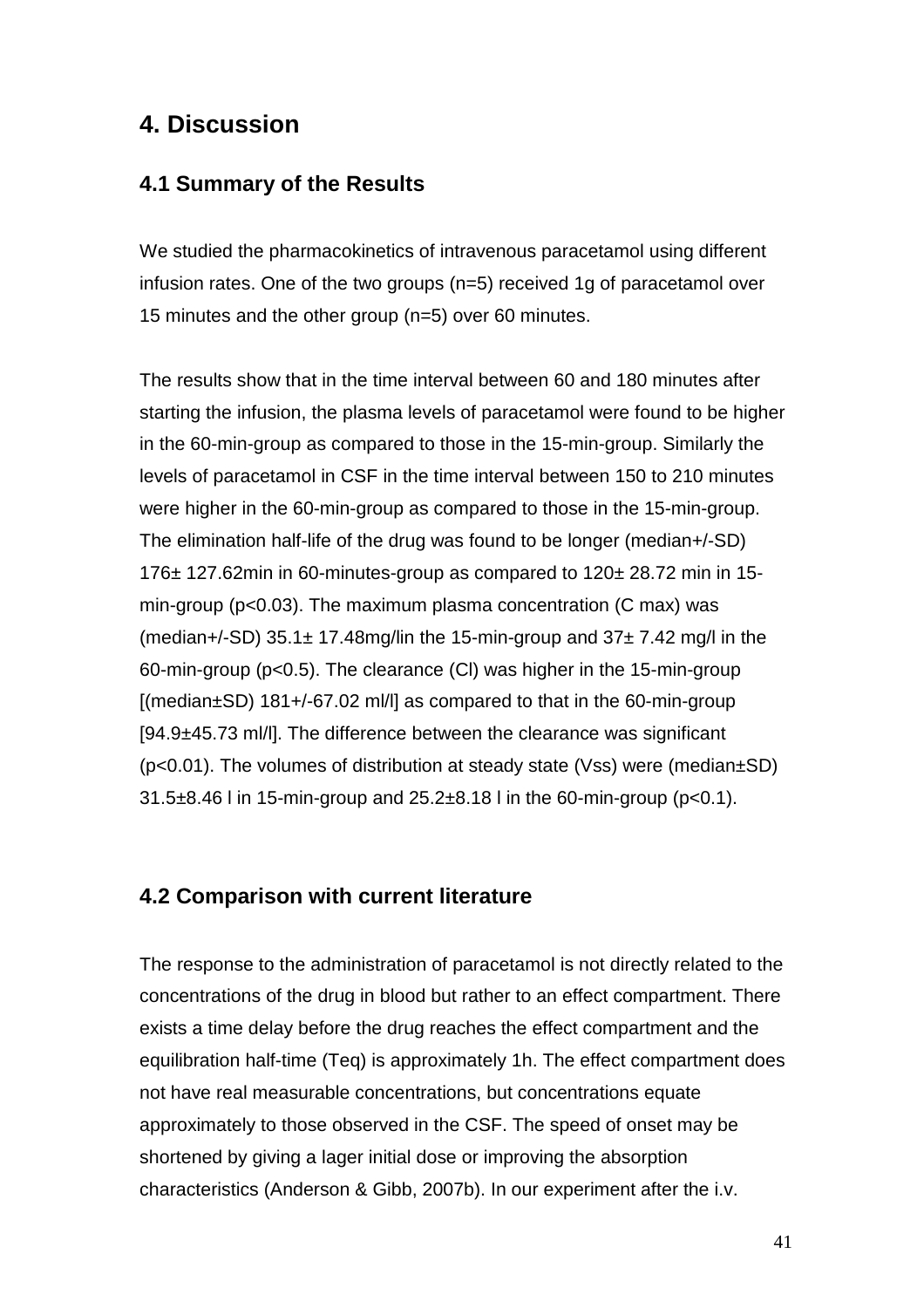application of 1g paracetamol the elimination half-life of paracetamol in plasma was 120± 28.72 min. and after the application of the drug (1g) over 60 minutes it increased to 176±127.62min.The increase in the elimination half-life achieved after an intravenous infusion of paracetamol applied over a longer period of time results in a prolonged presence of the drug in plasma and effect compartment leading to an increased duration of its effect.

A recent study (Juhl et al., 2006) performed to demonstrate the analgesic efficacy of intravenous paracetamol 2 g as compared to the recommended dose of 1 g reports that the analgesic efficacy of a 2 g starting dose of IV paracetamol was superior over the recommended dose of 1 g in terms of magnitude and duration of analgesic effect for postoperative pain following third molar surgery, with no significant difference between groups regarding safety. Beck (Beck et al., 2000) also demonstrated that after the rectal application of paracetamol the analgesic doses of paracetamol can only be achieved after administration of twice the conventional dose. The application of higher doses results in higher levels of the drug in plasma and also in the effect compartment. That may result in a longer elimination half-life leading to the required analgesic effects.

The results obtained from our study indicate that the dosage and time of application of i.v. paracetamol to achieve higher and prolonged concentrations of the substance in plasma and effect compartment needs optimization. Increasing the initial dose of i.v. paracetamol followed by increased repeated doses is reported to be beneficial for the immediate postoperative period. In a study Gregoire (Gregoire et al., 2007) and colleagues demonstrated that a higher dose could be of interest in the immediate postoperative period when the pain is maximal. They used an initial dose of 2g i.v. paracetamol followed by 1g doses every 6 h, leading to a total of 5 g in 24 h. Following the first 15 min i.v. administration of paracetamol 2 g, plasma concentrations ranged from  $67.9\pm21.8$  µ/ml (peak plasma concentration (C(max)) at the end of infusion) to 6.2±2.3 µ/ml (trough plasma concentration (C(min)) measured just before the next infusion). After the repeated 1g infusions, the plasma concentrations were approximately 35% lower than that measured after 2g,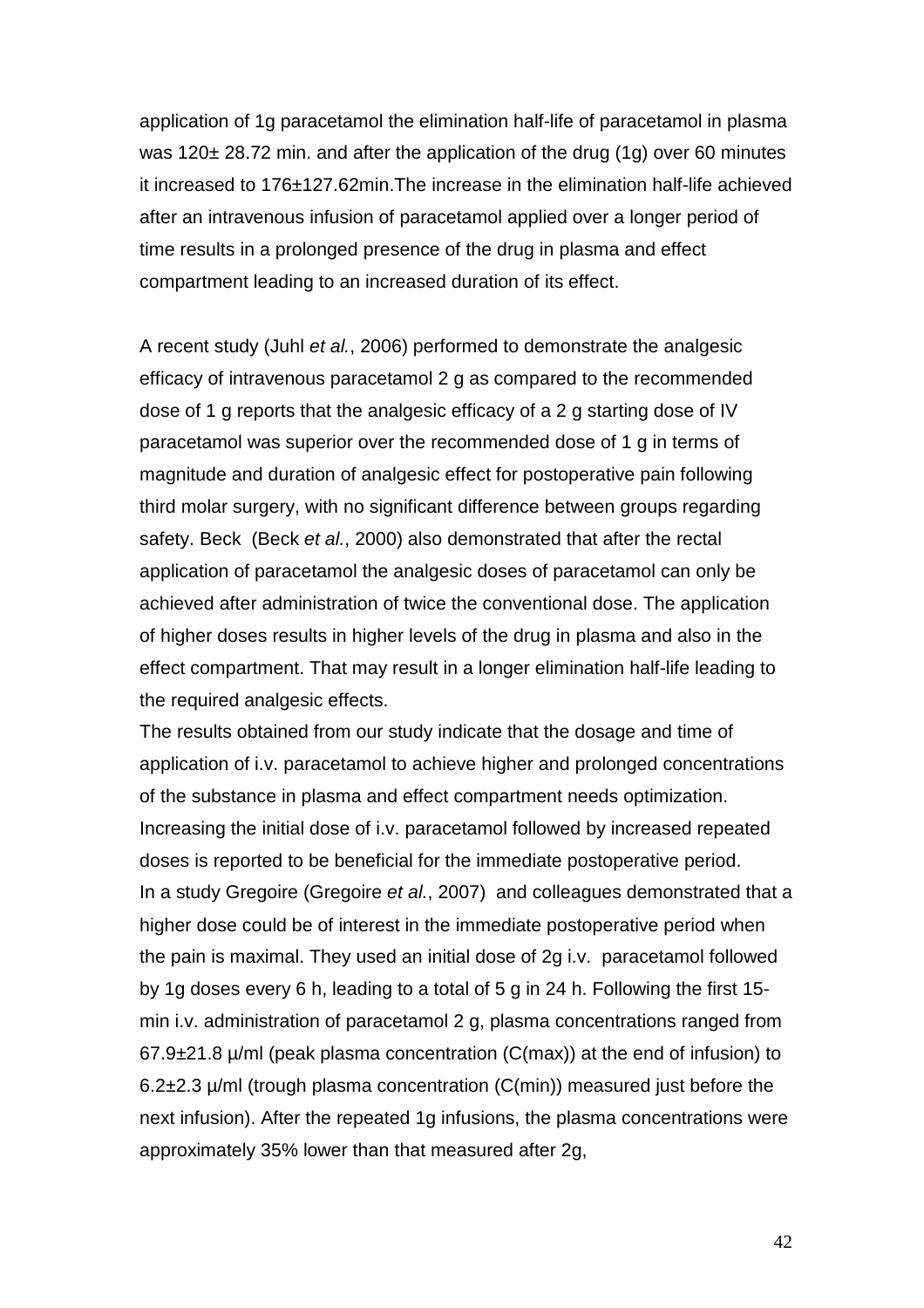In our study the median values of C(max) were 35,1mg/l in the 15-min-group and 37mg/l in the 60-min-group. The median values of C(max) of paracetamol in both groups were comparable and we used a similar dose of 1g in both the groups and the mode of application was i.v. infusion. The administration of the drug as multiple bolus doses or as an infusion over longer period of time may result in the presence of the drug in plasma for a prolonged time.

Previous reports indicate that the analgesic effects of paracetamol correlate with an effect compartment rather than to the plasma levels of the drug. Bannwarth and colleagues (Bannwarth et al., 1992) measured the plasma and CSF concentrations of paracetamol after a short intravenous infusion of Propacetamol. The maximum CSF concentrations were observed at the 4<sup>th</sup> hour and the elimination half-life was calculated to be shorter in plasma (2.4h) than in CSF (3.2h), suggesting a possible parallel time course of the drug in CSF to the analgesic effect.

Our results also support an effect compartment and fit in a two compartment model for the pharmacokinetics of paracetamol and the maximum CSF concentrations of paracetamol were observed at the 3rd hour. The mean elimination half-life of the drug in plasma was found to be 2.1h and 3.6h in 15 min-group and 60-min-group respectively.

Bannwarth applied a single dose of 1g paracetamol (Propacetamol 2g) over a period of 3 minutes and plasma and CSF samples were taken from 20 minutes to 12hours. Although we used a different infusion rate and the experiment was carried out on animals, but comparable results were obtained.

According to our results the application of i.v. paracetamol over 60 minutes instead of 15 minutes results in the presence of the drug in the effect compartment for a prolonged period and may produce a better pain management in the postoperative phase.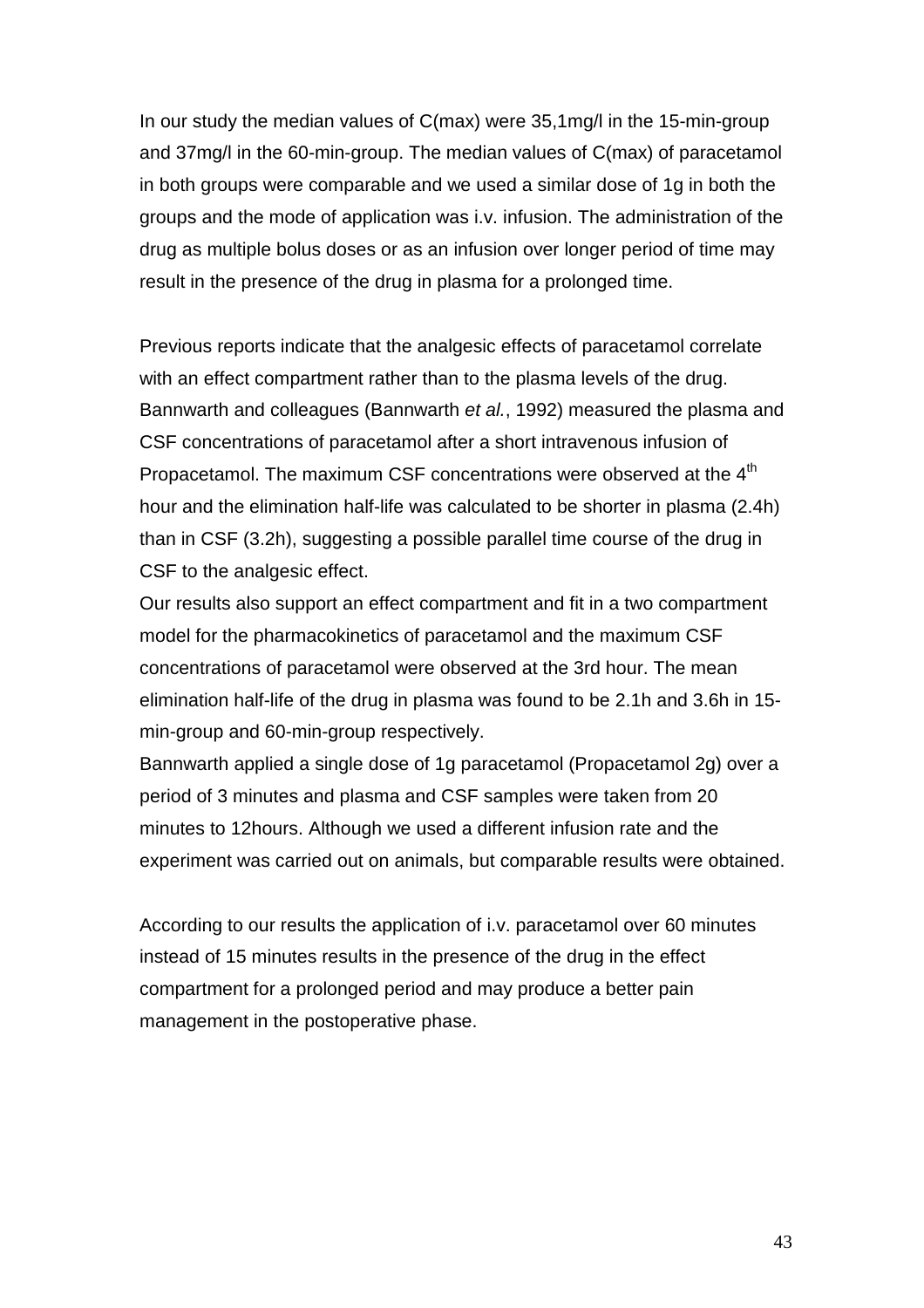#### **4.3 Impact of the results**

The adequacy of postoperative pain control is one of the most important factors in determining when a patient can be safely discharged from the outpatient facility ((Chung et al., 1997).

The opioid analgesics have been the main drugs used for the treatment of peri operative pain. However, large doses of opioid analgesics can be associated with an increased incidence of the postoperative complications e.g. respiratory depression, sedation, postoperative nausea and vomiting, pruritus, difficulty voiding, and ileus. It results in a delayed discharge from the hospital and with that associated increased total cost of treatment. The intraoperative use of large bolus doses or continuous infusions of potent short-acting opioid analgesics (e.g., alfentanil and remifentanil) may actually increase postoperative pain as a result of their rapid elimination and the development of acute tolerance (Guignard et al., 2000).

Therefore the use of non-opioid analgesics as an adjuvant or as a mono therapy during the perioperative period is getting increasing popularity among the anaesthesiologists practicing in the ambulatory environment. The inadequate treatment of postoperative pain contributes to the patients suffering and may prevent rapid recovery and rehabilitation. An understanding and application of the basic principles of pain management can provide adequate analgesia for the majority of postoperative patients (d'Amours & Ferrante, 1996). The optimisation of postoperative pain treatment is therefore an important part of the therapeutic management.

Considerations regarding the side effects of the individual analgesics like nausea, and respiratory depression lead to the inadequate doses of analgesics resulting in unnecessary patient suffering. In a French study performed in 96 clinics it was noted that 46.4% of postoperative patients suffered from severe pain; due partly to the sub therapeutic doses of opioid analgesics in at least 10% of patients and over half of the patients the interval between doses was too long (Poisson-Salomon et al., 1996).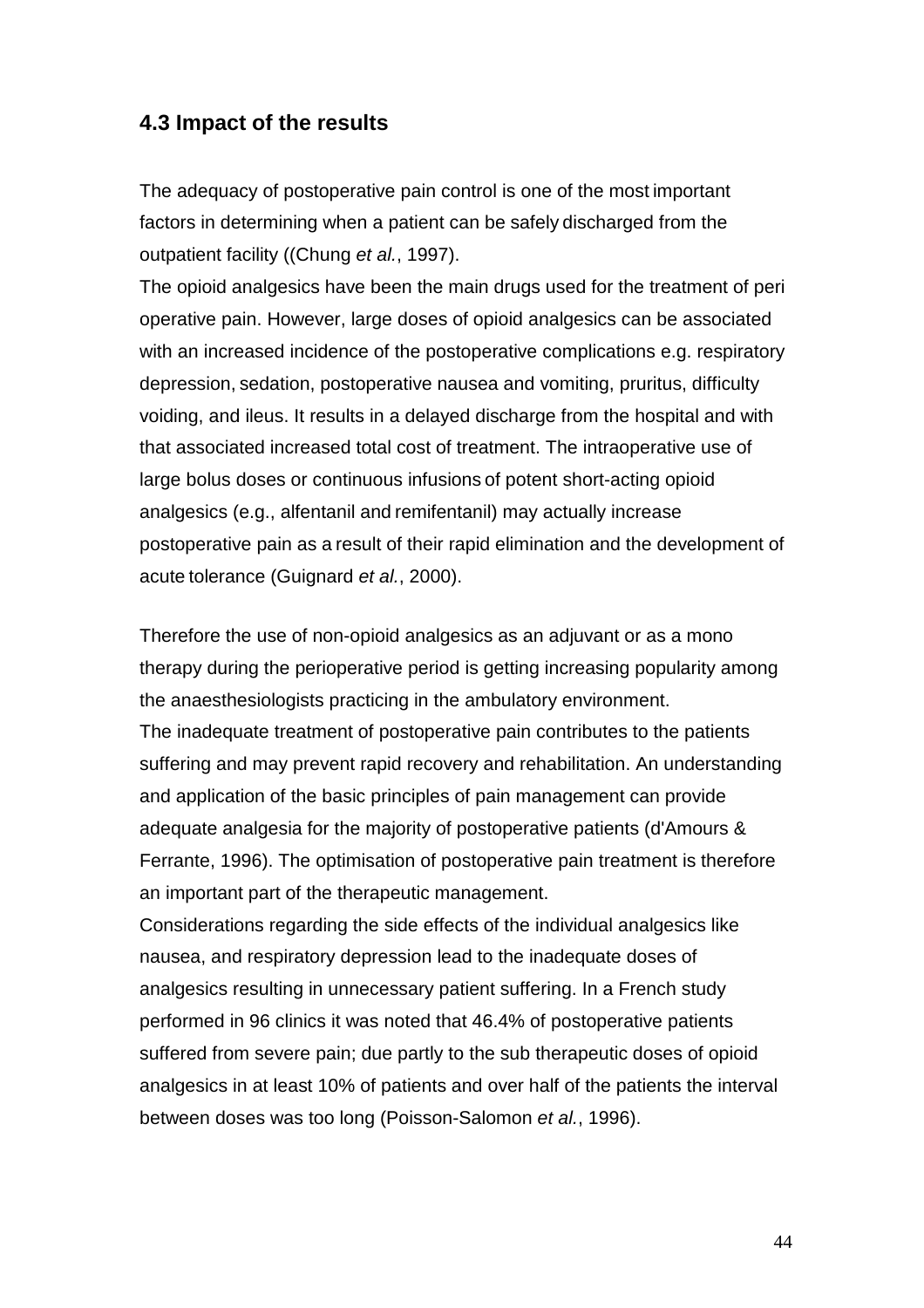The onset of analgesic action is an important factor when characterizing the clinical efficacy of analgesics, especially in the management of postoperative pain (Laska et al., 1991).

The improvement in the management of postoperative pain leads to the reduction of postoperative morbidity. By reducing the complications associated with inadequate postoperative pain management, the hospital stay and the total cost of treatment can be reduced (d'Amours & Ferrante, 1996; Kehlet, 1997).

The presently available data includes the studies showing the optimization of postoperative pain management. However, none of them show the optimization of analgesia through different infusion protocols. The studies concerned with the pharmacokinetics of paracetamol are still to be confirmed in human and animal models.

The evaluation of the pharmacokinetics of i.v. paracetamol in our study show that the application of 1g of the drug as an intravenous infusion over 60 minutes as compared to that over15 minutes is associated with a prolonged elimination half-life of the drug in plasma and higher levels of the drug in CSF. As current studies suggest CSF to be the effect compartment for the analgesic effects of paracetamol (Bannwarth et al 1992); optimisation of the intravenous application to obtain an increased CSF concentration may be of value for a better utilization of pharmacological effects of the drug after intravenous application; especially for postoperative analgesia.

## **4.4 Limitations**

The study did not include the measurement of analgesic or antipyretic effects and the results obtained from an animal experiment model may not be applied to a human model but the data obtained from animal experiments may be beneficial for further studies in human.

The flow of CSF was reduced to a very low level after 210 minutes that no further collection of CSF samples was possible. Similarly the samples of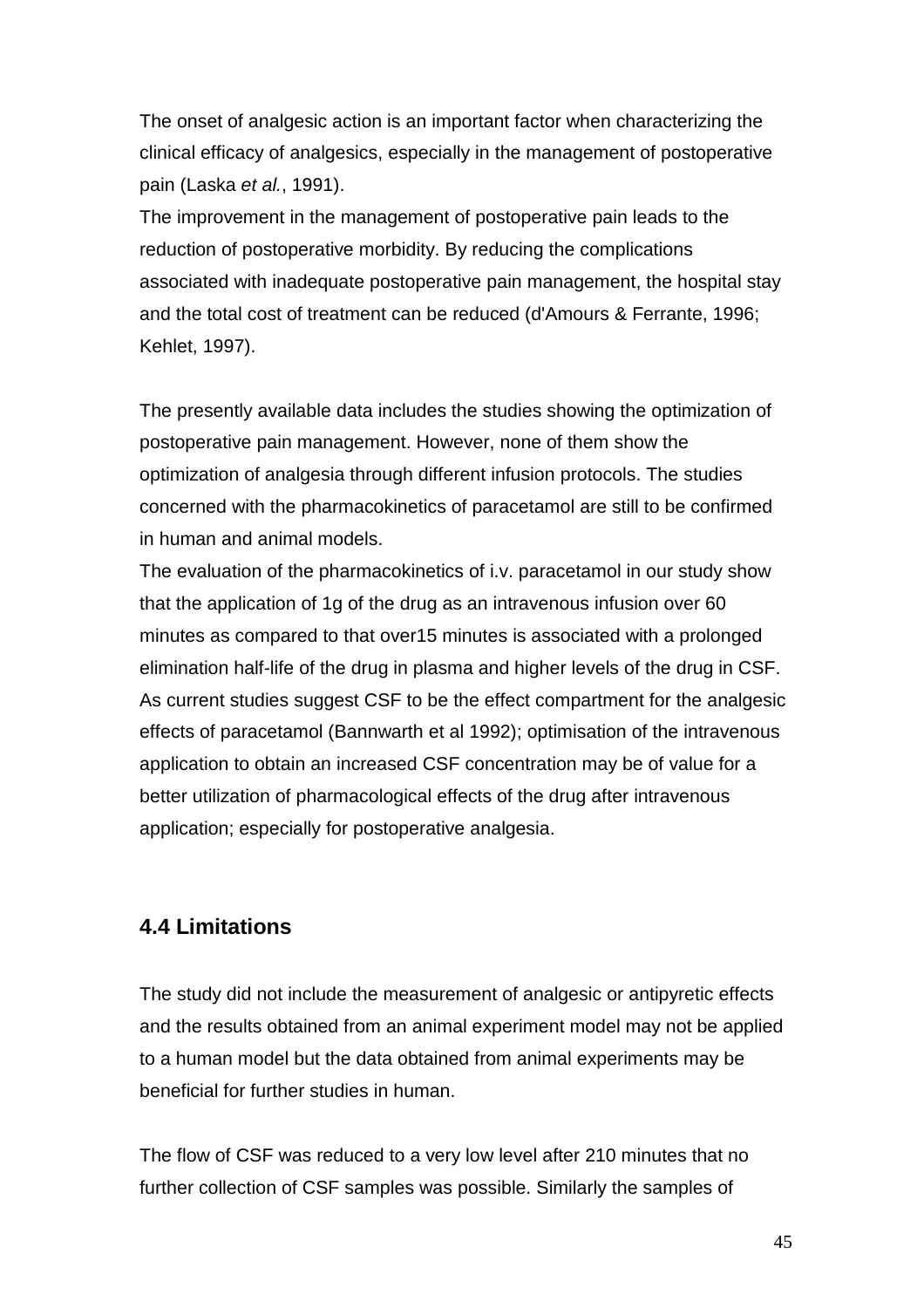plasma were not taken for a longer period than 210 minutes. The concentration of paracetamol measured with this method was not possible under the limit of the used procedure.

For the most exact calculation of half-life kinetics long lasting measures of blood concentrations of the drug till it reaches the limits of the detection are useful.

## **4.5 Conclusion and perspectives**

The infusion of 1g i.v. paracetamol over a 60 minutes period instead of recommended time of 15 minutes results in a higher plasma and CSF concentration. Pharmacokinetic suggests that, the analgesic effect of i.v. paracetamol for an infusion over 60 minutes is superior to the recommended infusion over 15 minutes. The infusion protocol for patients´ treatment should be scrutinized in randomized clinical trials.

According to the results obtained from our study, the application of i.v. paracetamol for a longer duration of time for example over 2 hours instead of 15 minutes may result in a longer period of analgesia. Increasing the dose of paracetamol from 1g to 2g may also produce better pain management. Further randomized clinical studies in humans should be performed to confirm the results achieved from animal trials.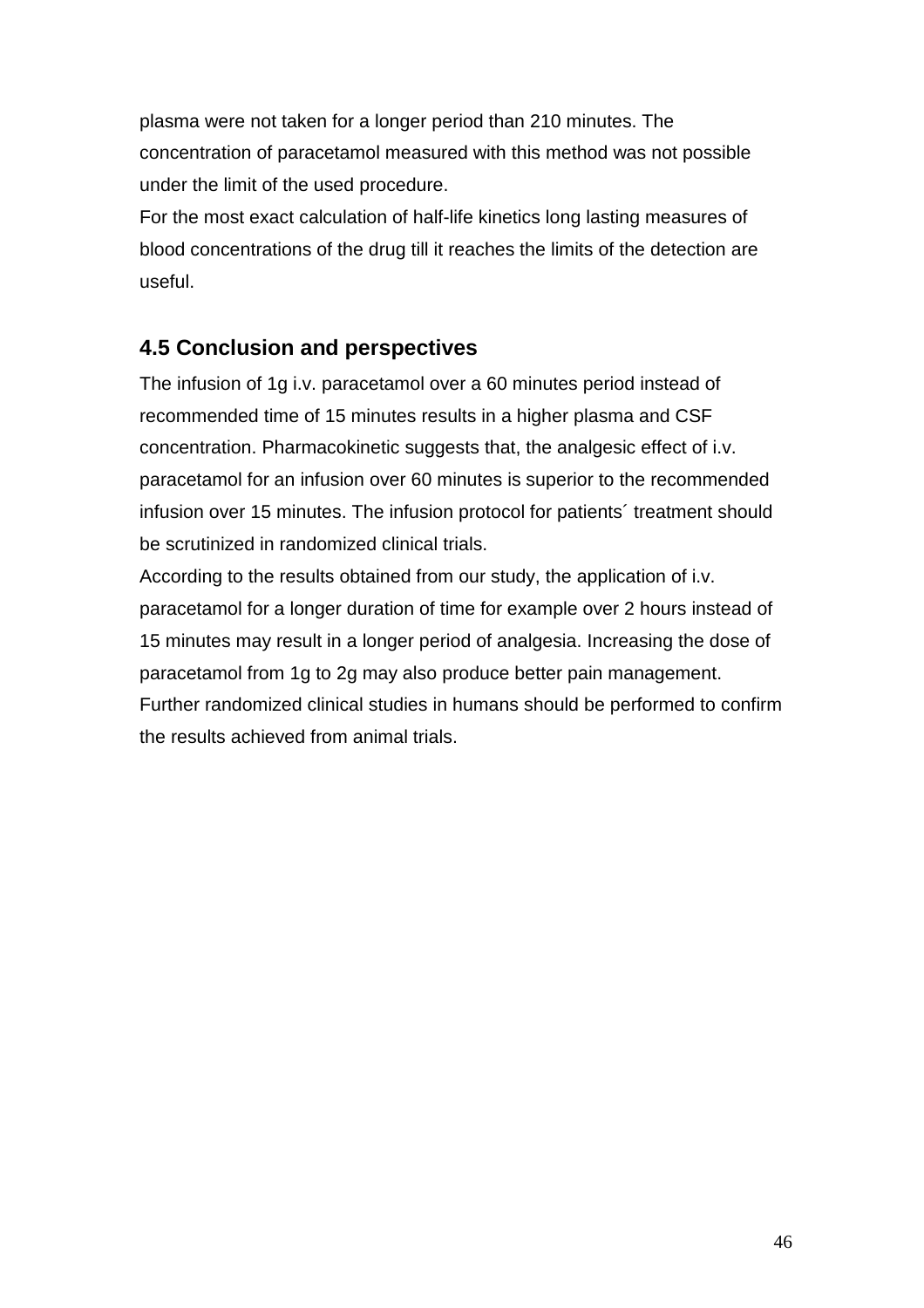# **5 Abstract**

#### **Introduction:**

Perfalgan® is a newly developed; direct inject able form of paracetamol. The recommended infusion rate for Perfalgan® is 1g over 15 minutes. This recommendation is based on the rationale that paracetamol acts centrally and to achieve an efficacious cerebrospinal fluid (CSF) level of paracetamol a high gradient between plasma and liquor is essential.

#### **Aim of the trial:**

Aim of the present investigation was to evaluate, whether similar efficacious CSF levels of Perfalgan® could be obtained after an infusion rate of 1g over 60 minutes.

#### **Methods:**

Experiments were performed in 10 anaesthetized female German domestic pigs. The pigs were randomized either in the group with an infusion rate of 15 minutes (n=5) or 60 minutes (n=5). In the 15-minutes-group plasma and CSF samples were taken 15, 30, 60, 90 120, 150, 180, and 210 minutes after starting the infusion. In the 60-minutes-group plasma samples were taken 60 minutes after starting the infusion and every 30 minutes up to 210 minutes. CSF samples were obtained after 90, 120, 150, 180, and 210 minutes.

### **Results:**

There were no differences between the groups regarding age (15-min-group: 11 - 13 weeks; 60-min-group: 11 - 14 weeks) and body weight (15-min-group: 38.8 – 41.7 kg; 60-min-group: 38.5 – 41.9 kg).

The elimination half-life (t ½ beta) of the drug was found to be longer in 60 minutes-group [(median±SD) 176± 127.62min] as compared to that in 15-mingroup [120± 28.72 min]. The clearance (Cl) was lower in the 60-min-group  $[(median\pm SD) 94.9\pm 45.73$  m $]/]$  as compared to that in the 15-min-group [181±67 ml/l]. The values of maximum plasma concentration (C max) were (median $\pm$ SD) 35.1 $\pm$  17.48 in the 15-min-group and 37 $\pm$  7.42 mg/l in the 60min-group. The volumes of distribution at steady state (Vss) were (median+/- SD) 31.5±8.46 l in 15-min-group and 25.2±8.18 l in the 60-min-group. Our results indicate that plasma levels are higher in the 60-minutes-group as compared to that in 15-minutes-group in the time interval between 60 and 180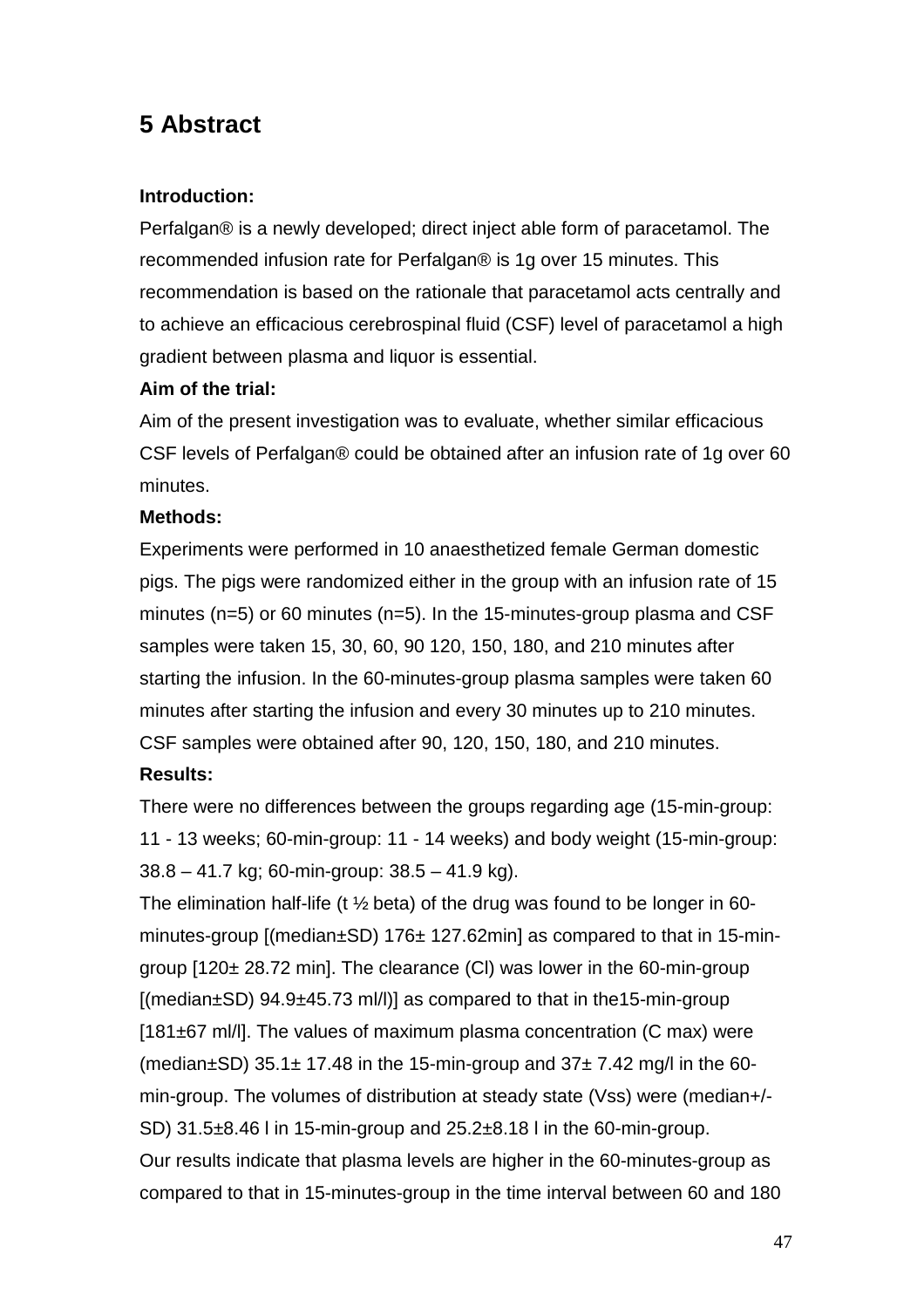minutes after starting the infusion. In the time interval between 90 and 210 minutes CSF levels were similar in both groups.

#### **Conclusion:**

The intravenous infusion of 1g paracetamol over a period of 60 minutes instead of recommended duration of 15 minutes results in higher plasma and CSF concentrations. Pharmacokinetics suggests that, the analgesic effect of paracetamol for an infusion over 60 minutes is superior to the recommended infusion over 15 minutes. The infusion protocol for patients´ treatment should be scrutinized in randomized clinical trial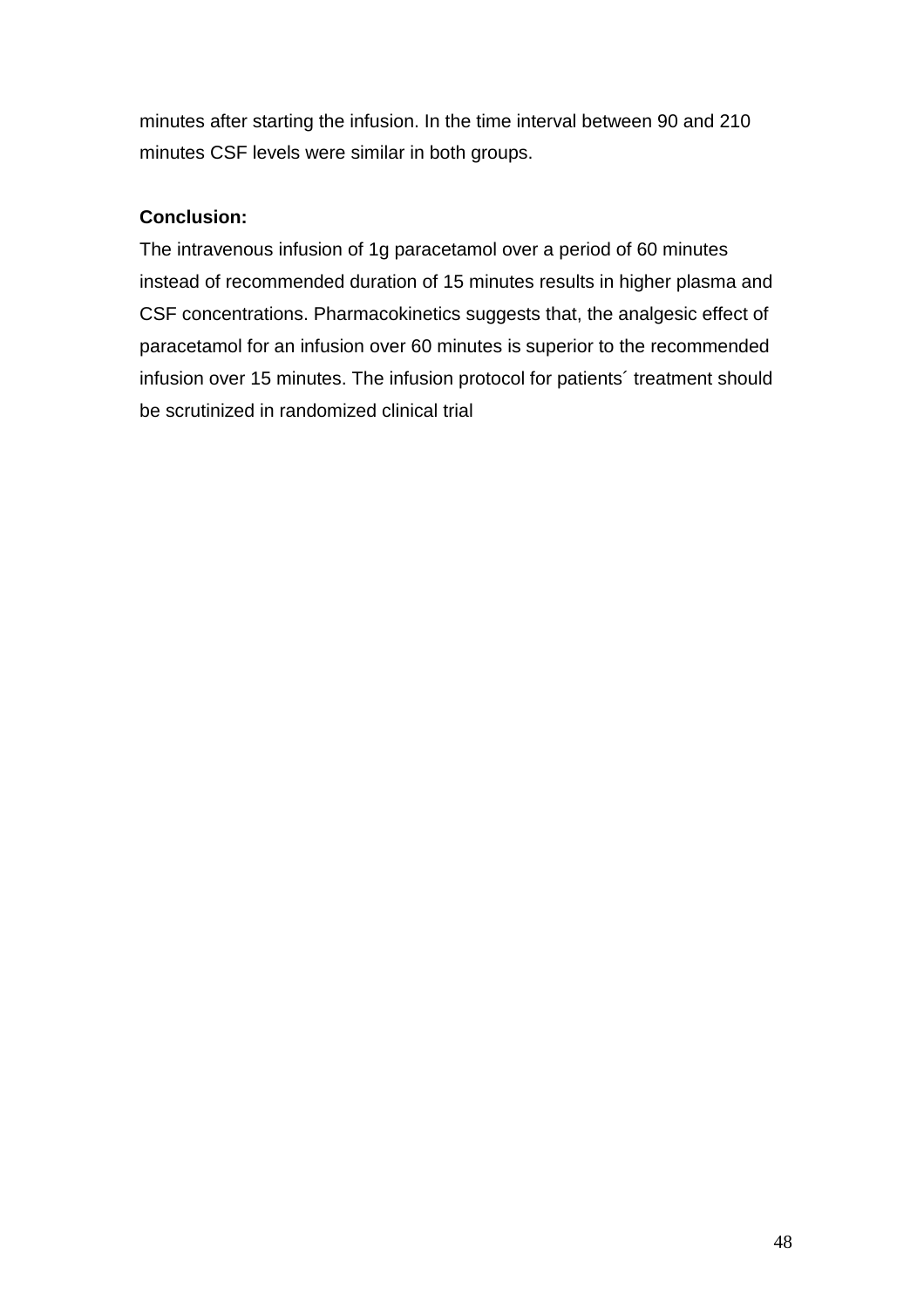#### Reference List

- Anderson BJ & Gibb IA (2007) Paracetamol (acetaminophen) pharmacodynamics; interpreting the plasma concentration. Arch Dis Child.
- Ayonrinde OT & Saker BM (2000) Anaphylactoid reactions to paracetamol. Postgrad Med J **76**, 501-502.
- Back DJ & Rogers SM (1987) Review: first-pass metabolism by the gastrointestinal mucosa. Aliment Pharmacol Ther **1**, 339-357.
- Bannwarth B, Netter P, Lapicque F, Gillet P, Pere P, Boccard E, Royer RJ & Gaucher A (1992b) Plasma and cerebrospinal fluid concentrations of paracetamol after a single intravenous dose of propacetamol. Br J Clin Pharmacol **34**, 79-81.
- Bannwarth B & Pehourcq F (2003) [Pharmacologic basis for using paracetamol: pharmacokinetic and pharmacodynamic issues]. Drugs **63 Spec No 2**, 5-13.
- Beck DH, Schenk MR, Hagemann K, Doepfmer UR & Kox WJ (2000a) The pharmacokinetics and analgesic efficacy of larger dose rectal acetaminophen (40 mg/kg) in adults: a double-blinded, randomized study. Anesth Analg **90**, 431-436.
- Benson GD (1983) Acetaminophen in chronic liver disease. Clin Pharmacol Ther **33**, 95-101.
- Bertolini A, Ferrari A, Ottani A, Guerzoni S, Tacchi R & Leone S (2006) Paracetamol: new vistas of an old drug. CNS Drug Rev **12**, 250-275.
- Binhas M, Decailliot F, Rezaiguia-Delclaux S, Suen P, Dumerat M, Francois V, Combes X & Duvaldestin P (2004) Comparative effect of intraoperative propacetamol versus placebo on morphine consumption after elective reduction mammoplasty under remifentanil-based anesthesia: a randomized control trial [ISRCTN71723173]. BMC Anesthesiol **4**, 6.
- Bjorkman R (1995) Central antinociceptive effects of non-steroidal antiinflammatory drugs and paracetamol. Experimental studies in the rat. Acta Anaesthesiol Scand Suppl **103**, 1-44.
- Bonnefont J, Courade JP, Alloui A & Eschalier A (2003) [Antinociceptive mechanism of action of paracetamol]. Drugs **63 Spec No 2**, 1-4.
- Botting RM (2006) Inhibitors of cyclooxygenases: mechanisms, selectivity and uses. J Physiol Pharmacol **57 Suppl 5**, 113-124.
- Brodie BB & Axelrod J (1948) THE FATE OF ACETANILIDE IN MAN. J Pharmacol Exp Ther **94**, 29-38.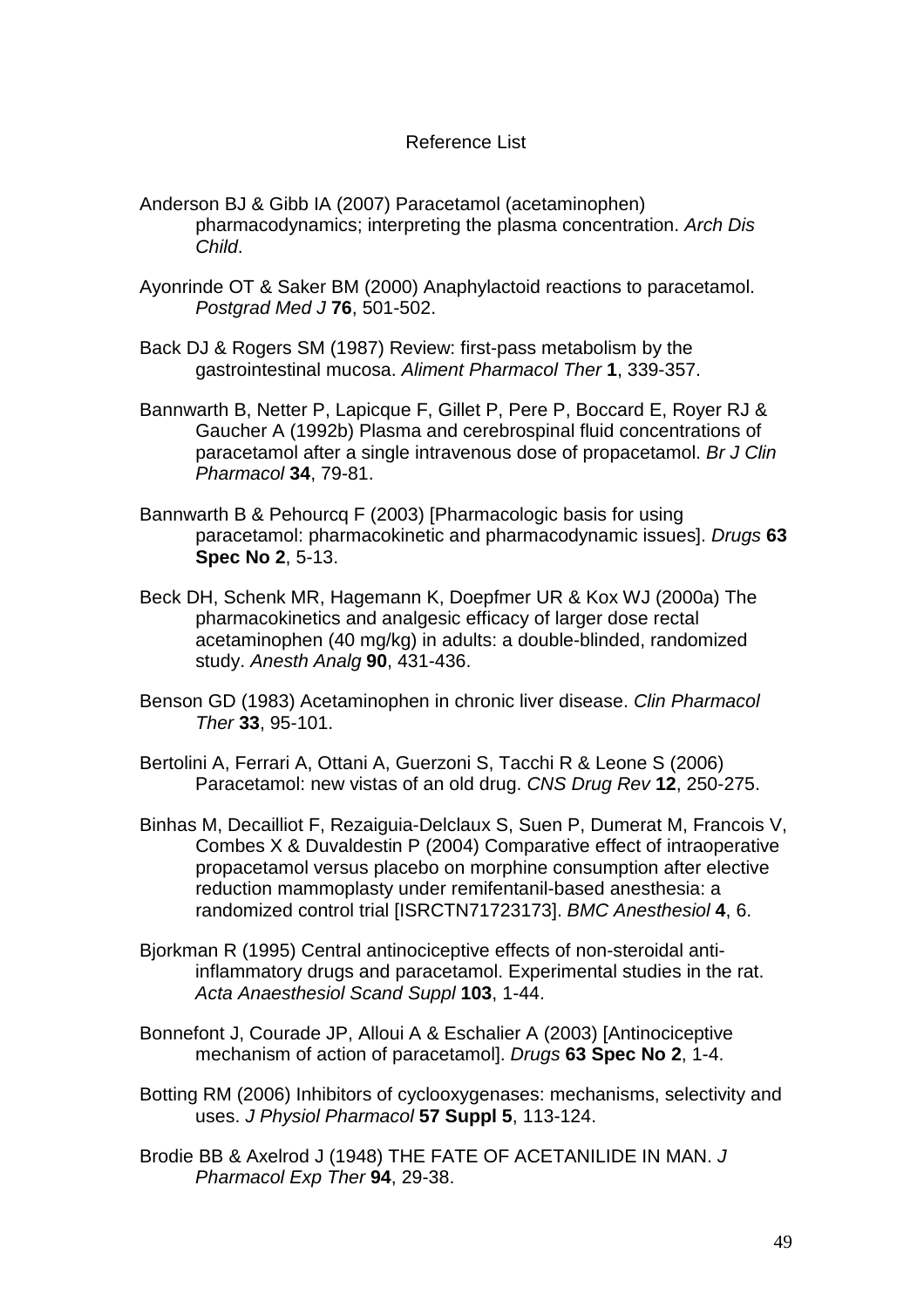- Brune K & Neubert A (2001) Pharmacokinetic and pharmacodynamic aspects of the ideal COX-2 inhibitor: a pharmacologist's perspective. Clin Exp Rheumatol **19**, S51-S57.
- Brune K & Niederweis U (2007) [From willow bark to the coxibs. Development of antiphlogistic analgesics]. Schmerz **21**, 318, 320-318, 330.
- Chandrasekharan NV, Dai H, Roos KL, Evanson NK, Tomsik J, Elton TS & Simmons DL (2002) COX-3, a cyclooxygenase-1 variant inhibited by acetaminophen and other analgesic/antipyretic drugs: cloning, structure, and expression. Proc Natl Acad Sci U S A **99**, 13926-13931.
- Chung F, Ritchie E & Su J (1997) Postoperative pain in ambulatory surgery. Anesth Analg **85**, 808-816.
- Clissold SP (1986) Paracetamol and phenacetin. Drugs **32 Suppl 4**, 46-59.
- d'Amours RH & Ferrante FM (1996) Postoperative pain management. J Orthop Sports Phys Ther **24**, 227-236.
- Flouvat B, Leneveu A, Fitoussi S, hotal-Landes B & Gendron A (2004) Bioequivalence study comparing a new paracetamol solution for injection and propacetamol after single intravenous infusion in healthy subjects. Int J Clin Pharmacol Ther **42**, 50-57.
- Graham GG, Day RO, Milligan MK, Ziegler JB & Kettle AJ (1999) Current concepts of the actions of paracetamol (acetaminophen) and NSAIDs. Inflammopharmacology **7**, 255-263.
- Gregoire N, Hovsepian L, Gualano V, Evene E, Dufour G & Gendron A (2007) Safety and pharmacokinetics of paracetamol following intravenous administration of 5 g during the first 24 h with a 2-g starting dose. Clin Pharmacol Ther **81**, 401-405.
- Guignard B, Bossard AE, Coste C, Sessler DI, Lebrault C, Alfonsi P, Fletcher D & Chauvin M (2000) Acute opioid tolerance: intraoperative remifentanil increases postoperative pain and morphine requirement. Anesthesiology **93**, 409-417.
- Hahn TW, Mogensen T, Lund C, Jacobsen LS, Hjortsoe NC, Rasmussen SN & Rasmussen M (2003) Analgesic effect of i.v. paracetamol: possible ceiling effect of paracetamol in postoperative pain. Acta Anaesthesiol Scand **47**, 138-145.
- Hedenmalm K & Spigset O (2002) Agranulocytosis and other blood dyscrasias associated with dipyrone (metamizole). Eur J Clin Pharmacol **58**, 265- 274.
- Heinzel G., Woloszczak R. & Thomann P. (1993) TopFit 2.0- Pharmacokinetic and Pharmacodynamic Data Analysis System for the PC. Gustav Fischer Verlag/VCH Publishers: 220 East 23rd Street, Suite 909, New York, New York 10010; Gustav Fisher Verlag: Wollgrasweg 49, D-7000 Stuttgart 70 (Hohenheim), Germany.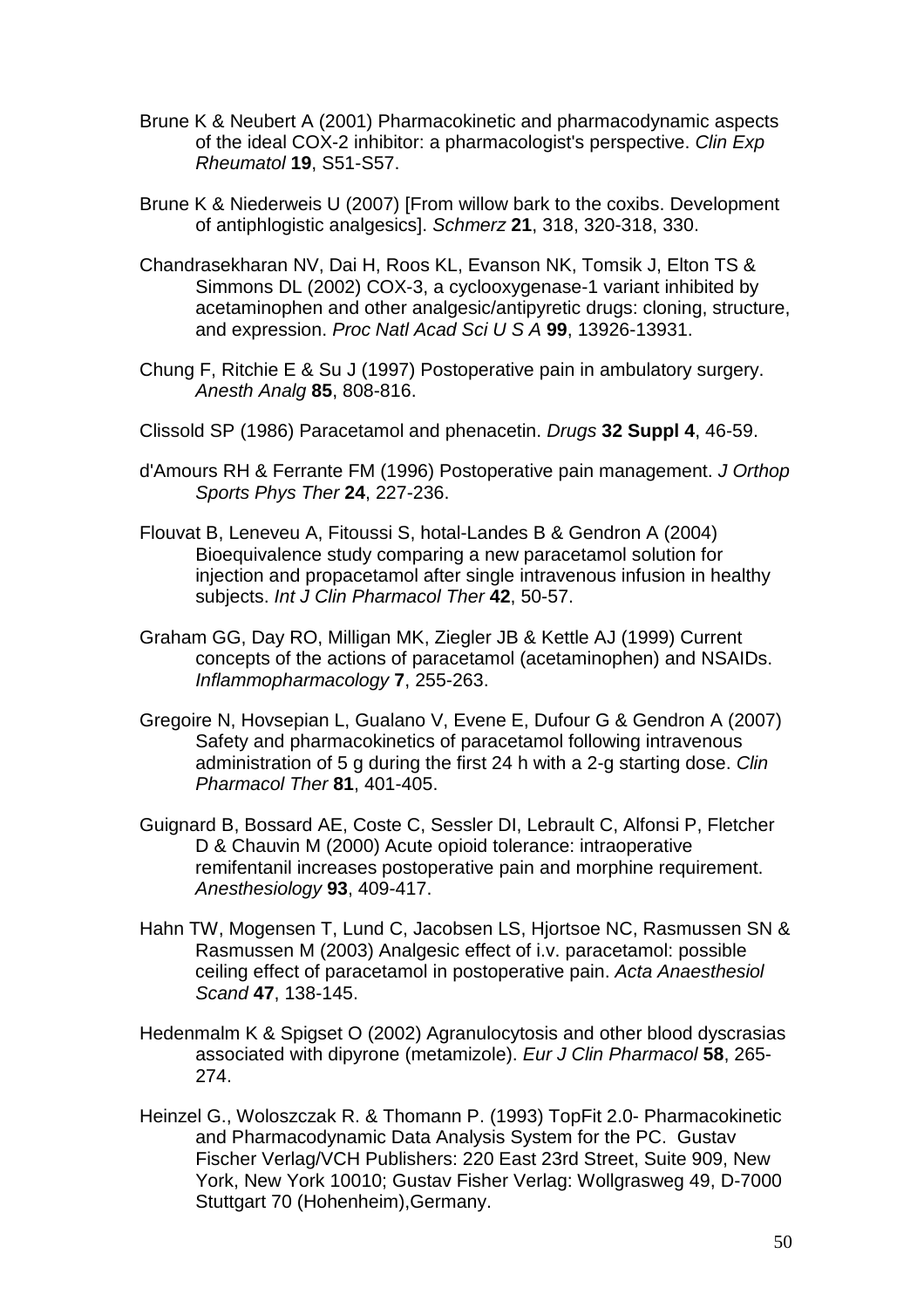- Hogestatt ED, Jonsson BA, Ermund A, Andersson DA, Bjork H, Alexander JP, Cravatt BF, Basbaum AI & Zygmunt PM (2005) Conversion of acetaminophen to the bioactive N-acylphenolamine AM404 via fatty acid amide hydrolase-dependent arachidonic acid conjugation in the nervous system. J Biol Chem **280**, 31405-31412.
- Holmer PP, Owall A & Jakobsson J (2004a) Early bioavailability of paracetamol after oral or intravenous administration. Acta Anaesthesiol Scand **48**, 867-870.
- Hutchison RW (2007) Challenges in acute post-operative pain management. Am J Health Syst Pharm **64**, S2-S5.
- Jarde O & Boccard E (1997) Parenteral versus oral route increases paracetamol efficacy. pp. 474-481.
- Jerie P (2006) [Milestones of cardivascular pharmacotherapy: salicylates and aspirin]. Cas Lek Cesk **145**, 901-904.
- Joris J, Kaba A & Lamy M (2001) Transition between anesthesia and postoperative analgesia: relevance of intra-operative administration of analgesics. Acta Anaesthesiol Belg **52**, 271-279.
- Juhl GI, Norholt SE, Tonnesen E, Hiesse-Provost O & Jensen TS (2006) Analgesic efficacy and safety of intravenous paracetamol (acetaminophen) administered as a 2 g starting dose following third molar surgery. European Journal of Pain **10**, 371-377.
- Kehlet H (1997) [Accelerated course of operations--why and how?]. Ugeskr Laeger **159**, 6495.
- Kehlet H & Dahl JB (1993) The value of "multimodal" or "balanced analgesia" in postoperative pain treatment. Anesth Analg **77**, 1048-1056.
- Kozer E, Hahn Y, Berkovitch M, Chaim AB, Brandriss N, Verjee Z, Mor A & Goldman M (2007) The Association Between Acetaminophen Concentrations in the Cerebrospinal Fluid and Temperature Decline in Febrile Infants. Ther Drug Monit **29**, 819-823.
- Kumpulainen E, Kokki H, Halonen T, Heikkinen M, Savolainen J & Laisalmi M (2007) Paracetamol (acetaminophen) penetrates readily into the cerebrospinal fluid of children after intravenous administration. Pediatrics **119**, 766-771.
- Laska EM, Siegel C & Sunshine A (1991) Onset and duration: measurement and analysis. Clin Pharmacol Ther **49**, 1-5.
- Mackintosh C (2007) Assessment and management of patients with postoperative pain. Nurs Stand **22**, 49-55.
- Mour G, Feinfeld DA, Caraccio T & McGuigan M (2005) Acute renal dysfunction in acetaminophen poisoning. Ren Fail **27**, 381-383.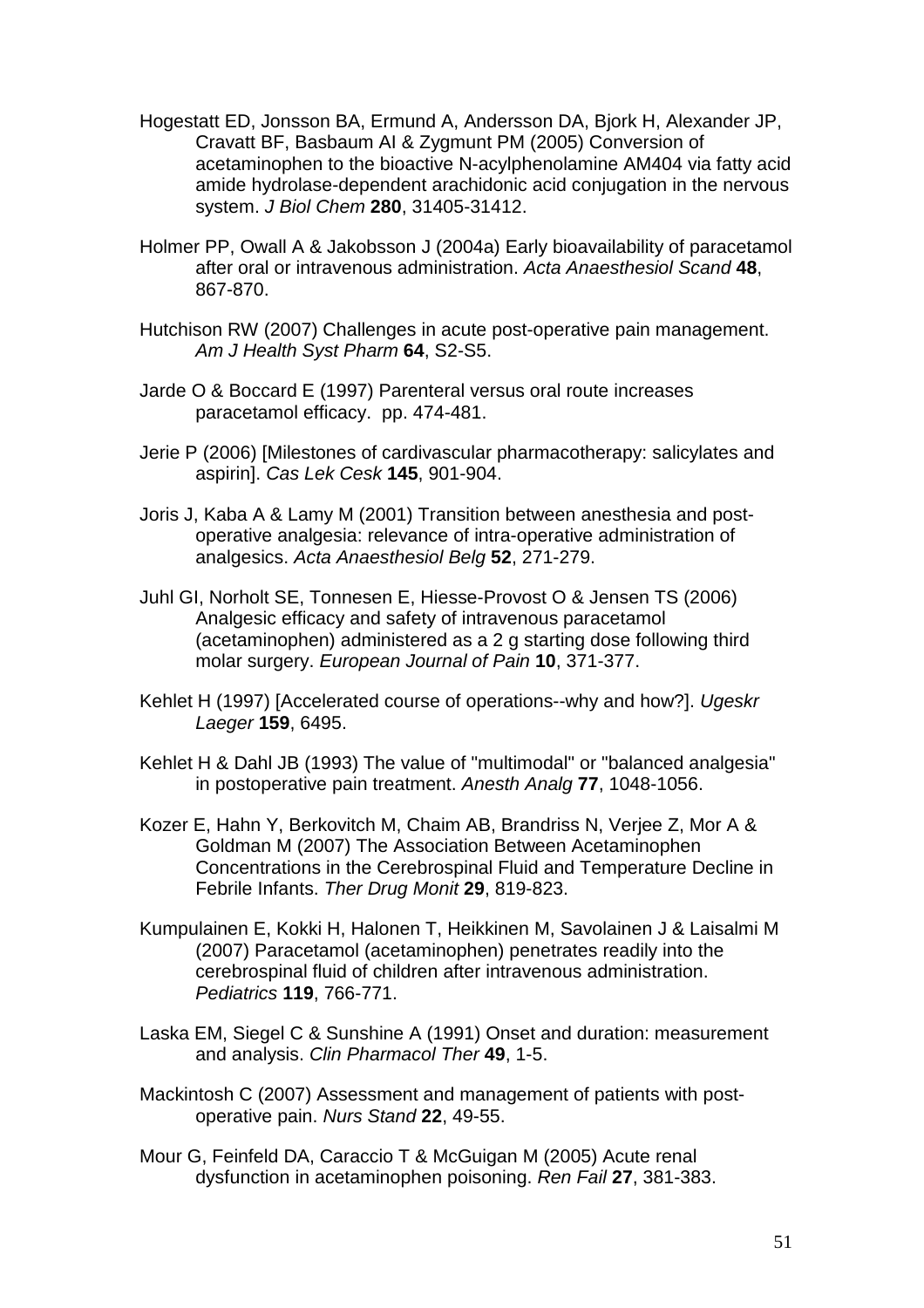- Mutschler E (1991) Arzneimittelwirkungen, 6 ed. Stuttgart: Wissenschaftliche Verlagsgesellschaft mbH.
- Newman DJ, Henneberry H & Price CP (1992) Particle Enhanced Light Scattering Immunoassay. Ann Clin Biochem **29**, 42.
- Ouellet M & Percival MD (2001) Mechanism of acetaminophen inhibition of cyclooxygenase isoforms. Arch Biochem Biophys **387**, 273-280.
- Paul A.Insel (1940) ANALGETISCHE, ANTIPYRETISCHE UND ANTIPHLOGISTISHE SUBSTANZEN UND ARZNEISTOFFE ZUR BEHANDLUNG DER GICHT. In GOODMAN & GILMAN " Pharmakologische Grundlagen der Arzneimitteltherapie" 9. Auflage, pp. 633-649: McGraw-Hill International (UK) Ltd.
- Pearce B & Grant IS (2008) Acute liver failure following therapeutic paracetamol administration in patients with muscular dystrophies. Anaesthesia **63**, 89-91.
- Pickering G, Esteve V, Loriot MA, Eschalier A & Dubray C (2007) Acetaminophen Reinforces Descending Inhibitory Pain Pathways. Clin Pharmacol Ther.
- Piguet V, Desmeules J & Dayer P (1998) Lack of acetaminophen ceiling effect on R-III nociceptive flexion reflex. Eur J Clin Pharmacol **53**, 321-324.
- Piletta P, Porchet HC & Dayer P (1990) [Central analgesic effect of paracetamol]. Schweiz Med Wochenschr **120**, 1950-1951.
- Piletta P, Porchet HC & Dayer P (1991) Central analgesic effect of acetaminophen but not of aspirin. Clin Pharmacol Ther **49**, 350-354.
- Poisson-Salomon AS, Brasseur L, Lory C, Chauvin M & Durieux P (1996) [Audit of the management of postoperative pain]. Presse Med **25**, 1013- 1017.
- Prescott LF (2000) Paracetamol: past, present, and future. Am J Ther **7**, 143- 147.
- Rainsford KD (2007) Anti-inflammatory drugs in the 21st century. Subcell Biochem **42**, 3-27.
- Skoglund LA & Pettersen N (1991) Effects of acetaminophen after bilateral oral surgery: double dose twice daily versus standard dose four times daily. Pharmacotherapy **11**, 370-375.
- van der Marel CD, Anderson BJ, Pluim MA, de Jong TH, Gonzalez A & Tibboel D (2003) Acetaminophen in cerebrospinal fluid in children. Eur J Clin Pharmacol **59**, 297-302.
- von Mach MA, Hermanns-Clausen M, Koch I, Hengstler JG, Lauterbach M, Kaes J & Weilemann LS (2005) Experiences of a poison center network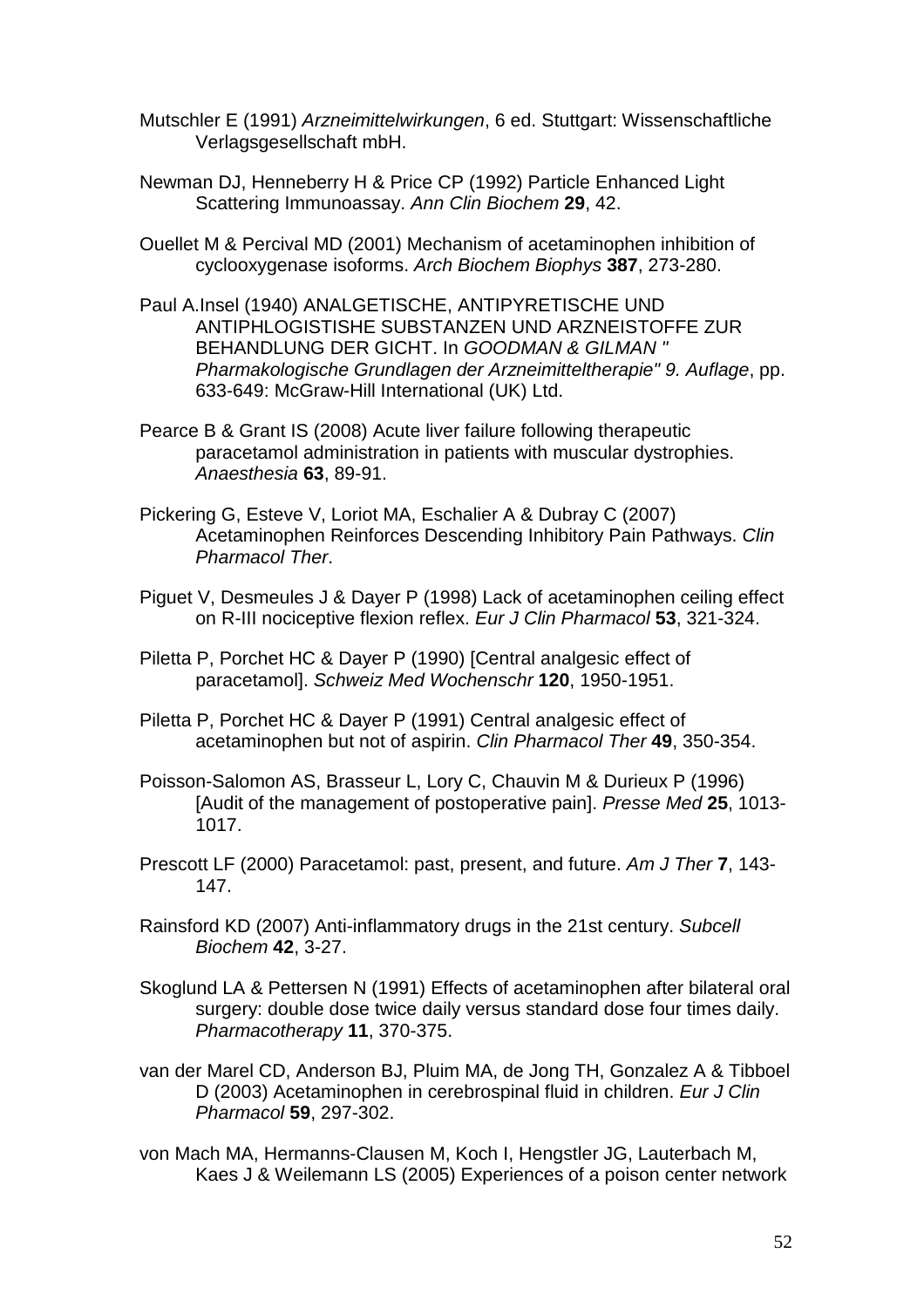with renal insufficiency in acetaminophen overdose: an analysis of 17 cases. Clin Toxicol (Phila) **43**, 31-37.

- Weil K, Hooper L, Afzal Z, Esposito M, Worthington HV, van Wijk AJ & Coulthard P (2007) Paracetamol for pain relief after surgical removal of lower wisdom teeth. Cochrane Database Syst Rev, CD004487.
- Woodbury DM. (1965) Analgesics and Antipyretics. In *Goodman LS and Gilman A. The Pharmacological Basis of Therapeutics 3rd edition.*, pp. 312-344.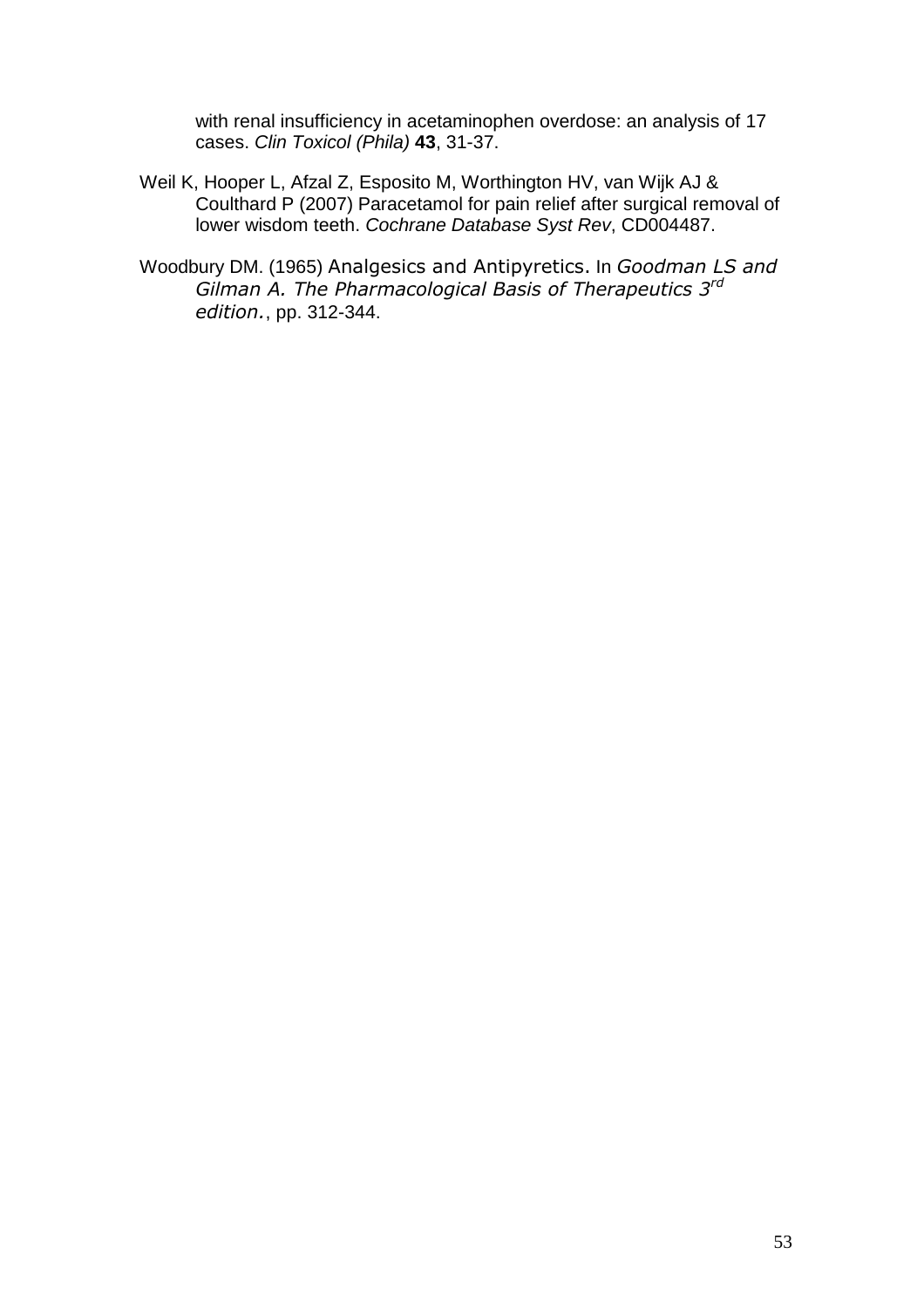# **Verzeichnis der akademischen Lehrer**

#### **Meine akademischen Lehrer waren die Damen und Herren**

#### **in Lahore, Pakistan:**

Ahmad, Ahsan Siddiqui,Gardezi, Iftikhar, Khan, Latif, Naru, Nawaz, Qudsia, Ullah, Ul-Hassan, Ul-Haq, Waheed.

#### **in Marburg:**

Lennartz, Wulf, Maisch, Rothmund.